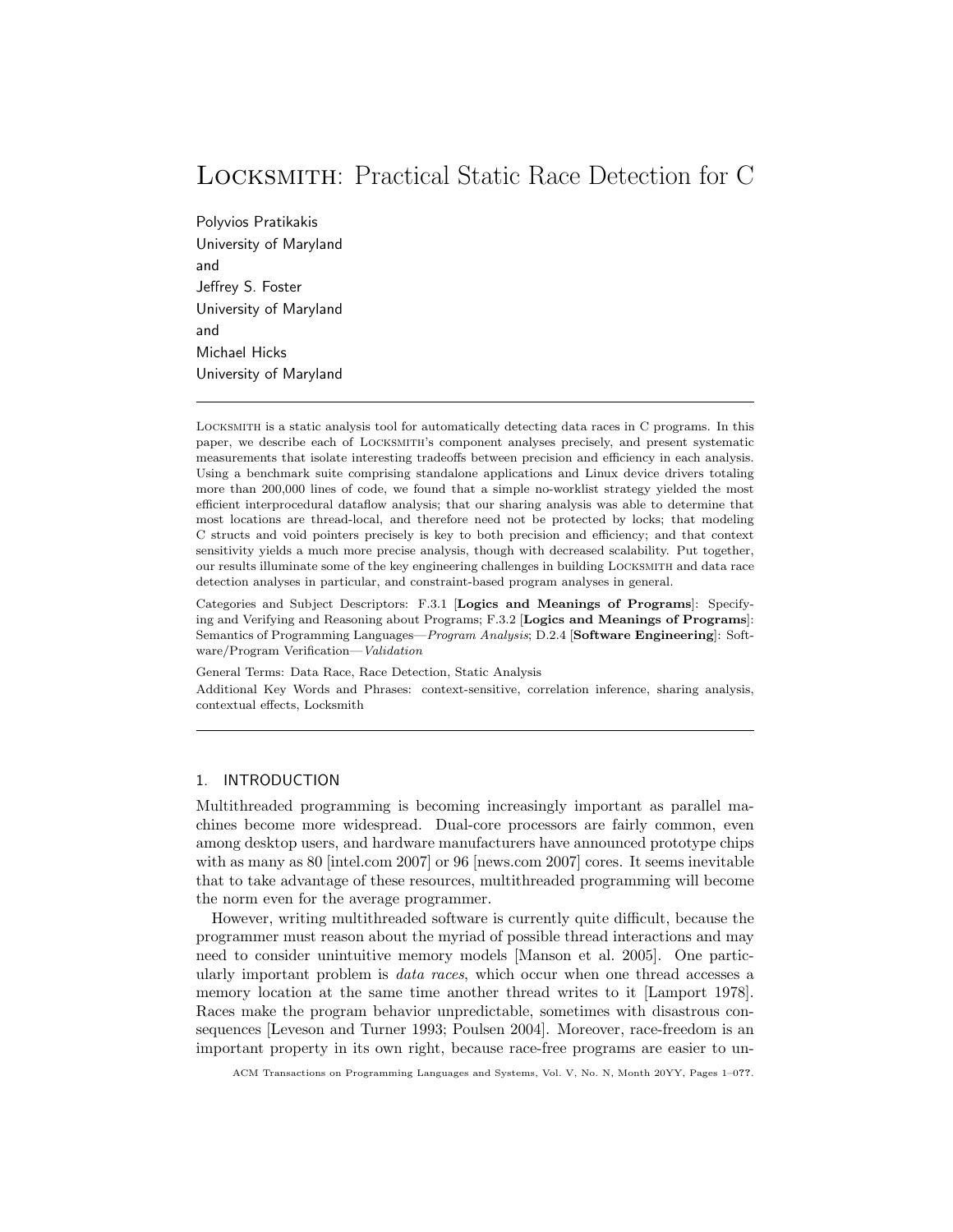derstand, analyze and transform [Alexandrescu et al. 2005; Reynolds 2004]. For example, race freedom simplifies reasoning about code that uses locks to achieve atomicity [Flanagan and Freund 2004; Flanagan and Qadeer 2003].

In prior work, we introduced a static analysis tool called Locksmith for automatically finding all data races in a C program [Pratikakis et al. 2006b]. Locksmith aims to soundly detect data races, and works by enforcing one of the most common techniques for race prevention: for every shared memory location  $\rho$ , there must be some lock  $\ell$  that is held whenever  $\rho$  is accessed. When this property holds, we say that  $\rho$  and  $\ell$  are consistently correlated. In our prior work, we formalized LOCK-SMITH by presenting an algorithm for checking consistent correlation in  $\lambda_{\triangleright}$ , a small extension to the lambda calculus that models locks and shared locations. We then briefly sketched some of the necessary extensions to handle the full C language, and described empirical measurements of LOCKSMITH on a benchmark suite.

In this paper, we discuss in detail the engineering aspects of scaling the basic algorithms for race detection to the full C language. We present our algorithms precisely on a core language similar to  $\lambda_{\triangleright}$ , which captures the interesting and relevant features of C with POSIX threads and mutexes. We subsequently extend it with additional features of C, and describe how we handle them in Locksmith. We then perform a systematic exploration of the tradeoffs between precision and efficiency in the analysis algorithms used in Locksmith, both in terms of the algorithm itself, and in terms of its effects on Locksmith as a whole. We performed measurements on a range of benchmarks, including C applications that use POSIX threads and Linux kernel device drivers. Across more than 200,000 lines of code, we found many data races, including ones that cause potential crashes. Put together, our results illuminate some of the key engineering challenges in building Locksmith in particular, and constraint-based program analyses in general. We discovered interesting—and sometimes unexpected—conclusions about the configuration of analyses that lead to the best precision with the best performance. We believe that our findings will prove valuable for other static analysis designers.

We found that using efficient techniques in our dataflow analysis engine eliminates the need for complicated worklist algorithms that are traditionally used in similar settings. We found that our sharing analysis was effective, determining that the overwhelming majority of locations are thread-local, and therefore accesses to them need not be protected by locks. We also found that simple techniques based on scoping and an intraprocedural uniqueness analysis improve noticeably on our basic thread sharing analysis. We discovered that field sensitivity is essential to model C structs precisely, and that distinguishing each type that a void ∗ may represent is key to good precision. Lastly, we found that context sensitivity, which we achieve with parametric polymorphism, greatly improves LOCKSMITH's precision.

The next section presents an overview of Locksmith and its constituent algorithms, and serves as a road map for the rest of the paper.

#### 2. OVERVIEW

Fig. 1 shows the architecture of Locksmith, which is structured as a series of subanalyses that each generate and solve constraints. In this figure, plain boxes represent processes and shaded boxes represent data. Locksmith is implemented using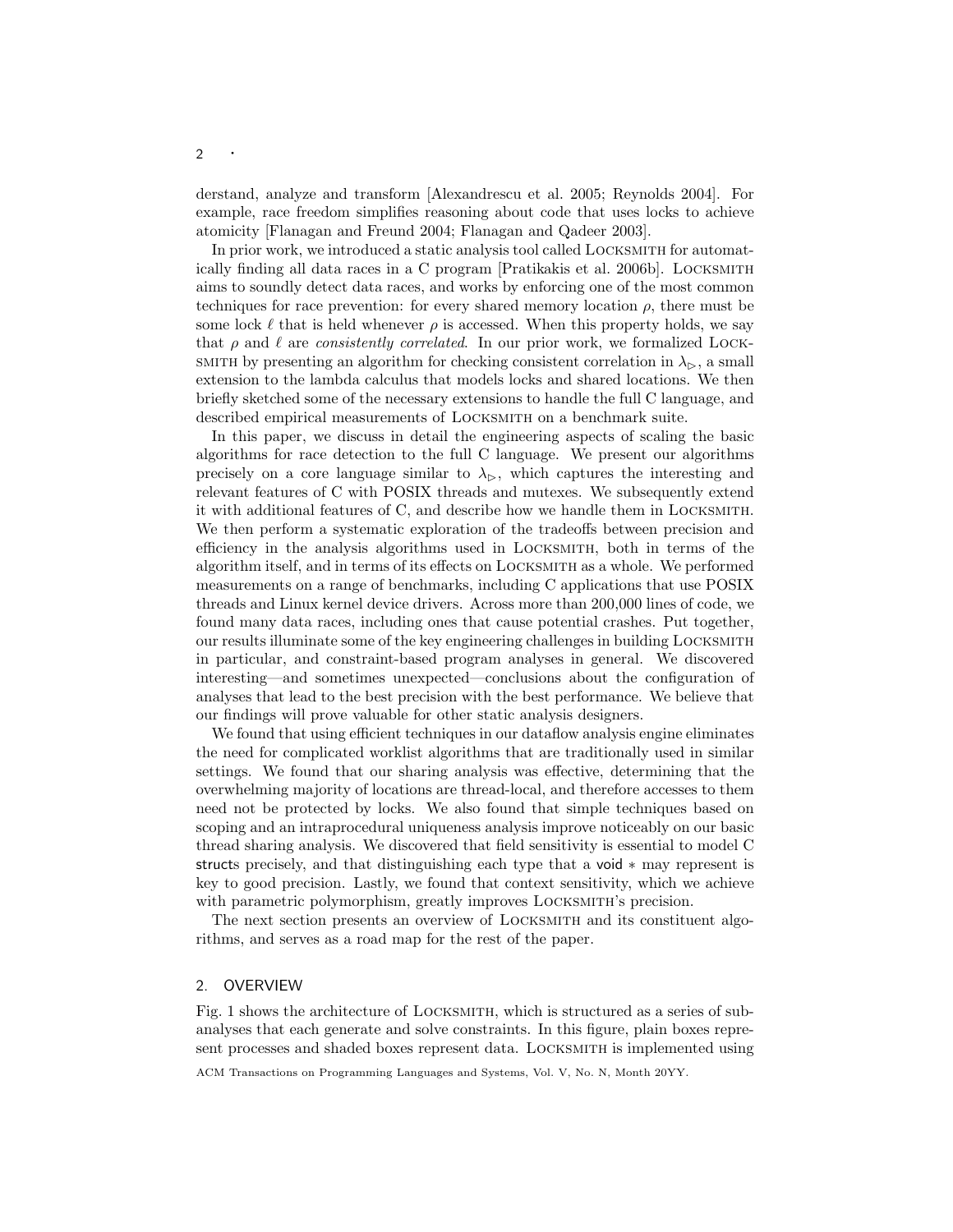

Fig. 1. LOCKSMITH architecture

CIL, which parses the input C program and simplifies it to a core sub-language [Necula et al. 2002]. As of now, Locksmith supports the core of the POSIX and Linux kernel thread API, namely the API calls for creating a new thread, the calls for allocating, acquiring, releasing and destroying a lock, as well as trylock(). Currently, we do not differentiate between read and write locks.

In the remainder of this section, we sketch each of Locksmith's components and then summarize the results of applying Locksmith to a benchmark suite. In the subsequent discussion, we will use the code in Fig. 2 as a running example.

The program in Fig. 2 begins by defining four global variables, locks lock1 and lock2 and integers count1 and count2. Then lines 4–9 define a function atomic\_inc that takes pointers to a lock and an integer as arguments, and then increments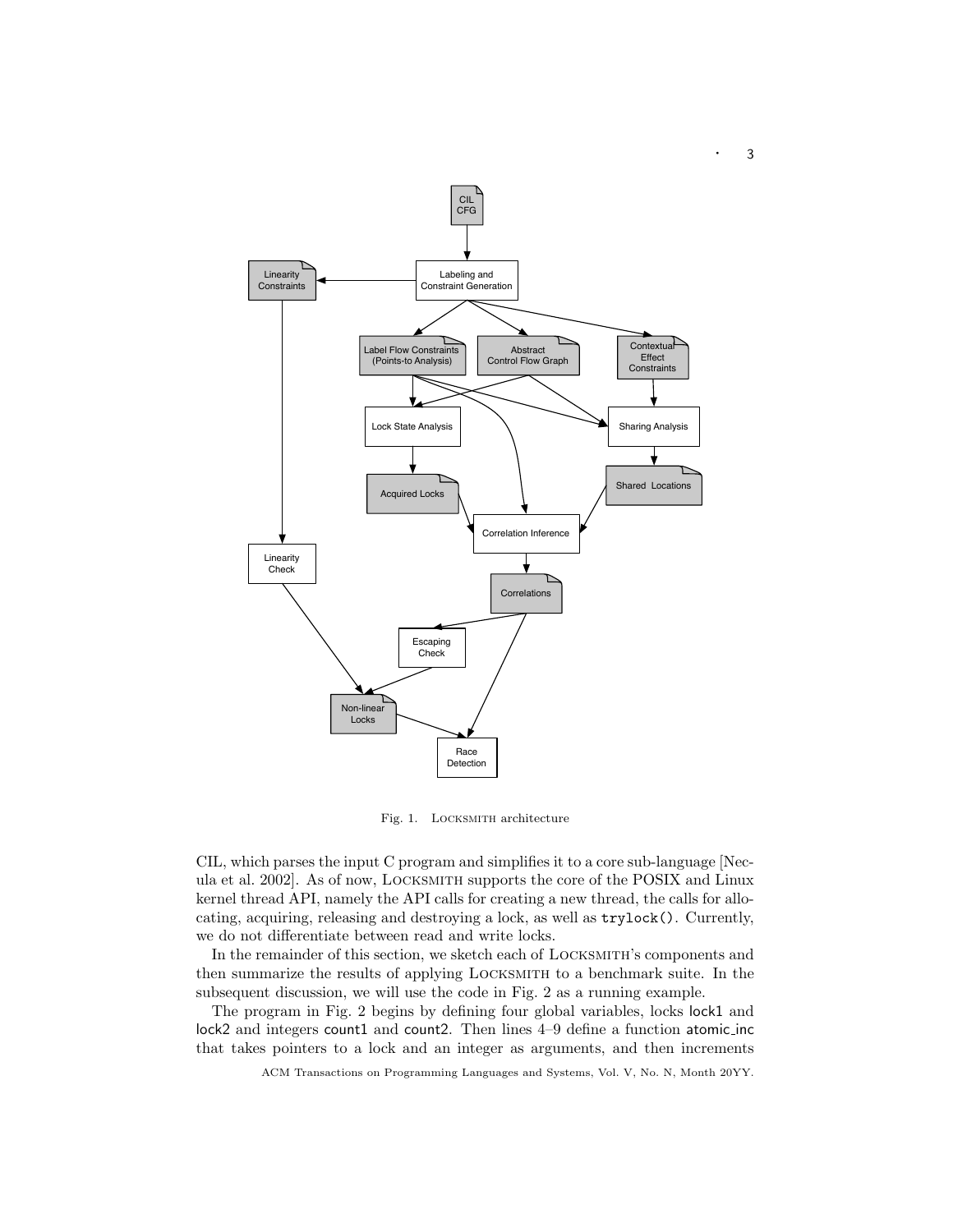```
1 pthread_mutex_t lock1, lock2;
 2 int count1 = 0, count2 = 0;
 3
 4 void atomic_inc (pthread_mutex_t ∗lock,
 5 int ∗count) {
 6 pthread_mutex_lock(lock);
 \gamma *count++:
 8 pthread_mutex_unlock(lock);
 9 }
10
11 int main(void) {
12 pthread t1, t2, t3;
13 int local = 0;
14
15 pthread_mutex_init (&lock1, NULL);
16 pthread_mutex_init (&lock2, NULL);
17
18 local ++:
19 pthread_create _1 (&t1, NULL, thread1, &local);
20 pthread_create _2(&t2, NULL, thread2, NULL);
21 pthread_create _3 (&t3, NULL, thread3, NULL);
22 }
                                                23 void ∗thread1(void ∗a) {
                                                24 int *y = (int *) a; /* int* always */
                                                25 while(1) {
                                                26 *y++; /* thread-local */27 }
                                                28 }
                                                29
                                                30 void ∗thread2(void ∗c) {
                                                31 while(1) {
                                                32 pthread mutex lock(&lock1);
                                                33 count1++;
                                                34 pthread_mutex_unlock(&lock1);
                                                35 count2++; /* access without lock */36 \,37 }
                                                38
                                                39 void ∗thread3(void ∗b) {
                                                40 while(1) {
                                               41 /∗ needs polymorphism for atomic inc ∗/
                                                42 atomic_inc<sub>4</sub>(&lock1, &count1);
                                                43 atomic_inc<sub>5</sub>(&lock2, &count2);
                                                44 }
                                                45 }
```
4

Fig. 2. Example multithreaded C program

the integer while holding the lock. The main function on lines 11–22 allocates an integer variable local, initializes the two locks, and then spawns three threads that execute functions thread1, thread2 and thread3, passing variable local to thread1 and NULL to thread2 and thread3. We annotate each thread creation and function call site, except calls to the special mutex initialization function, with a unique index  $i$ , whose use will be explained below. The thread executing thread1 (lines  $23-28$ ) first extracts the pointer-to-integer argument into variable y and then continuously increments the integer. The thread executing thread2 (lines 30–37) consists of an infinite loop that increases count1 while holding lock lock1 and count2 without holding a lock. The thread executing thread3 (lines 39–45) consists of an infinite loop that calls atomic inc twice, to increment count1 under lock1 and count2 under lock2.

There are several interesting things to notice about the locking behavior in this program. First, observe that though the variable local is accessed both in the parent thread (lines 13,18) and its child thread thread1 (via the alias  $*$ y on line 26), no race is possible despite the lack of synchronization. This is because these accesses cannot occur simultaneously, because the parent only accesses local before the thread for thread1 is created, and never afterward. Thus both accesses are local to a particular thread. Second, tracking of lock acquires and releases must be flow-sensitive, so we know that the access on line 33 is guarded by a lock, and the access on line 35 is not. Lastly, the atomic inc function is called twice (lines 42–43) with two different locks and integer pointers. We need context sensitivity to avoid conflating these two calls, which would lead to false alarms.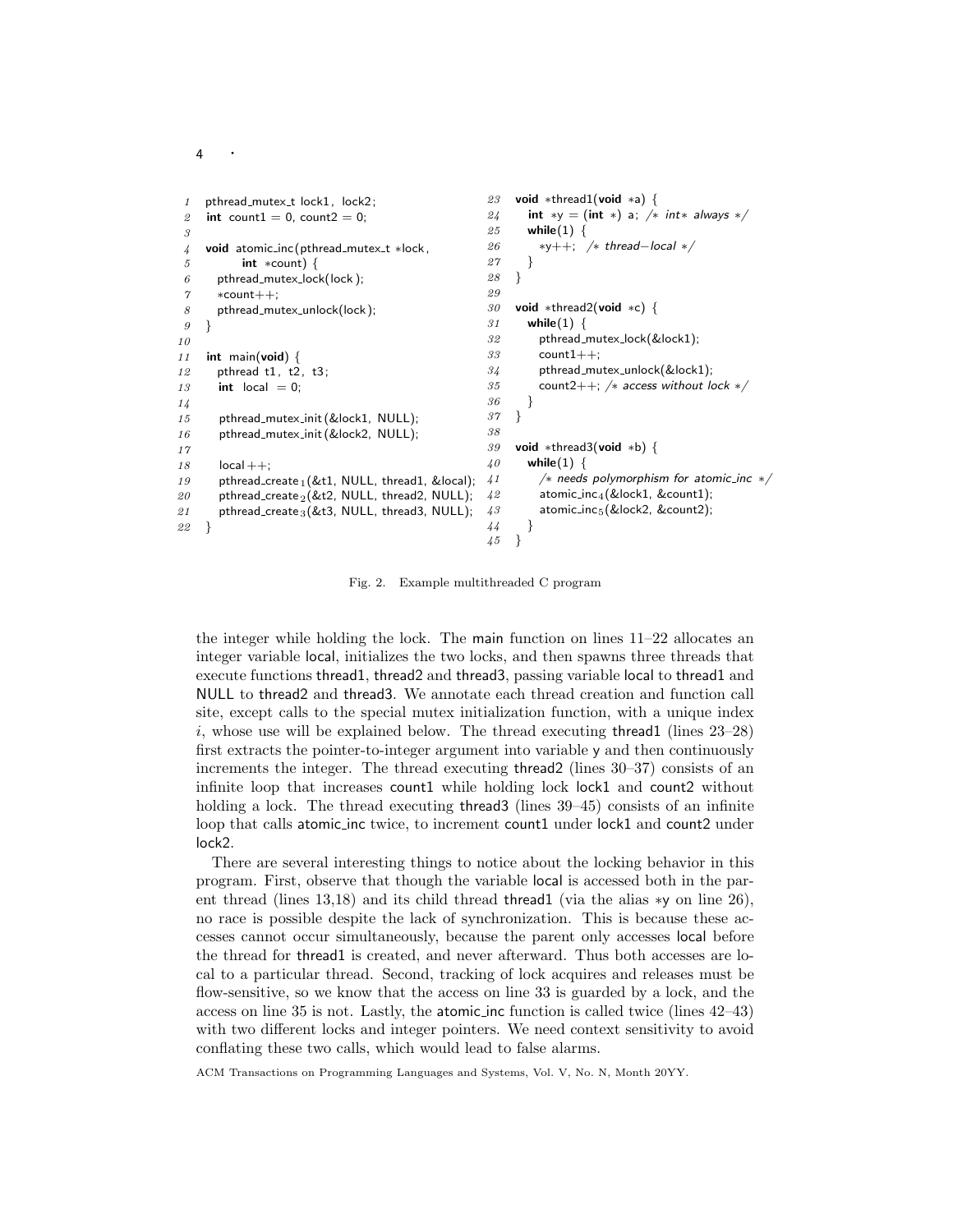

(b) Abstract control flow graph

Fig. 3. Constraint graphs generated for example in Fig. 2

# 2.1 Labeling and Constraint Generation

The first phase of LOCKSMITH is *labeling and constraint generation*, which traverses the CIL CFG and generates two key abstractions that form the basis of subsequent analyses: *label flow constraints*, to model the flow of data within the program, and abstract control flow constraints, to model the sequencing of key actions and relate them to the label flow constraints. Because a set of label flow constraints can be conveniently visualized as a graph, we will often refer to them as a label flow graph, and do likewise for a set of abstract control flow constraints.

2.1.1 Label flow graph. Fig.  $3(a)$  shows the label flow graph for the example from Fig. 2. Nodes are static representations of the run-time memory locations (addresses) that contain locks or other data. Edges represent the "flow" of data through the program [Mossin 1996; Rehof and Fähndrich 2001; Kodumal and Aiken 2005], e.g., according to assignment statements or function calls. The source of a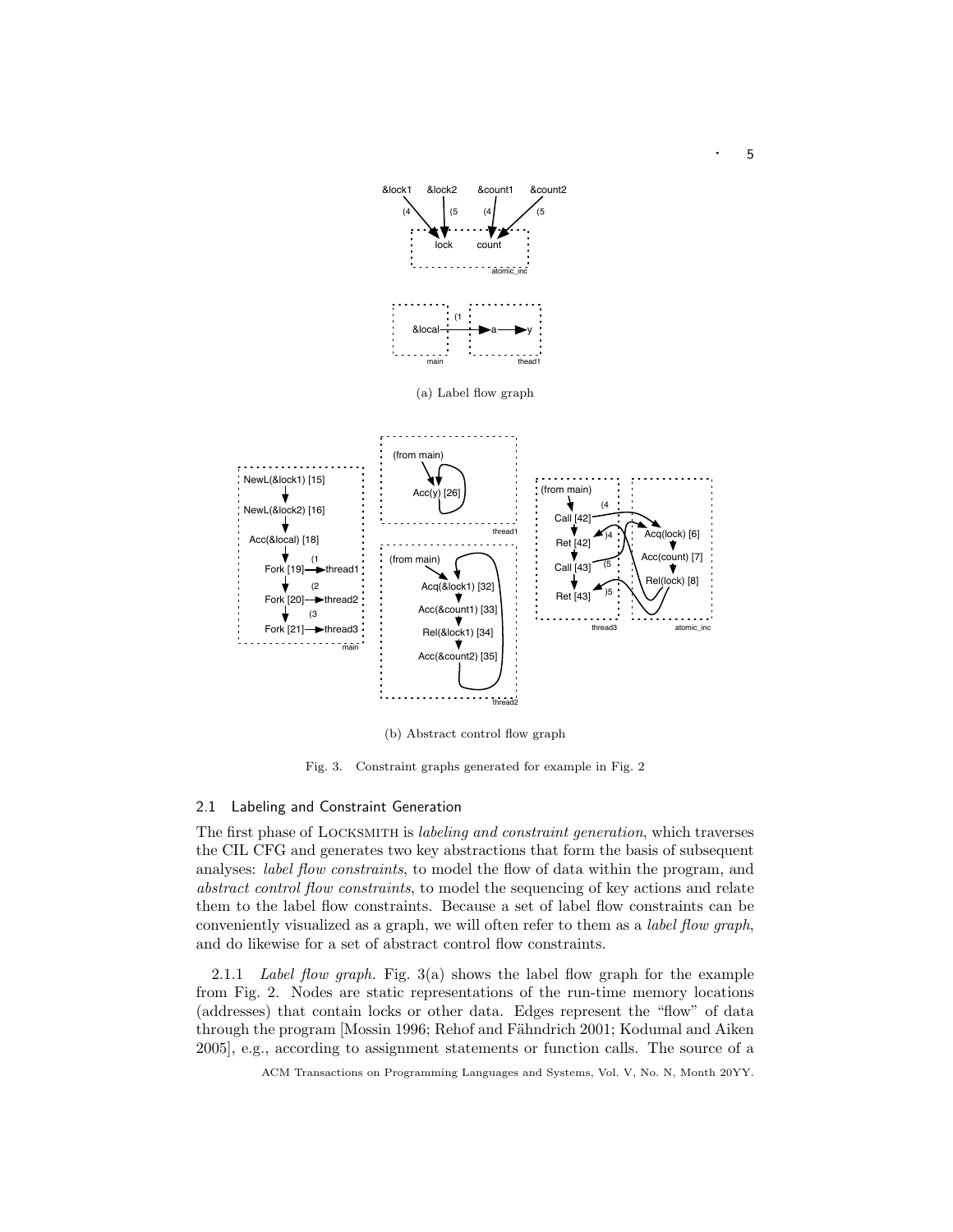path in the label flow graph is an allocation site, e.g., it is the address of a global or local variable (e.g., &lock1, &count1, or &local in Fig. 2), or the representation of a program line at which a malloc() occurs. We distinguish addresses of locks from those of other data (which may be subject to races); generally speaking we refer to the former using metavariable  $\ell$  and the latter using metavariable  $\rho$ .

Locksmith's label flow analysis is field-sensitive when modeling C struct types, in which each field of each instance of a struct is modeled separately. We found that field sensitivity significantly improves precision. To make our algorithm sufficiently scalable, we modeled fields lazily [Foster et al. 2006]—only if (and when) a field was actually accessed by the program does Locksmith model it, as opposed to eagerly tracking each field of a given instance from the time the instance is created. We found that over all benchmarks only 35%, on average, of the declared fields of struct variables in the program are actually accessed, and so the lazy approach afforded significant savings.

LOCKSMITH also tries to model C's void\* types precisely, yet efficiently. In our final design, when a void\* pointer might point to two different types, we assume that it is not used to cast between them, but rather that the programmer always casts the void\* pointer to the correct type before using it (in the style of an untagged union). This is an unsound assumption that might possibly mask a race. However, we found it to greatly increase the precision of the analysis, and is usually true for most C programs. We also tried two sound but less precise alternative strategies. First, and most conservatively, if a type is cast to void\*, we conflate all pointers in that type with each other and the void\*. While sound, this technique is quite imprecise, and the significant amount of false aliasing it produces degrades Locksmith's subsequent analyses. A second alternative we considered behaves in exactly the same way, but only when more than one type is cast to the same void\* pointer. Assuming a given void  $*$  is only cast to/from a single type, we can relate any pointers occurring within the type to the particular type instances cast to the void\*, as if the type was never cast to void\* in the first place. We found that approximately one third of all void\* pointers in our benchmarks alias one type, so this strategy increased the precision compared to simply conflating all pointers casted to a void\*. Nevertheless, we found that our final design is more precise and more efficient, in that it prunes several superficial or imprecise constraints.

To achieve context sensitivity, we incorporate additional information about function calls into the label flow graph. Call and return edges corresponding to a call indexed by i in the program are labeled with  $(i \text{ and } )i$ , respectively. During constraint resolution, we know that two edges correspond to the same call only if they are labeled by the same index. For example, in Fig.  $3(a)$  the edges from  $\&$  lock1 and & count 1 are labeled with  $(4 \text{ since they arise from the call on line } 42, \text{ and analog-}$ gously the edges from &lock2 and &count2 are labeled with (5 . We use a variation on context-free language (CFL) reachability to compute the flow of data through the program [Pratikakis et al. 2006b]. In this particular example, since count is accessed with lock held, we would discover that counti is accessed with locki held for  $i \in 1..2$ . Without the labeled edges, we could not distinguish the two call sites, and Locksmith would lose precision. In particular, Locksmith would think that lock could be either lock1 or lock2, and thus we would not know which one was held

ACM Transactions on Programming Languages and Systems, Vol. V, No. N, Month 20YY.

<sup>6</sup> ·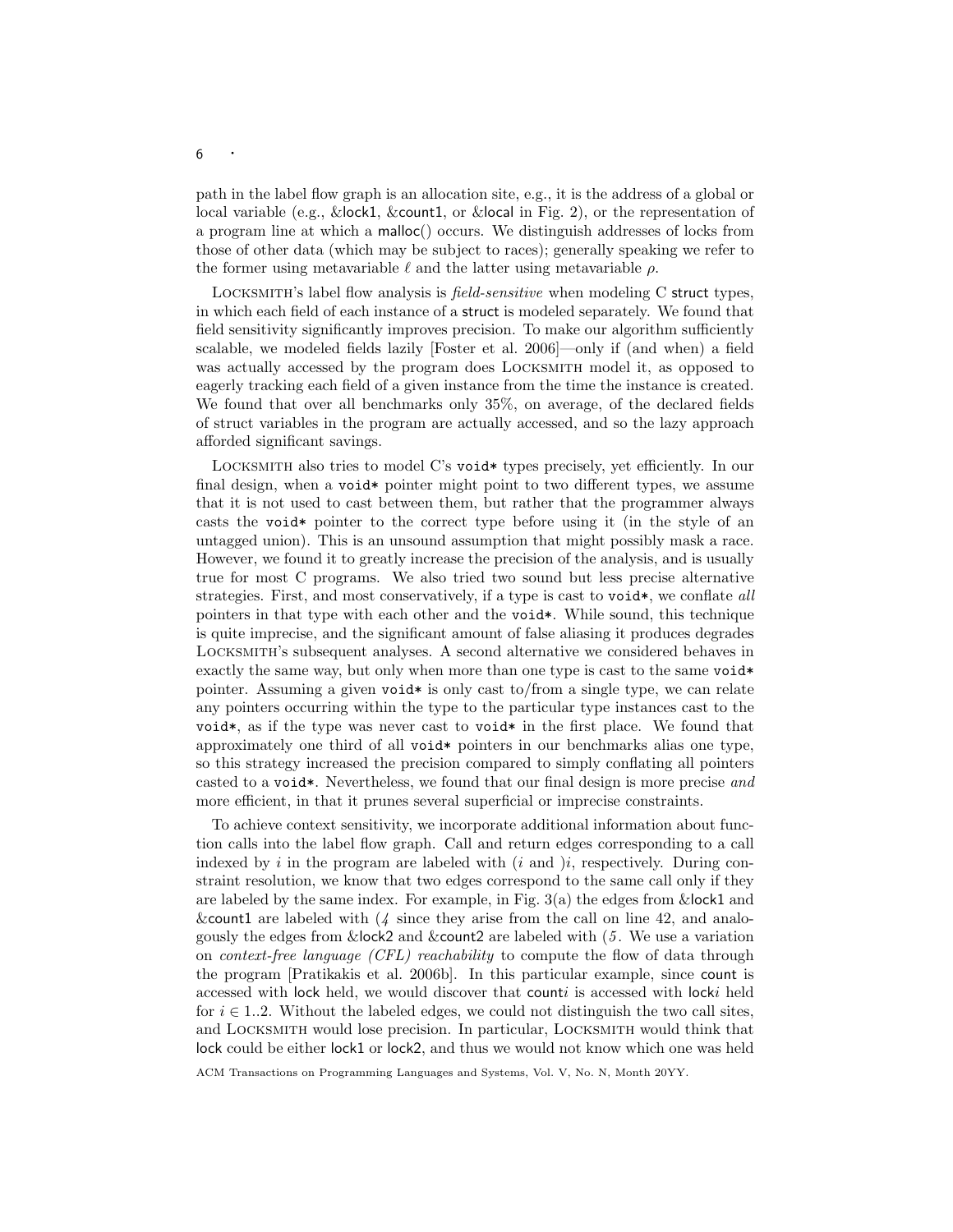at the access to count, causing us to report a potential data race on line 7.

Section 3 discusses the label flow analysis in detail, not considering context sensitivity, while Section 5 discusses extensions to this analysis to handle struct and void\* types. We initially present context-insensitive algorithms for each Locksmith phase, and discuss context sensitivity for all parts in Section 6.

2.1.2 Abstract control flow graph. Fig. 3(b) shows the abstract control flow graph (ACFG) for the example from Fig. 2. Nodes in the ACFG capture operations in the program that are important for data race detection, and relate them to the labels from the label flow graph. ACFGs contain 7 kinds of nodes (the notation  $[n]$  next to each node indicates the line number n from which the node is induced). NewL( $\ell$ ) represents a statement that creates a new lock at location  $\ell$ , and  $\textsf{Acq}(\ell)$  and  $\textsf{Rel}(\ell)$ denote the acquire and release, respectively, of the lock  $\ell$ . Reads and writes of memory location  $\rho$  are represented by  $Acc(\rho)$ . Thread creation is indicated by Fork nodes, which have two successors: the next statement in the parent thread, and the first statement of the child thread's called function. The edge to the latter is annotated with an index just as in the label flow graph, to allow us to relate the two graphs. For example, the child edge for the Fork corresponding to line 19 is labeled with  $(1, \text{ which is the same annotation used for the edge from  $\& \text{local to a in})$$ the label flow graph. Lastly, function calls and returns are represented by Call and Ret nodes in the graph. For call site  $i$ , we label the edge to the callee with  $(i, \text{ and})$ we label the return edge with  $i$ , again to allow us to relate the label flow graph with the ACFG. The edges from a Call to the corresponding Ret allow us to flow information "around" callees, often increasing precision; we defer discussion of this feature to Section 3.3.

In addition to label flow constraints and the abstract control flow graph, the first phase of LOCKSMITH also generates *linearity constraints* and *contextual effect* constraints, which are discussed below (Section 2.5).

#### 2.2 Sharing Analysis

The next Locksmith phase determines the set of locations that could be potentially simultaneously accessed by two or more threads during a program's execution. We refer to these as the program's shared locations. We limit subsequent analysis for possible data races to these shared locations. In particular, if a location is not shared, then it need not be consistently accessed with a particular lock held. Moreover, if an access site (that is, a read or a write through a pointer) never targets a shared variable, it need not be considered by the analysis.

As shown in Fig. 1, this phase takes as input *contextual effect constraints*, which are also produced during labeling and constraint generation. In standard effect systems [Talpin and Jouvelot 1994], the effect of a program statement is the set of locations that may be accessed (read or written) when the statement is executed. Our contextual effect system additionally determines, for each program state, the future effect, which contains the locations that may be accessed by the remainder of the current thread. To compute the shared locations in a program, at each thread creation point we intersect the standard effect of the created thread with the future effect of the parent thread. If a location is in both effects, then the location is shared. Note that the future effect of a thread includes the effect of any threads it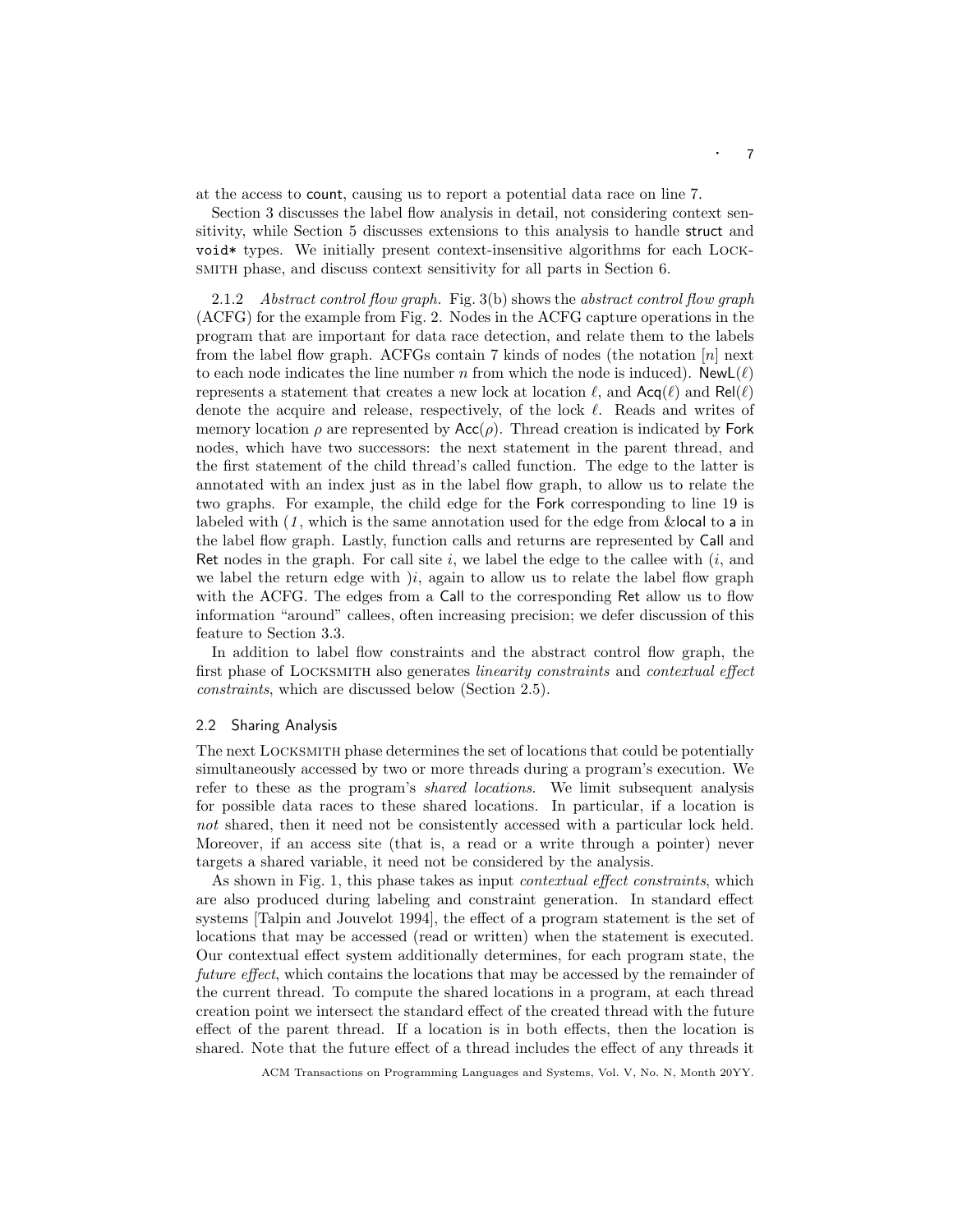creates, so the future effect of the parent includes the effects of any threads that the parent creates later.

For example, consider line 19 in Fig. 2. The spawned thread1 has standard effect {&local}. The parent thread by itself has no future effect, since it accesses no interesting variables. However, it spawns two child threads which themselves access count1 and count2. Therefore, the future effect at line 19 is  $\{\&$ count1,  $\&$ count2 $\}$ . Since  $\{\&$ local1}∩ $\&$ count1,  $\&$ count2} =  $\emptyset$ , there are no shared locations created by this fork. In particular, even though local was accessed in the past by the parent thread (line 18), our sharing analysis correctly determines all its accesses to be thread local.

On the other hand, consider line 20. Here the effect of the spawned thread2 is  $\{\&count1, \&count2\}$ , and the future effect at line 20 is also  $\{\&count1, \&count2\}$ . Thus we determine from this call that count1 and count2 are shared. Notice that here it was critical to include the effect of thread3 when computing the future effect of the parent, since the parent thread itself does not access anything interesting.

In our implementation, we also distinguish read and write effects, and only mark a location  $\rho$  as shared if at least one of the accesses to  $\rho$  in the intersected effects is a write. In other words, we do not consider locations that are only read by multiple threads to be shared, and Locksmith does not generate race warnings for them. For that reason, we do not need to differentiate between read and write accesses in the  $Acc(\rho)$  nodes of the ACFG.

The analysis just described only determines if a location is ever shared. It could be that a location starts off as thread local and only later becomes shared, meaning that its initial accesses need not be protected by a consistent lock, while subsequent ones do. For example, notice that &count1 in Fig. 2 becomes shared due to the thread creations at lines 20 and 21, since both thread2 and thread3 access it. So while the accesses at lines 33 and 27 (via line 42) must consider & count1 as shared, &count1 would not need to be considered shared if it were accessed at, say, line 19. We use a simple dataflow analysis to distinguish these two cases, and thus avoid reporting a false alarm in the latter case. Section 4 presents the sharing analysis and this variant in more detail.

#### 2.3 Lock State Analysis

In the next phase, Locksmith computes the state of each lock at every program point. To do this, we use the ACFG to compute the set of locks  $\ell$  held before and after each statement.

In the ACFG in Fig. 3(b), we begin at the entry node by assuming all locks are released. In the subsequent discussion, we write  $A_i$  for the set of locks that are definitely held after statement i. Since statements 15–21 do not affect the set of locks held, we have  $A_{15} = A_{16} = A_{18} = A_{19} = A_{20} = A_{21} = A_{\text{Entry}} = \emptyset$ .

We continue propagation for the control flow of the three created threads. Note that even if a lock is held at a fork point, it is not held in the new thread, so we should not propagate the set of held locks along the child Fork edge. For thread1, we find simply that  $A_{26} = \emptyset$ . For thread2, we have  $A_{32} = A_{33} = {\& \text{lock1}}$ , and  $A_{34} = A_{35} = \emptyset$ . And lastly for thread 3, we have  $A_{42} = A_{43} = A_8 = \emptyset$  and  $A_6 = A_7 = \{$ lock $\}$ . Notice that this last set contains the name of the formal parameter lock. When we perform correlation inference, discussed next, we will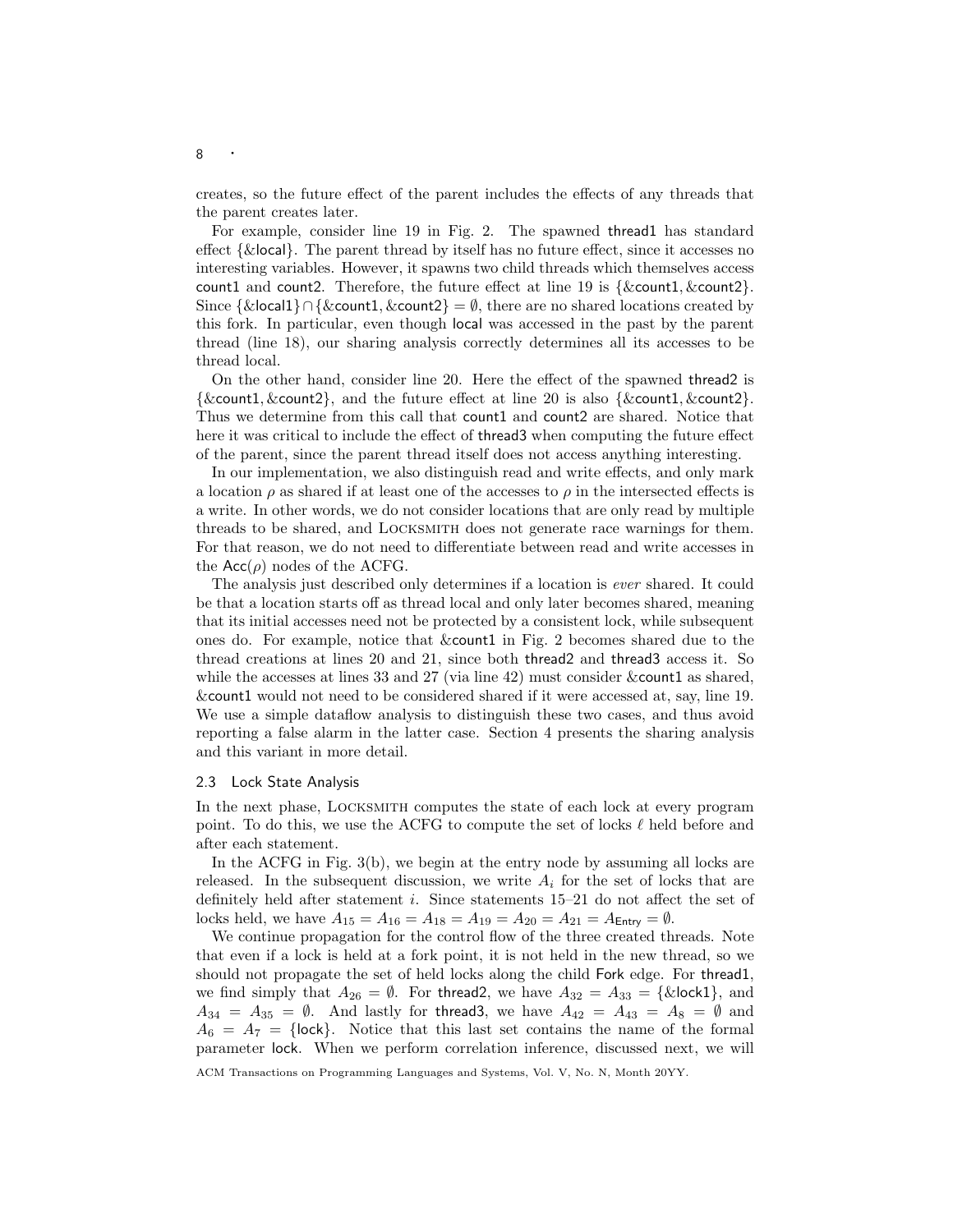need to translate information about lock back into information about the actual arguments at the two call sites. Note that for the lock state and the subsequent correlation analyses to be sound, we need to reason about the linearity of locks (introduced in Section 2.5). We do not need to reason about the linearity of shared memory locations the same way, because contrary to locks, any imprecision on the aliasing of memory locations only leads to a more conservative analysis.

# 2.4 Correlation Inference

The next phase of Locksmith is correlation inference, which is the core race detection algorithm. For each shared variable, we intersect the sets of locks held at all its accesses. We call this the *quarded-by* set for that location, and if the set is empty, we report a possible data race.

We begin by generating initial *correlation constraints* at each  $Acc(\rho)$  node such that  $\rho$  may be shared according to the sharing analysis. Correlation constraints have the form  $\rho \triangleright \{\ell_1, \ldots, \ell_n\}$ , meaning location  $\rho$  is accessed with locks  $\ell_1$  through  $\ell_n$  held. We write  $C_n$  for the set of correlation constraints inferred for statement n. The first access in the program, on line 18, yields no correlation constraints  $(C_{18} = \emptyset)$  because, as we discussed above, the sharing analysis determines the &local is not a shared variable. Similarly,  $C_{26} = \emptyset$  because the only location that "flows to" y in the label flow graph is &local, which is not shared. On line 33, on the other hand, we have an access to a shared variable, and so we initialize  $C_{33} = \{ \& \text{count1} \triangleright \{ \& \text{lock1} \} \},$  using the output of the lock state analysis to report which locks are held. Similarly,  $C_{35} = {\&count2\triangleright\emptyset}$ , since no locks are held at that access. Finally,  $C_7 = \{count \triangleright \{lock\}\}\.$  Here we determine count may be shared because at least one shared variable flows to it in the label flow graph.

Notice that this last correlation constraint is in terms of the local variables of atomic inc. Thus at each call to atomic inc, we must instantiate this constraint in terms of the caller's variables. We use an iterative fixpoint algorithm to propagate correlations through the control flow graph, instantiating as necessary until we reach the entry node of main. At this point, all correlation constraints are in terms of the names visible in the top-level scope, and so we can perform the set intersections to look for races. Note that, as is standard for label flow analysis, when we label a syntactic occurrence of malloc() or any other memory allocation or lock creation site, we treat that label as a top-level name.

We begin by propagating  $C_7$  backwards, setting  $C_6 = C_7$ . Continuing the backwards propagation, we encounter two Call edges. For each call site  $i$  in the program, there exists a substitution  $S_i$  that maps the formal parameters to the actual parameters; this substitution is equivalent to a polymorphic type instantiation [Rehof and Fähndrich 2001; Pratikakis et al. 2006a]. For call site 4 we have  $S_4 = \text{lock} \mapsto$ &lock1, count  $\rightarrow$  &count1]. Then when we propagate the constraints from  $C_7$  backwards across the edge annotated  $(4)$ , we apply  $S_4$  to instantiate the constraints for the caller. In this case we set  $C_{42} = S_4({\text{count} > {\text{lock}}}) = {\text{&count} > {\text{&lock1}}}$ and thus we have derived the correct correlation constraint inside of thread3. Similarly, when we propagate  $C_6$  backwards across the edge annotated  $(5, \text{ we find})$  $C_{43} = \{ \&$ count $2 \triangleright \{ \&$ lock $2 \}$ .

We continue backwards propagation, and eventually push all the correlations we have mentioned so far back to the entry of main: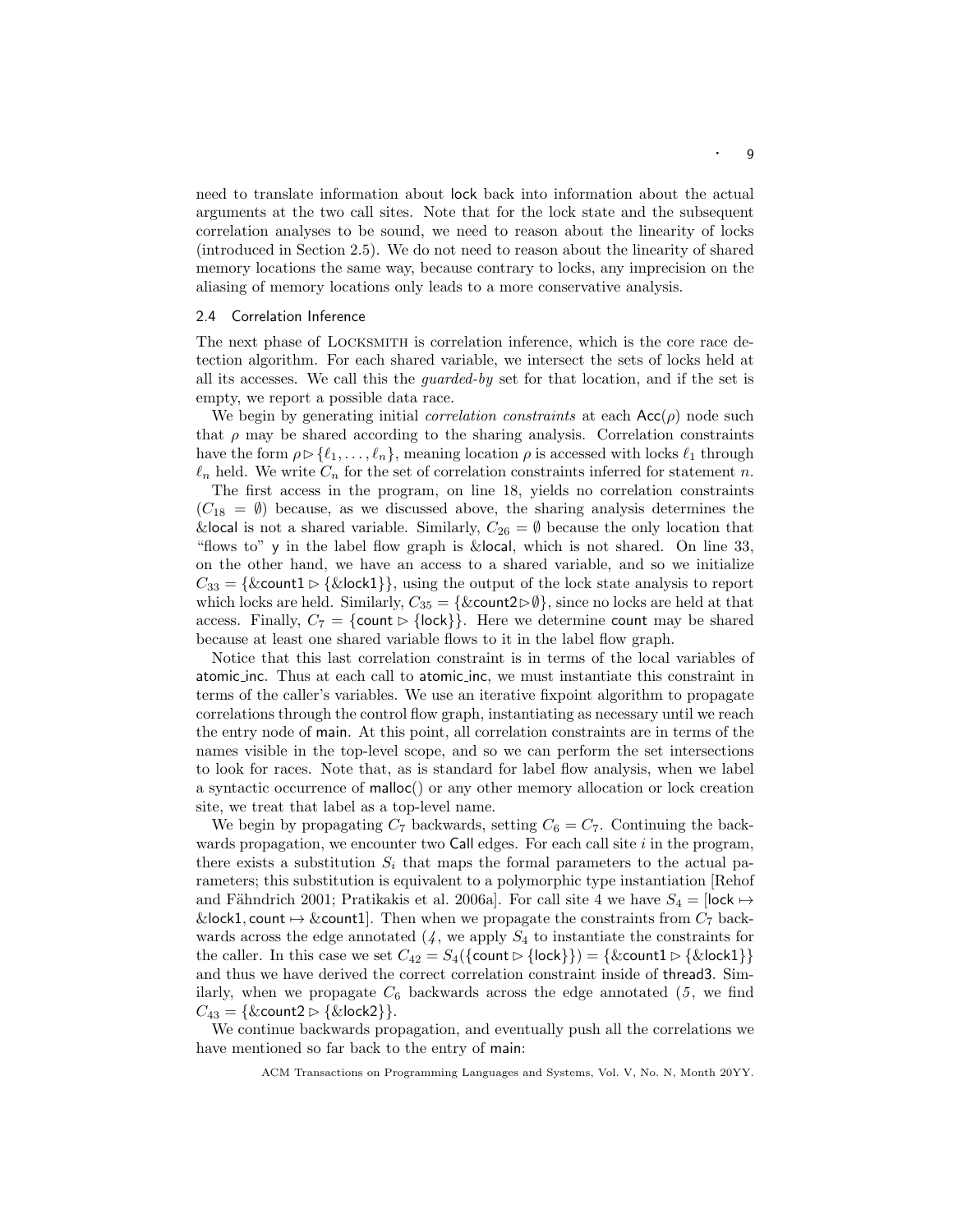| & count $1 \triangleright \{ \& \text{lock} 1 \}$ from line 33 |                                                                            |
|----------------------------------------------------------------|----------------------------------------------------------------------------|
| &count $2 \triangleright \emptyset$                            | from line 35                                                               |
| &count1 $\triangleright$ {&lock1}                              | from the call on line 42                                                   |
|                                                                | & count $2 \triangleright \{ \& \text{lock} 2 \}$ from the call on line 43 |

(Note that there are substitutions for the calls indexed by 1–3, but they do not rename &counti or &locki, since those are global names.) We now intersect the lock sets from each correlation, and find that  $&$ count1 is consistently correlated with (or guarded by) lock1, whereas &count2 is not consistently correlated with a lock. We then report a race on &count2.

One important detail we have omitted is that when we propagate correlation constraints back to callers, we need to interpret them with respect to the "closure" of the label flow graph. For example, given a constraint  $x \triangleright \{ \& \text{lock} \}$ , if  $\& \text{y}$  flows to x in the label flow graph, then we also derive  $\&y \triangleright {\& \text{lock}}\}.$  More information about the closure computation can be found elsewhere [Pratikakis et al. 2006b].

Propagating correlation constraints backwards through the ACFG also helps to improve the reporting of potential data races. In our implementation, we also associate a program path, consisting of a sequence of file and line numbers, with each correlation constraint. When we generate an initial constraint at an access in the ACFG, the associated path contains just the syntactic location of that access. Whenever we propagate a constraint backwards across a Call edge, we prepend the file and line number of the call to the path. In this way, when the correlation constraints reach the main, they describe a path of function calls from main to the access site, essentially capturing a stack trace of a thread at the point of a potentially racing access, and developers can use these paths to help understand error messages.

Section 3.3.2 presents the algorithm for solving correlation constraints and inferring all correlations in the program. Since correlation analysis is an iterative fixpoint computation, in which we iteratively convert local names to their global equivalents, we compute correlations using the same framework we used to infer the state of locks.

# 2.5 Linearity and Escape Checking

The constraint generation phase also creates linearity constraints, which we use to ensure that a static lock name  $\ell$  used in the analysis never represents two or more run-time locks that are simultaneously live. Without this assurance, we could not model lock acquire and release precisely. That is, suppose during the lock state analysis we encounter a node  $\text{Acq}(\ell)$ . If  $\ell$  is non-linear, it may represent more than one lock, and thus we do not know which one will actually be acquired by this statement. On the other hand, if  $\ell$  is linear, then it represents exactly one location at run time, and hence after  $\text{Acq}(\ell)$  we may assume that  $\ell$  is acquired.

Lock  $\ell$  could be non-linear for a number of reasons. Consider, for example, a linked list data structure where each node of the linked list contains a lock, meant to guard access to the data at that node. Standard label flow analysis will label each element in such a recursive structure with the same name  $\rho$  whose pointed-to memory is a record containing some lock  $\ell$ . Thus,  $\rho$  statically represents arbitrarily many run-time locations, and consequently  $\ell$  represents arbitrarily many locks.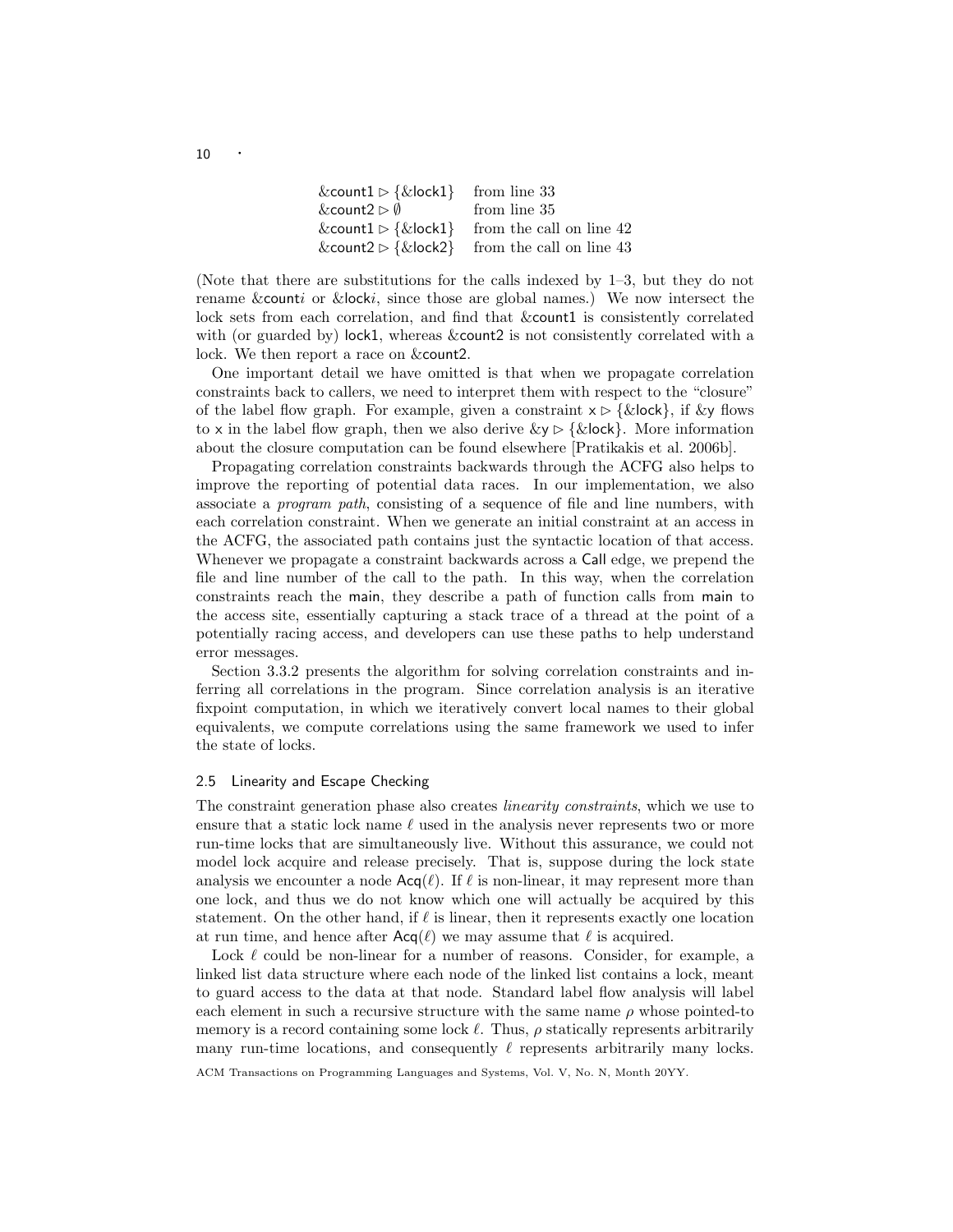|                          | Benchmark | Size    | Time     | Warnings | Not-<br>Races  |                | Race/Total |         |
|--------------------------|-----------|---------|----------|----------|----------------|----------------|------------|---------|
|                          |           | (LOC)   | $(\sec)$ |          | guarded        |                | locations  | %       |
|                          | aget      | 1,914   | 0.85     | 62       | 31             | 31             | 62/352     | (17.61) |
|                          | ctrace    | 2,212   | 0.59     | 10       | 9              | $\overline{2}$ | 10/311     | (3.22)  |
| POSIX thread<br>programs | engine    | 2,608   | 0.88     | 7        | $\Omega$       | $\Omega$       | 7/410      | (1.71)  |
|                          | $k$ not   | 1,985   | 0.78     | 12       | 8              | 8              | 12/321     | (3.74)  |
|                          | pfscan    | 1,948   | 0.46     | 6        | $\Omega$       | $\overline{0}$ | 6/240      | (2.50)  |
|                          | smtprc    | 8,624   | 5.37     | 46       | 1              | $\mathbf 1$    | 46/1079    | (4.26)  |
|                          | 3c501     | 17,443  | 9.18     | 15       | 5              | $\overline{4}$ | 15/408     | (3.68)  |
|                          | eql       | 16,568  | 21.38    | 35       | $\Omega$       | $\Omega$       | 35/270     | (12.96) |
|                          | hp100     | 20,370  | 143.23   | 14       | 9              | 8              | 14/497     | (2.82)  |
| drivers                  | plip      | 19,141  | 19.14    | 42       | 11             | 11             | 44/466     | (9.44)  |
|                          | sis900    | 20,428  | 71.03    | 6        | $\Omega$       | $\Omega$       | 6/779      | (0.77)  |
| Linux<br>device          | slip      | 22,693  | 16.99    | 3        | $\Omega$       | $\overline{0}$ | 3/382      | (0.99)  |
|                          | sundance  | 19,951  | 106.79   | 5        | 1              |                | 5/753      | (0.66)  |
|                          | synclink  | 24,691  | 1521.07  | 139      | $\overline{2}$ | $\overline{0}$ | 139/1298   | (10.71) |
|                          | wavelan   | 20,099  | 19.70    | 10       | 1              |                | 10/695     | (1.44)  |
|                          | Total     | 200,675 | 1937.44  | 412      | 78             | 67             | 414/8261   | (5.01)  |

#### Fig. 4. Benchmarks

With such a representation, a naive analysis would not complain about a program that acquires a lock contained in one list element but then accesses data present in other elements.

To be conservative, LOCKSMITH treats locks  $\ell$  such as these as non-linear, with the consequence that nodes  $\text{Acq}(\ell)$  and  $\text{Rel}(\ell)$  of such non-linear  $\ell$  are ignored. This approach solves the problem of missing potential races, but is more likely to generate false positives, e.g., when there is an access that is actually guarded by  $\ell$  at run time. Locksmith addresses this issue by using user-specified existential types to allow locks in data structures to sometimes be linear, and includes an escape checking phase to ensure existential types are used correctly. We refer the reader to related papers for further discussion on linearity constraints [Pratikakis et al. 2006b] and how they can be augmented with existential quantification [Pratikakis et al. 2006a]. Note that the two locks used in the example of Fig. 2 are linear, since they can only refer to one run-time lock.

#### 2.6 Soundness Assumptions

C's lack of strong typing makes reasoning about C programs difficult. For example, because C programs are permitted to construct pointers from arbitrary integers, it can be difficult to prove that dereferencing such a pointer will not race with memory accessed by another thread. Nevertheless, we believe Locksmith to be sound as long as the C program under analysis has certain characteristics; assuming these characteristics is typical of C static analyses. In particular, we assume that

- —the program does not contain memory errors such as double frees or dereferencing of dangling pointers.
- —different calls to malloc() return different memory locations.
- —the program manipulates locks and threads only using the provided API.
- —variables that may hold values of more than one type—in particular,  $\text{void* point}$ ers, untagged unions, and va list lists of optional function arguments—are used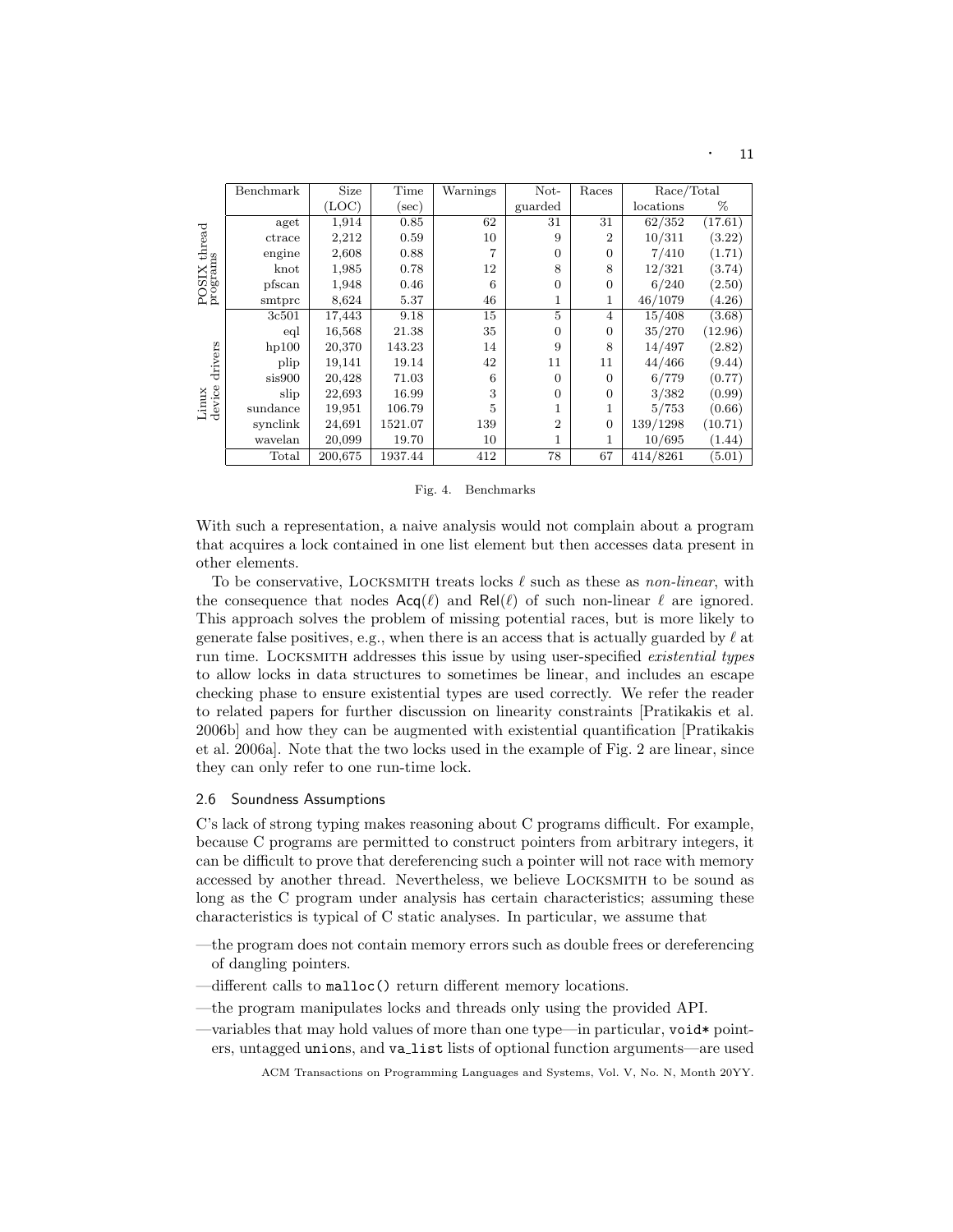in a type-safe manner; i.e., each read of such a multi-typed value presumes the type that was last written.<sup>1</sup>

- —there is no pointer arithmetic except for indexing arrays, and all array indexing is within bounds.
- —asm blocks only access what is reachable from their parameters, respecting their types.
- —integers are not cast to pointers.
- —no non-local control flow such as signal handlers or setjmp/longjmp.

Locksmith prints a warning for code that may introduce unsoundness.

# 2.7 Results

Fig. 4 summarizes the results of running Locksmith on a set of benchmarks varying in size, complexity and coding style. The results shown correspond to the default configuration for all Locksmith analyses, in particular: context-sensitive, fieldsensitive label flow analysis, with lazy field propagation and no conflation under void<sup>\*</sup>; flow- and context-sensitive sharing analysis; and context-sensitive lock state analysis and correlation inference.

The first part of the table presents a set of applications written in C using POSIX threads, whereas the second part of the table presents the results for a set of network drivers taken from the Linux kernel, written in GNU-extended C using kernel threads and spinlocks. The first column gives the benchmark name and the second column presents the number of preprocessed and merged lines of code for every benchmark. We used the CIL merger to combine all the code for every benchmark into a single C file, also removing comments and redundant declarations. The next column lists the running time for Locksmith. Experiments in this paper were performed on a dual-core, 3GHz Pentium D CPU with 4GB of physical memory. All times reported are the median of three runs. The fourth column lists the total number of warnings (shared locations that are not protected by any lock) that Locksmith reports. The next column lists how many of those warnings correspond to cases in which shared memory locations are not protected by any lock, as determined by manual inspection. The sixth column lists how many of those we believe correspond to races. Note that in some cases there is a difference between the unguarded and races columns, where an unguarded location is not a race. These are caused by the use of other synchronization constructs, such as pthread join, semaphores, or inline atomic assembly instructions, which LOCKSMITH does not model. Finally, the last column presents the number of allocated memory locations that Locksmith reported as unprotected, versus the total number of allocated locations, where we consider struct fields to be distinct memory locations. Note that the number of unprotected memory locations is different from the number of race warnings reported in the fourth column. This is because a Locksmith race warning might involve several concrete memory locations, when they are aliased.

 $1$ LOCKSMITH can be configured to treat void\* pointers and valist argument lists conservatively, without assuming that they are type-safe. However, this introduces a lot of imprecision, so it is not the default behavior.

ACM Transactions on Programming Languages and Systems, Vol. V, No. N, Month 20YY.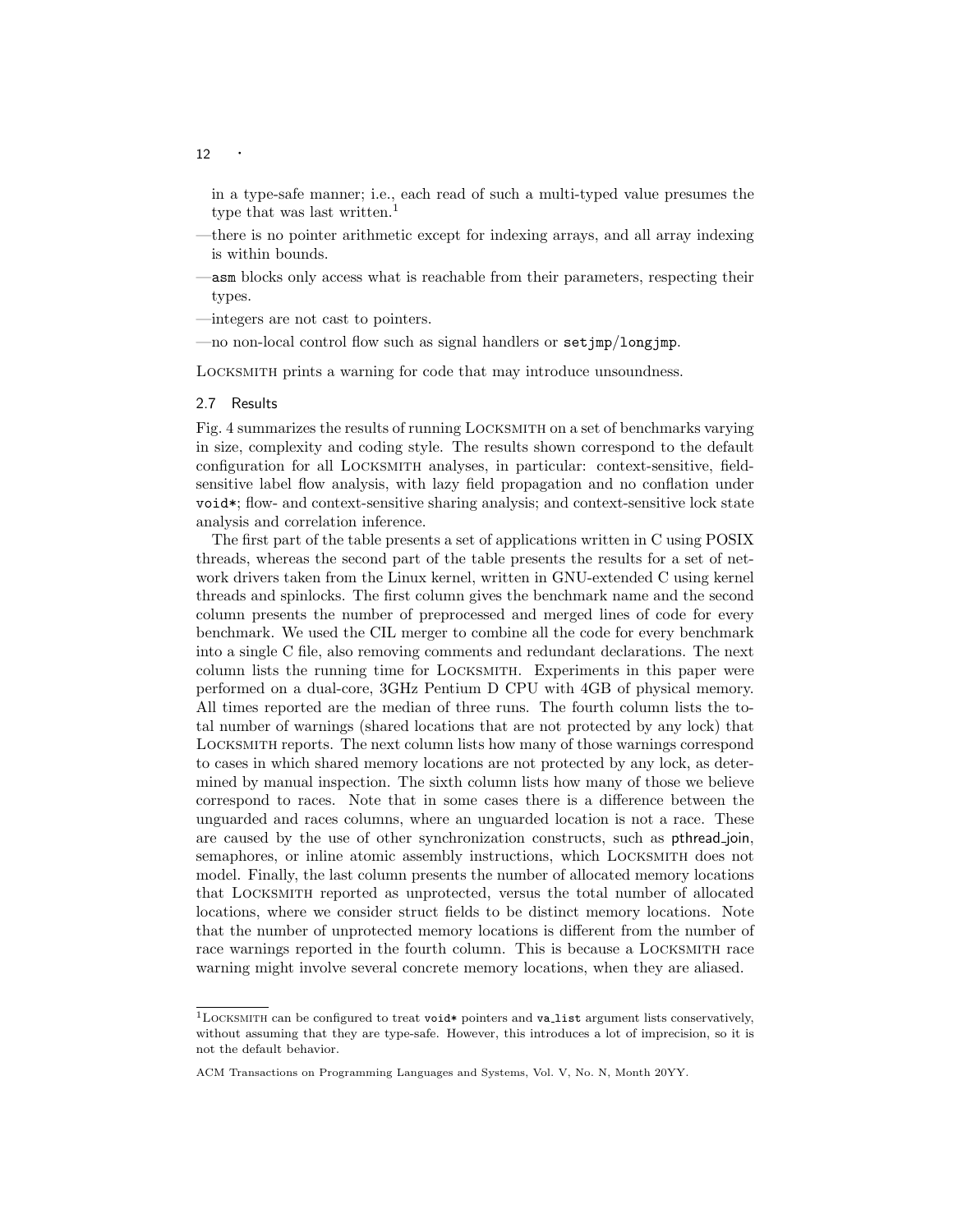

Fig. 5. Sample Locksmith warning. Highlighting and markers added for expository purposes.

2.7.1 Warnings. Each warning produced by Locksmith contains information to explain the potential data race to the user. Fig. 5 shows a sample warning from the analysis of the example program shown in Fig. 2, stored in file example.c. The actual output of Locksmith is pure text; here we have added some highlighting and markers (referred to below) for expository purposes.

Locksmith issues one warning per allocation site that is shared but inconsistently (or un-)protected. In this example, the suspect allocation site is the contents of the global variable count2, declared on line 2 of file example.c (1). After reporting the allocation site, Locksmith then describes each syntactic access of the shared location.

The text block indicated by (2) describes the first access site at line 7, accessing variable count which is declared at line 5. The other text block shown in the error report (each block is separated by a newline) corresponds to a different access site. Within a block, LOCKSMITH first describes why the expression that was actually accessed aliases the shared location (3). In this case, the shared location &count2 "flows to" (indicated by  $\Rightarrow$ ) the argument count passed to the function call of atomic inc at line 43 (written as atomic inc.count), in the label flow graph. That, in turn, flows to the formal argument count of the function, declared at line 5, due to the invocation at line 43. If there is more than one such path in the label flow graph, we list the shortest one.

Next, Locksmith prints the set of locks held at the access (4). We specially designate concrete lock labels, which correspond to variables initialized by function pthread mutex init(), from aliases of those variables. Aliases are included in the error report to potentially help the programmer locate the relevant pthread mutex lock() and pthread\_mutex\_unlock() statements. In this case, the second lock listed is a concrete lock created at line 16 and named lock2, after the variable that stores the result of pthread mutex init(). The global variable lock2 itself, listed third, is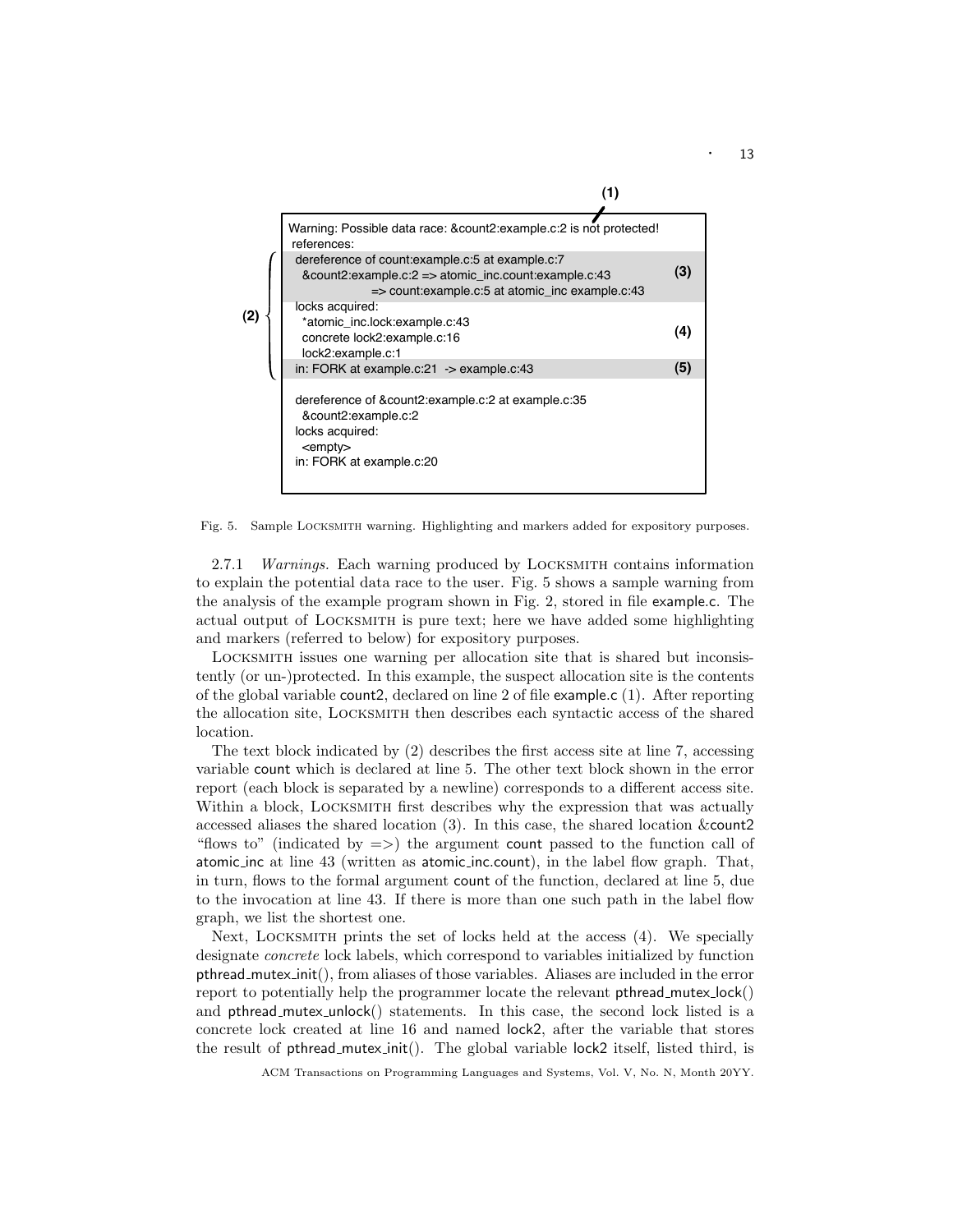a different lock that aliases the concrete lock created at line 16. There is also an additional alias listed first, the argument ∗lock of the call to function atomic inc at line 43 (denoted as ∗atomic inc.lock : example.c : 43). We do not list aliasing paths for the lock sets, because we list all the aliases, and also printing the paths between them would only add confusion by replicating the lock aliases' names many times.

Finally, LOCKSMITH gives stack traces leading up to the access site  $(5)$ . Each trace starts with the thread creation point (either a call to pthread create() or the start of  $\text{main}()$ , followed by a list of function invocations. For this access site, the thread that might perform the access is created at line 21 and then makes a call at example.c : 43 to the function that contains the access. We generate this information during correlation inference, as we propagate information from the access point backwards through the ACFG (Section 3.3.2).

The other dereference listed has the same structure. Notice that the intersection of the held lock sets of the two sites is empty, triggering the warning. In this case, the warning corresponds to a true race, caused by the unguarded write to count2 at line 35, listed as the second dereference in the warning message. To check whether a warning corresponds to an actual race, the programmer has to verify that the listed accesses might actually happen simultaneously, including the case where a single access occurs simultaneously in several threads. Also, the programmer would have to verify that the aliasing listed indeed occurs during the program execution, and is not simply an artifact of imprecision in the points-to analysis. Moreover, the programmer must check whether the set of held locks contains additional locks that Locksmith cannot verify are definitely held. Last, but not least, the programmer needs to validate that the location listed in the warning is in fact shared among different threads.

2.7.2 Races. We found races in many of the benchmarks. In knot, all of the races are on counter variables always accessed without locks held. These variables are used to generate usage statistics, which races could render inaccurate, but this would not affect the behavior of knot. In aget, most of the races are due to an unprotected global array of shared information. The programmer intended for each element of the array to be thread-local, but a race on an unrelated memory location in the signal handling code can trigger erroneous computation of array indexes, causing races that may trigger a program crash. The remaining two races are due to unprotected writes to global variables, which might cause a progress bar to be printed incorrectly. In ctrace, two global flag variables can be read and set at the same time, causing them to have erroneous values. In smtprc, a variable containing the number of threads is set in two different threads without synchronization. This can result in not counting some threads, which in turn may cause the main thread to not wait for all child threads at the end of the program. The result is a memory leak, but in this case it does not cause erroneous behavior since it occurs at the end of the program. In most of the Linux drivers, the races correspond to integer counters or flags, but do not correspond to bugs that could crash the program, as there is usually a subsequent check that restores the correct value to a variable. The rest of the warnings for the Linux drivers can potentially cause data corruption, although we could not verify that any can cause the kernel to crash.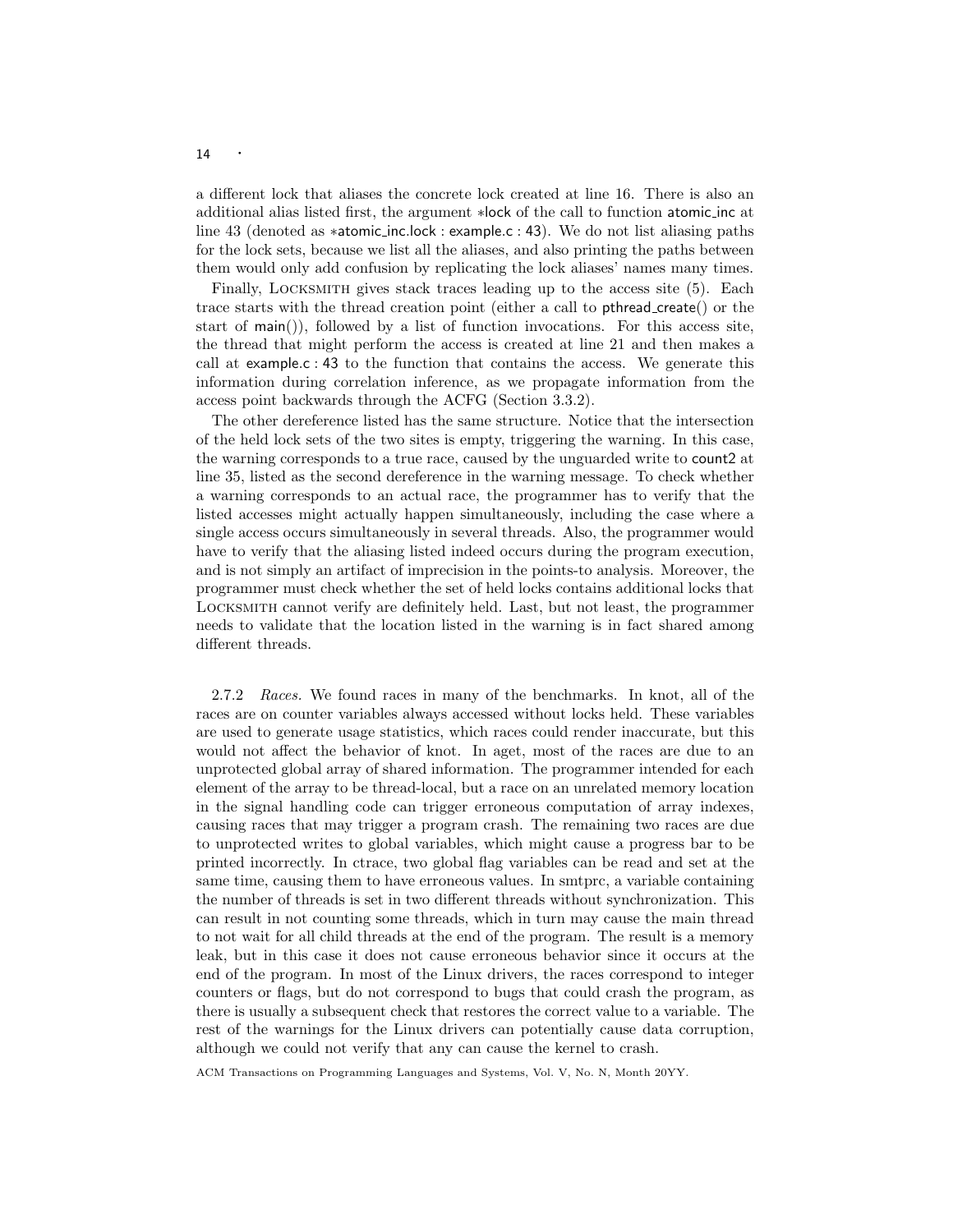```
e ::= x | v | e e | if0 e then e else e| (e, e) | e. j | ref e | ! e | e := e| newlock | acquire e | release e | fork ev ::= n | \lambda x : t.e | (v_1, v_2)t := int \mid t \times t \mid t \rightarrow t \mid ref(t) \mid lock
```


2.7.3 False positives. The majority of false positives are caused by over-approximation in the sharing analysis. The primary reason for this is conservatism in the label flow (points-to) analysis, which can cause many thread-local locations to be spuriously conflated with shared locations. Since thread-local memory need not be, and usually is not, protected by locks, this causes many false warnings of races on those locations. Overly conservative aliasing has several main causes: structural subtyping where the same data is cast between two different types (e.g. different structs that share a common prefix), asm blocks, casting to or from numerical types, and arrays, in decreasing order of significance. One approach to better handling structural subtyping may be adapting physical subtyping [Siff et al. 1999] to Locksmith. Currently, when a struct type is cast to a different struct type, Locksmith does not compute field offsets to match individual fields, but rather conservatively assumes that all labels of one type could alias all labels of the other.

The second largest source of false positives in the benchmarks is the flow sensitivity of the sharedness property, in more detail than our current flow-sensitive sharing propagation can capture. Specifically, any time that a memory location might be accessed by two threads, we consider it shared immediately when the second thread is created. However, in many cases thread-local memory is first initialized locally, and then becomes shared indirectly, e.g., via an assignment to a global or otherwise shared variable. We eliminate some false positives using a simple intraprocedural uniqueness analysis—a location via a unique pointer as determined by this analysis is surely not shared—but it is too weak for many other situations.

Roadmap. In the remainder of this paper, we discuss the components just described in more detail, starting from its core analysis engine (Section 3), with separate consideration of lock state analysis (Section 3.3.1), correlation inference (Section 3.3.2), the sharing analysis (Section 4), techniques for effectively modeling C struct and void\* types (Section 5), and extensions to enable context-sensitive analysis (Section 6). A detailed discussion of related work on data race detection is presented in Section 7. For many of Locksmith's analysis components, we implemented several possible algorithms, and measured the algorithms' effects on the precision and efficiency of Locksmith. By combining a careful exposition of Locksmith's inner workings with such detailed measurements, we have endeavored to provide useful data to inform further developments in the static analysis of C programs (multithreaded or otherwise). Locksmith is freely available on the web (http://www.cs.umd.edu/projects/PL/locksmith).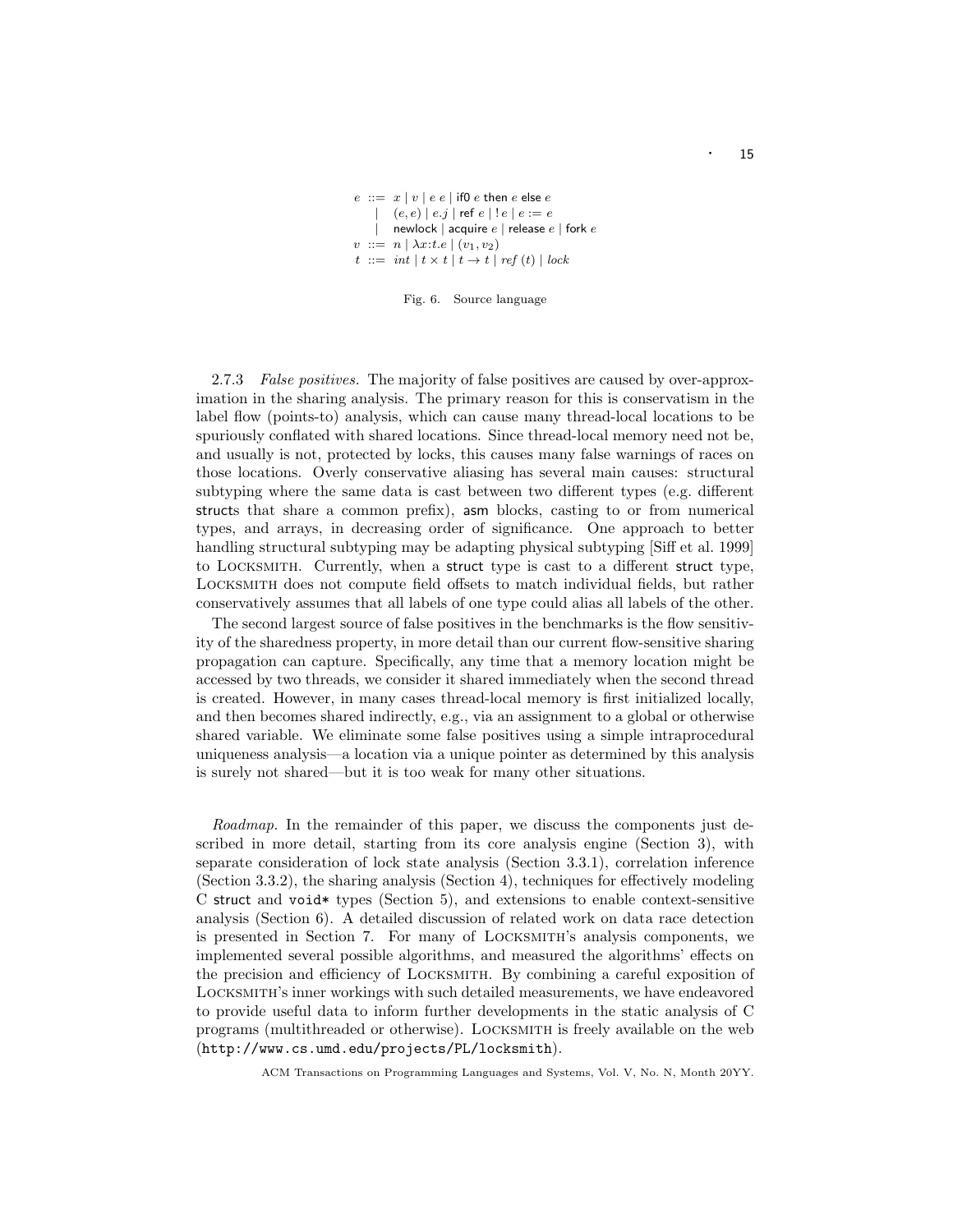# 3. LABELING AND CONSTRAINT GENERATION

We present LOCKSMITH's key algorithms on the language in Fig. 6. This language extends the standard lambda calculus, which consists of variables x, functions  $\lambda x: t.e$ (where the argument  $x$  has type  $t$ ), and function application  $e$   $e$ . To model conditional control flow, we add integers n and the conditional form if0  $e_0$  then  $e_1$  else  $e_2$ , which evaluates to  $e_1$  if  $e_0$  evaluates to 0, and to  $e_2$  otherwise. To model structured data (i.e., C structs) we introduce pairs  $(e, e)$  along with projection e.j. The latter form returns the jth element of the pair  $(j \in 1, 2)$ . We model pointers and dynamic allocation using references. The expression ref  $e$  allocates a fresh memory location m, initializing it with the result of evaluating e and returning m. The expression  $!e$ reads the value stored in memory location  $e$ , and the expression  $e_1 := e_2$  updates the value in location  $e_1$  with the result of evaluating  $e_2$ .

We model locks with three expressions: newlock dynamically allocates and returns a new lock, and acquire  $e$  and release  $e$  acquire and release, respectively, lock  $e$ . Our language also includes the expression fork e, which creates a new thread that evaluates  $e$  in parallel with the current thread. The expression for  $e$  is asynchronous, i.e., it returns to the parent immediately without waiting for the child thread to complete.

Source language types t include the integer type  $int$ , pair types  $t \times t$ , function types  $t \to t$ , reference (or pointer) types ref (t), and the type lock of locks. Note that our source language is monomorphically typed and that, in a function  $\lambda x: t.e$ , the type  $t$  of the formal argument  $x$  is supplied by the programmer. This matches C, which includes programmer annotations on formal arguments. If we wish to apply Locksmith to a language without these annotations, we can always apply standard type inference to determine such types as a preliminary step.

#### 3.1 Labeling and Constraint Generation

As discussed in Section 2, the first stage of LOCKSMITH is *labeling and constraint* generation, which produces both label flow constraints, to model memory locations and locks, and abstract control flow constraints, to model control flow. We specify the constraint generation phase using type inference rules. We discuss the label flow constraints only briefly here, and refer the reader to prior work [Mossin 1996; Fähndrich et al. 2000; Rehof and Fähndrich 2001; Kodumal and Aiken 2004; Johnson and Wagner 2004; Pratikakis et al. 2006a], including the Locksmith conference paper [Pratikakis et al. 2006b], for more details. In our implementation, we use Banshee [Kodumal and Aiken 2005], a set-constraint solving engine, to represent and solve label flow constraints. For the time being, we present a purely monomorphic (context-insensitive) analysis; Section 6 discusses context sensitivity.

We extend source language types t to *labeled types*  $\tau$ , defined by the grammar at the top of Fig. 7(a). The type grammar is mostly the same as before, with two main changes. First, reference and lock types now have the forms  $ref \rho(\tau)$  and  $lock^{\ell}$ , where  $\rho$  is an abstract location and  $\ell$  is an abstract lock. As mentioned in the last section, each  $\rho$  and  $\ell$  stands for one or more concrete, run-time locations. Second, function types now have the form  $(\tau, \phi) \rightarrow^{\ell} (\tau', \phi')$ , where  $\tau$  and  $\tau'$  are the domain and range type, and  $\ell$  is a lock, discussed further below. In this function type,  $\phi$ and  $\phi'$  are *statement labels* that represent the entry and exit node of the function.

ACM Transactions on Programming Languages and Systems, Vol. V, No. N, Month 20YY.

16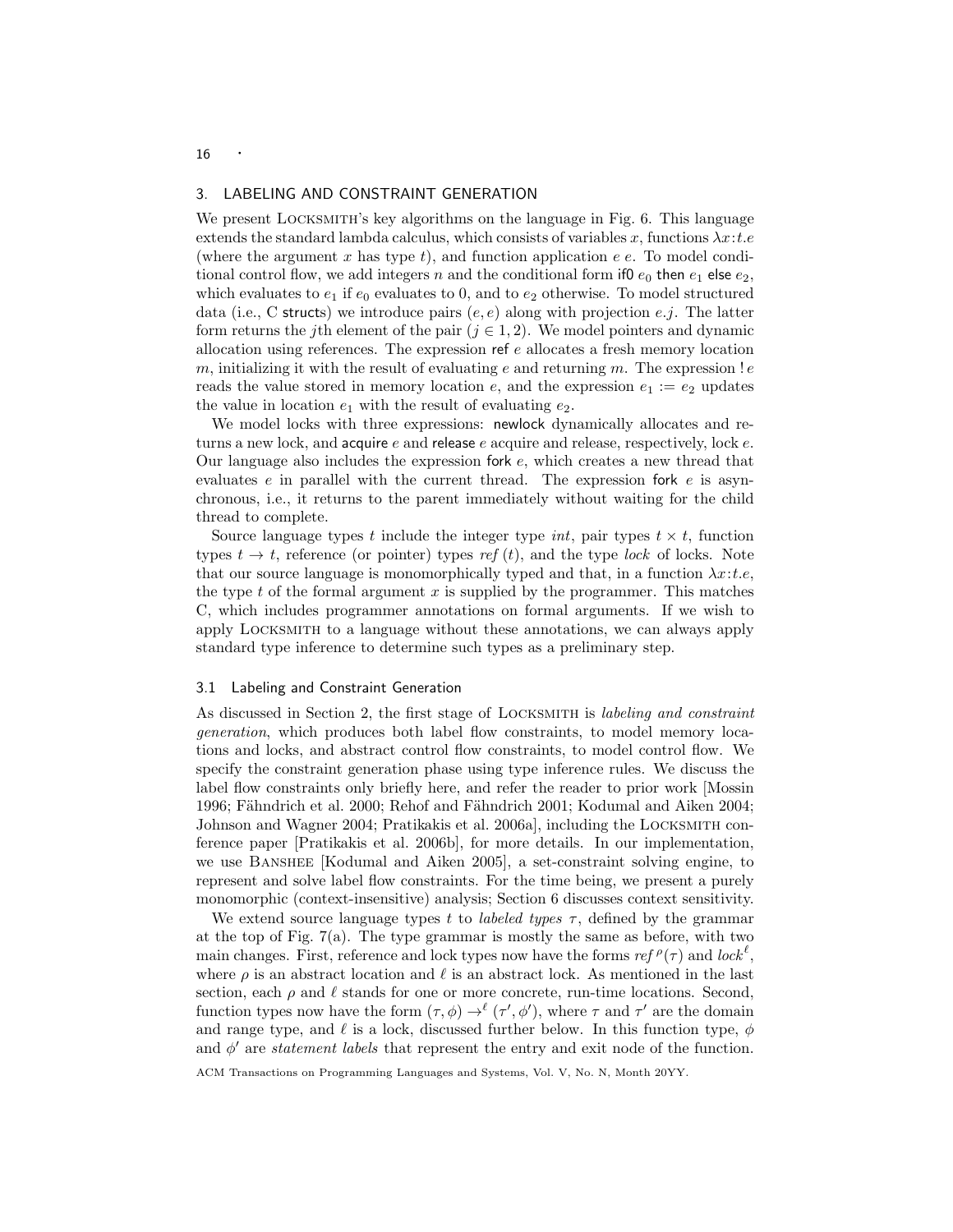

Fig. 7. Labeling and Constraint Generation Rules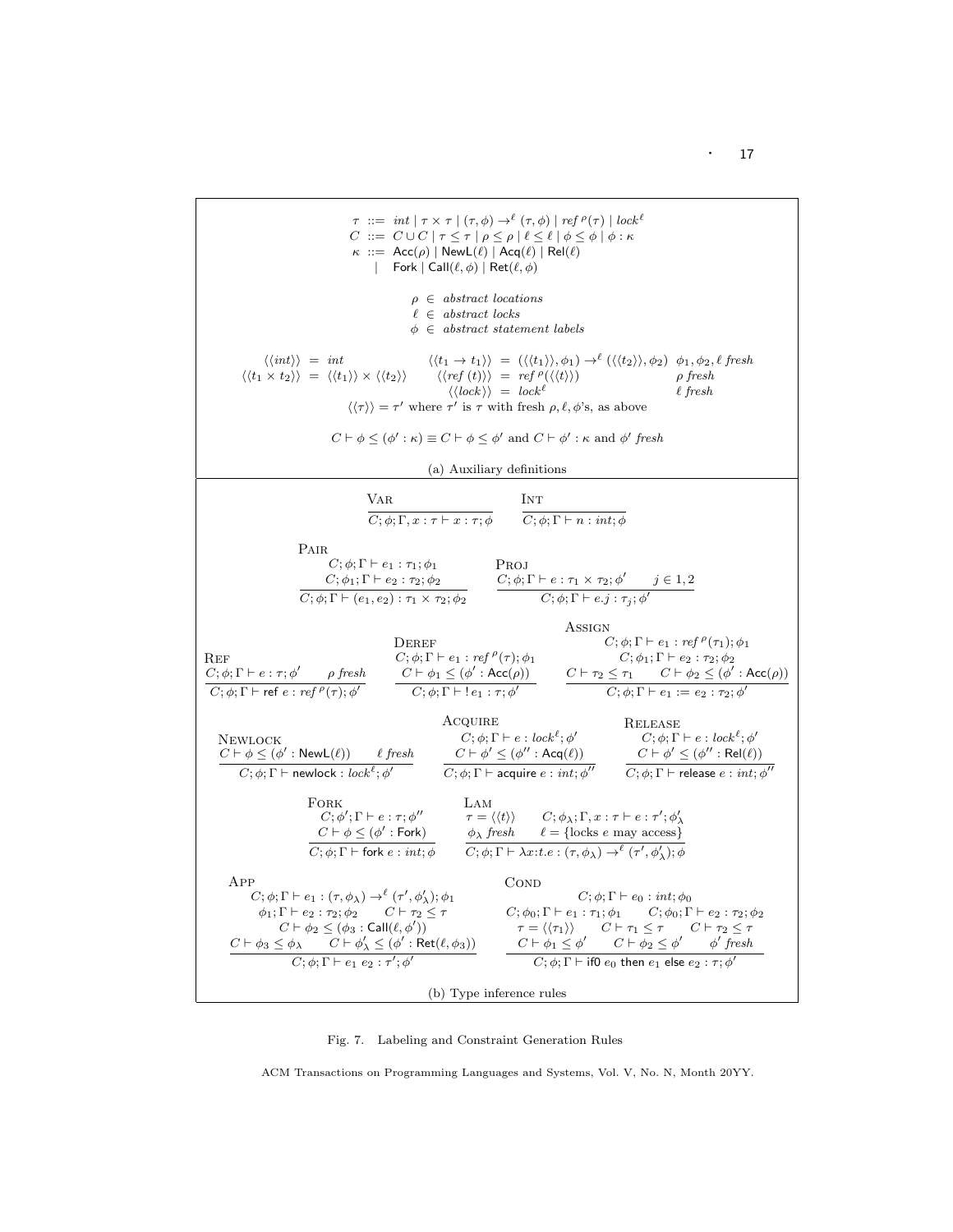We will usually say *statement*  $\phi$  instead of *statement label*  $\phi$  when the distinction is made clear by the use of a  $\phi$  metavariable.

During type inference, our type rules generate *constraints C*, including *flow con*straints of the form  $\tau \leq \tau'$ , indicating a value of type  $\tau$  flows to a position of type  $\tau'$ . Flow constraints among types are ultimately reduced to flow constraints  $\rho \leq \rho'$ and  $\ell \leq \ell'$  among locations and locks, respectively. When we draw a set of label flow constraints as a graph, as in Fig. 3(a),  $\rho$ 's and  $\ell$ 's form the nodes, and each constraint  $x \leq y$  is drawn as a directed edge from x to y.

We also generate two kinds of constraints that, put together, define the ACFG. Whenever statement  $\phi$  occurs immediately before statement  $\phi'$ , our type system generates a constraint  $\phi \leq \phi'$ . As above, we drawn such a constraint as an edge from  $\phi$  to  $\phi'$ . We generate *kind constraints* of the form  $\phi : \kappa$  to indicate that statement  $\phi$ has  $\text{kind } \kappa$ , where the kind indicates the statement's relevant behavior, as described in Section 2.1. Note that our type rules assign at most one kind to each statement label, and thus we showed only the kinds of statement labels in Fig. 3(b). Statement labels with no kind, including join points and function entries and exits, have no interesting effect.

The bottom half of Fig. 7(a) defines some useful shorthands. The notation  $\langle \langle \cdot \rangle \rangle$ denotes a function that takes either a standard type or a labeled type and returns a new labeled type with the same shape but with fresh abstract locations, locks, and statement labels at each relevant position. By fresh we mean a metavariable that has not been introduced elsewhere in the typing derivation. We also use the abbreviation  $C \vdash \phi \leq (\phi' : \kappa)$ , which stands for  $C \vdash \phi \leq \phi', C \vdash \phi' : \kappa$ , and  $\phi'$  fresh. These three operations often go together in our type inference rules.

Fig. 7(b) gives type inference rules that prove judgments of the form  $C; \phi; \Gamma \vdash$  $e : \tau$ ;  $\phi'$ , meaning under constraints C and type environment  $\Gamma$  (a mapping from variable names to labeled types), if the preceding statement label is  $\phi$  (the *input* statement label), then expression e has type  $\tau$  and has the behavior described by statement  $\phi'$  (the *output statement label*). In these rules, the notation  $C \vdash C'$ means that  $C$  must contain the constraints  $C'$ . Viewing these rules as defining a constraint generation algorithm, we interpret this judgment as generating the constraint  $C'$  and adding it to  $C$ .

We discuss the rules briefly. VAR and INT are standard and yield no constraints. The output statement labels of these rules are the same as the input statement labels, since accessing a variable or referring to an integer has no effect.

In PAIR, we type  $e_1$  with the input statement  $\phi$  for the whole expression, yielding output statement  $\phi_1$ . We then type  $e_2$  starting in  $\phi_1$  and yielding  $\phi_2$ , the output statement label for the whole expression. Notice we assume a left-to-right order of evaluation. In PROJ, we type check the subexpression  $e$ , and the output statement label of the whole expression is the output of e.

REF types memory allocation, associating a fresh abstract location  $\rho$  with the newly created updatable reference. Notice that this rule associates  $\rho$  with a syntactic occurrence of ref, but if that ref is in a function, it may be executed multiple times. Hence the single  $\rho$  chosen by REF may stand for multiple run-time locations.

DEREF is the first rule to actually introduce a new statement label into the abstract control flow graph. We type  $e_1$ , yielding a pointer to location  $\rho$  and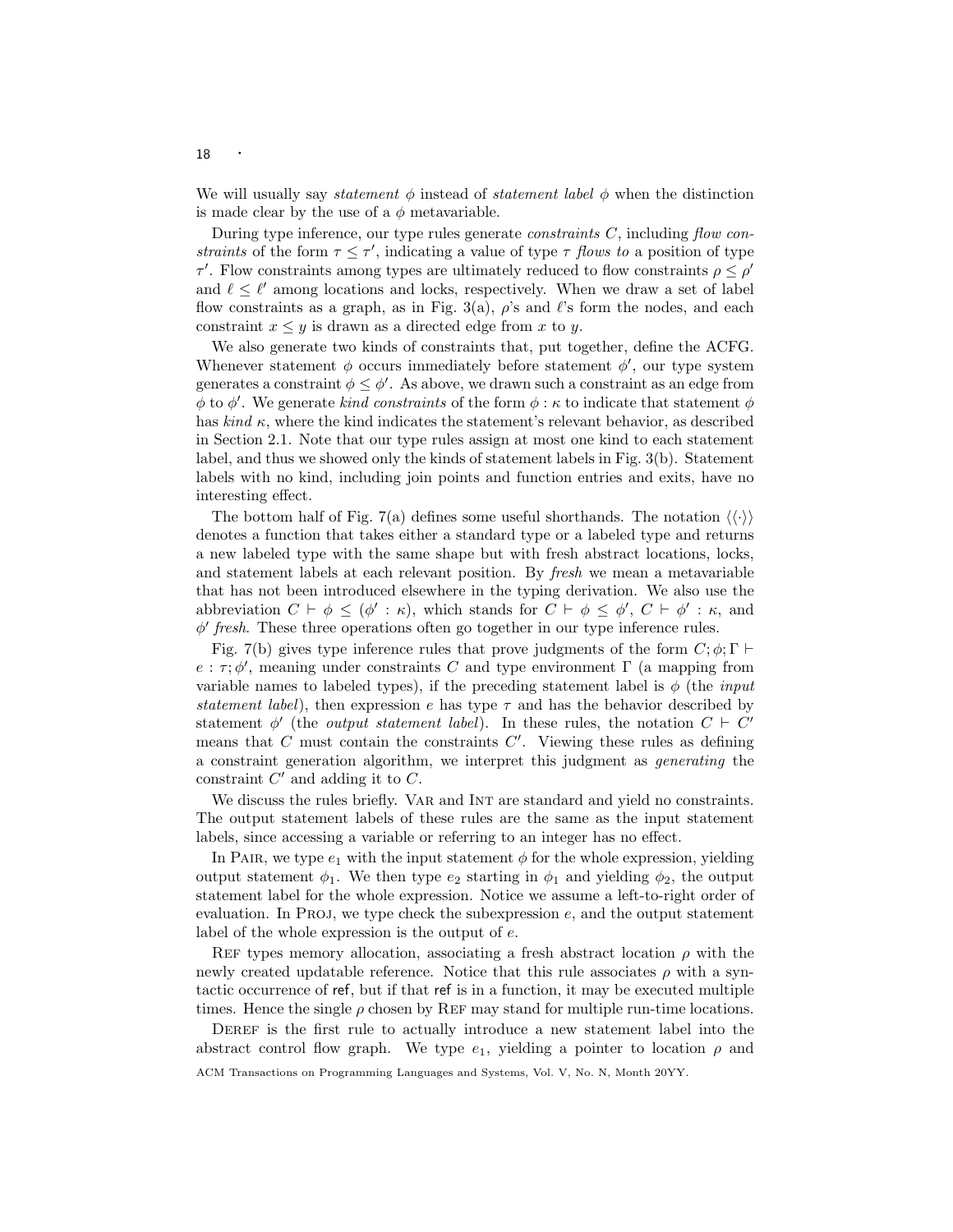an output statement  $\phi_1$ . We then add a new statement  $\phi'$  to the control flow graph, occurring immediately after  $\phi_1$ , and give  $\phi'$  the kind  $Acc(\rho)$  to indicate the dereference. Statement  $\phi'$  is the output of the whole expression. Assign is similar, but also requires the type  $\tau_2$  of  $e_2$  be a subtype of the type  $\tau_1$  of data referenced by the pointer  $e_1$ .

NEWLOCK types a lock allocation, assigning it a fresh abstract lock  $\ell$ , similarly to Ref. Acquire and Release both require that their argument be a lock, and both return some *int* (in C these functions typically return void). All three of these rules introduce a new statement label of the appropriate kind into the control flow graph immediately after the output statement label of the last subexpression.

In Fork, the control flow is somewhat different than the other rules, to match the asynchronous nature of fork. At run time, the expression  $e$  is evaluated in a new thread. Hence we introduce a new statement  $\phi'$  with the special kind Fork, to mark thread creation, and type e with input statement  $\phi'$ . We sequence  $\phi'$  immediately after  $\phi$ , since that is their order in the control flow. The output statement label of the fork expression as a whole is the same as the input statement  $\phi$ , since no state in the parent changes after the fork.

In COND, we sequence the subexpressions as expected. We type both  $e_1$  and  $e_2$ with input statement  $\phi_0$ , since either may occur immediately after  $e_0$  is evaluated. We also create a fresh statement  $\phi'$  representing the join point of the condition, and add appropriate constraints to  $C$ . Since the join point has no effect on the program state, we do not associate a kind with it. We also join the types  $\tau_1$  and  $\tau_2$  of the two branches, constraining them to flow to a type  $\tau$ , which has the same shape as  $\tau_1$  but has fresh locations and locks. Note that for the constraints in this rule to be satisfied (as described in the following section),  $\tau_2$  must have the same shape as  $\tau_1$ , and so we could equivalently have written  $\tau = \langle \langle \tau_2 \rangle \rangle$ .

Lam type checks the function body e in an environment with x bound to  $\tau$ , which is the standard type  $t$  annotated with fresh locations and locks. We create a new statement  $\phi_{\lambda}$  to represent the function entry, and use that as the input statement label when typing the function body  $e$ . We place  $\phi_{\lambda}$  and  $\phi'_{\lambda}$ , the output statement label after e has been evaluated, in the type of the function. We also add an abstract lock  $\ell$  to the function type to represent the function's lock effect, which is the set of locks that may be acquired or released when the function executes. For each lock  $\ell'$  that either  $e$  acquires or releases directly or that appears on the arrow of a function called in e, a separate effect analysis (not shown) generates a constraint  $\ell' \leq \ell$ . Then during constraint resolution, we compute the set of locks that flow to  $\ell$  to compute the lock effect. We discuss the use of lock effects in Section 2.4. The output statement label for the expression as a whole is the same as the input statement label, since defining a function has no effect.

Finally, APP requires that  $e_2$ 's type be a subtype of  $e_1$ 's domain type. We also add the appropriate statement labels to the control flow graph. Statement  $\phi_2$  is the output of  $e_2$ , and  $\phi_{\lambda}$  is the entry node for the function. Thus clearly we need to add control flow from  $\phi_2$  to  $\phi_\lambda$ . Moreover,  $\phi'_\lambda$  is the output statement label of the function body, and that should be the last statement label in the function application as a whole. However, rather than directly inserting  $\phi_{\lambda}$  and  $\phi'_{\lambda}$  in the control flow graph, we introduce two intermediate statement labels,  $\phi_3$  just before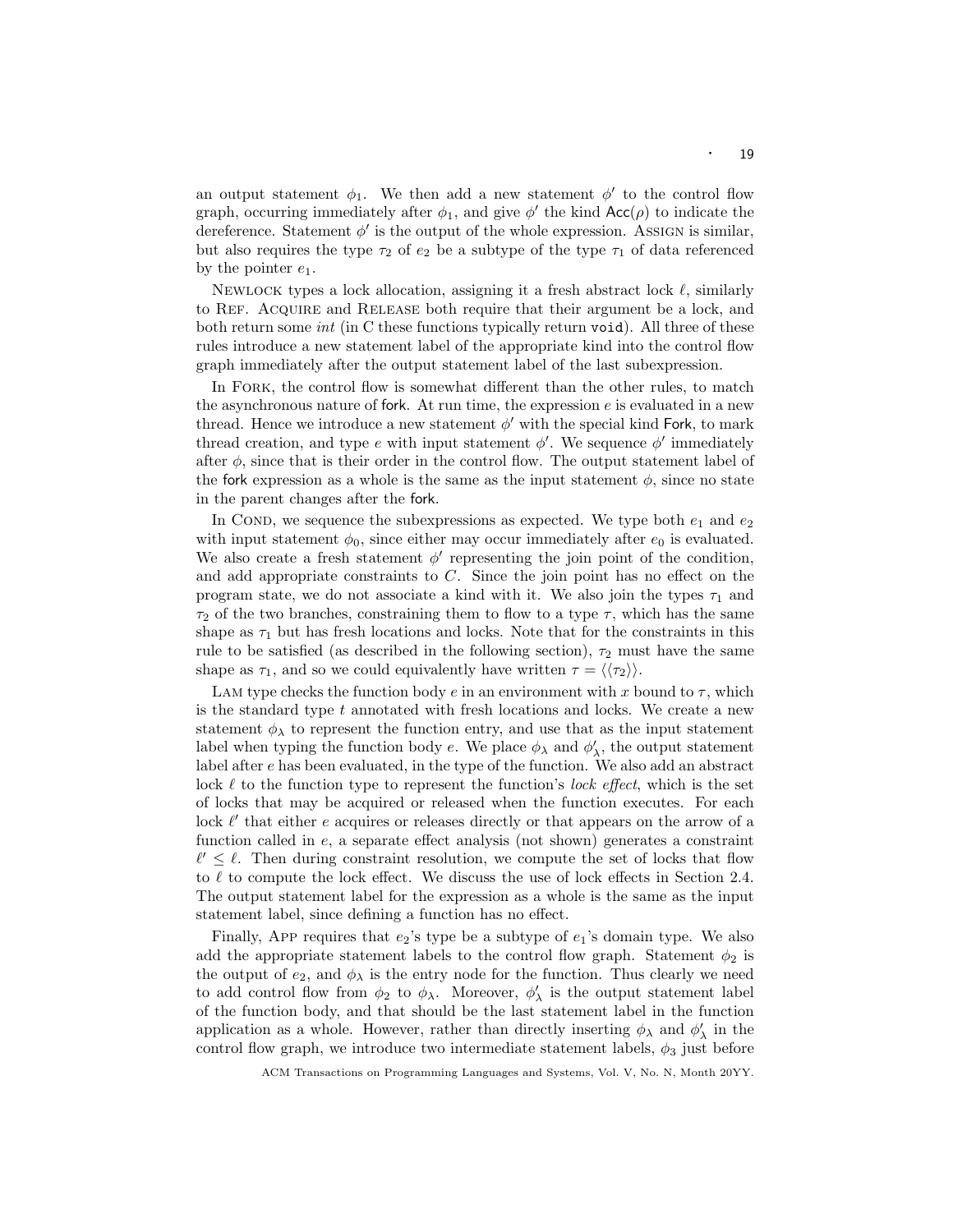$$
C \cup \{int \in \mathcal{F}^{\rho}(\tau)\} \Rightarrow C
$$
  
\n
$$
C \cup \{ref^{\rho}(\tau)\} \Rightarrow C \cup \{\rho \leq \rho', \tau \leq \tau', \tau' \leq \tau\}
$$
  
\n
$$
C \cup \{lock^{\ell} \leq lock^{\ell'}\} \Rightarrow C \cup \{\ell \leq \ell'\}
$$
  
\n
$$
C \cup \{\tau_1 \times \tau_2 \leq \tau'_1 \times \tau'_2\} \Rightarrow C \cup \{\tau_1 \leq \tau'_1, \tau_2 \leq \tau'_2\}
$$
  
\n
$$
C \cup \{(\tau_1, \phi_1) \to^{\ell_1} (\tau'_1, \phi'_1) \leq (\tau_2, \phi_2) \to^{\ell_2} (\tau'_2, \phi'_2)\} \Rightarrow C \cup \{\tau_2 \leq \tau_1, \tau'_1 \leq \tau'_2, \ell_1 \leq \ell_2\}
$$
  
\n
$$
\cup \{\phi \leq \phi_1, \phi'_1 \leq \phi'_2\}
$$
  
\n
$$
C \cup \{\rho \leq \rho', \rho' \leq \rho''\} \cup \Rightarrow \{\rho \leq \rho'''\}
$$
  
\n
$$
C \cup \{\ell \leq \ell', \ell' \leq \ell''\} \cup \Rightarrow \{\ell \leq \ell''\}
$$

Fig. 8. Label flow constraint rewriting rules

the call, and  $\phi'$  just after. Statement  $\phi_3$  has kind Call $(\ell, \phi')$ , and statement  $\phi'$  has kind Ret( $(\ell, \phi_3)$ ). Pictorially, the control flow graph looks like the following, where the  $\phi$ 's in the kinds of the Call and Ret nodes are drawn with dashed lines:



Using this structure, we can propagate certain dataflow facts "around" functions i.e., directly from Call to Ret, rather than through the function body—thereby improving precision and gaining some speed up. In particular, we use this for our lock state computation (Section 2.3).

### 3.2 Label Flow Constraint Resolution

After generating constraints using the rules in Fig. 7, we can then solve the constraints to compute various facts about the analyzed program. We use flow constraints to answer questions about which locations and locks are used by various statements in the program, i.e., to perform a label flow analysis. These constraints have the form  $c \leq c'$  where c and c' are either locations  $\rho$ , locks  $\ell$ , or types  $\tau$ .<sup>2</sup>

We apply the rewriting rules in Fig. 8 to translate the constraints to a simpler, solved form. The first group of rewriting rules operate on constraints of the form  $\tau \leq \tau'$ . These rules are standard structural subtyping rules, matching the shapes of the left- and right-hand sides of the constraints and then propagating subtyping to the components in the usual way (e.g., invariant for references and contravariant for function domains) [Pierce 2002]. We will assume that the source program is type correct with respect to the standard types, so that these rewriting rules will never encounter a constraint they cannot reduce further, i.e., in the constraint  $\tau \leq \tau'$ , the types  $\tau$  and  $\tau'$  will always be the same modulo abstract locations and locks.

After applying these rewriting rules, we are left with constraints  $\rho \leq \rho'$  and  $\ell \leq \ell'$ . The remaining rewrite rules add any transitively implied constraints. Here the notation  $C \cup \Rightarrow C'$  means we add the constraints  $C'$  to C. We define  $Sol(C)$ to be the set of constraints computed by exhaustively applying the rules in Fig. 8

<sup>&</sup>lt;sup>2</sup>We discuss the control flow constraints on  $\phi$  labels in Section 3.3.

ACM Transactions on Programming Languages and Systems, Vol. V, No. N, Month 20YY.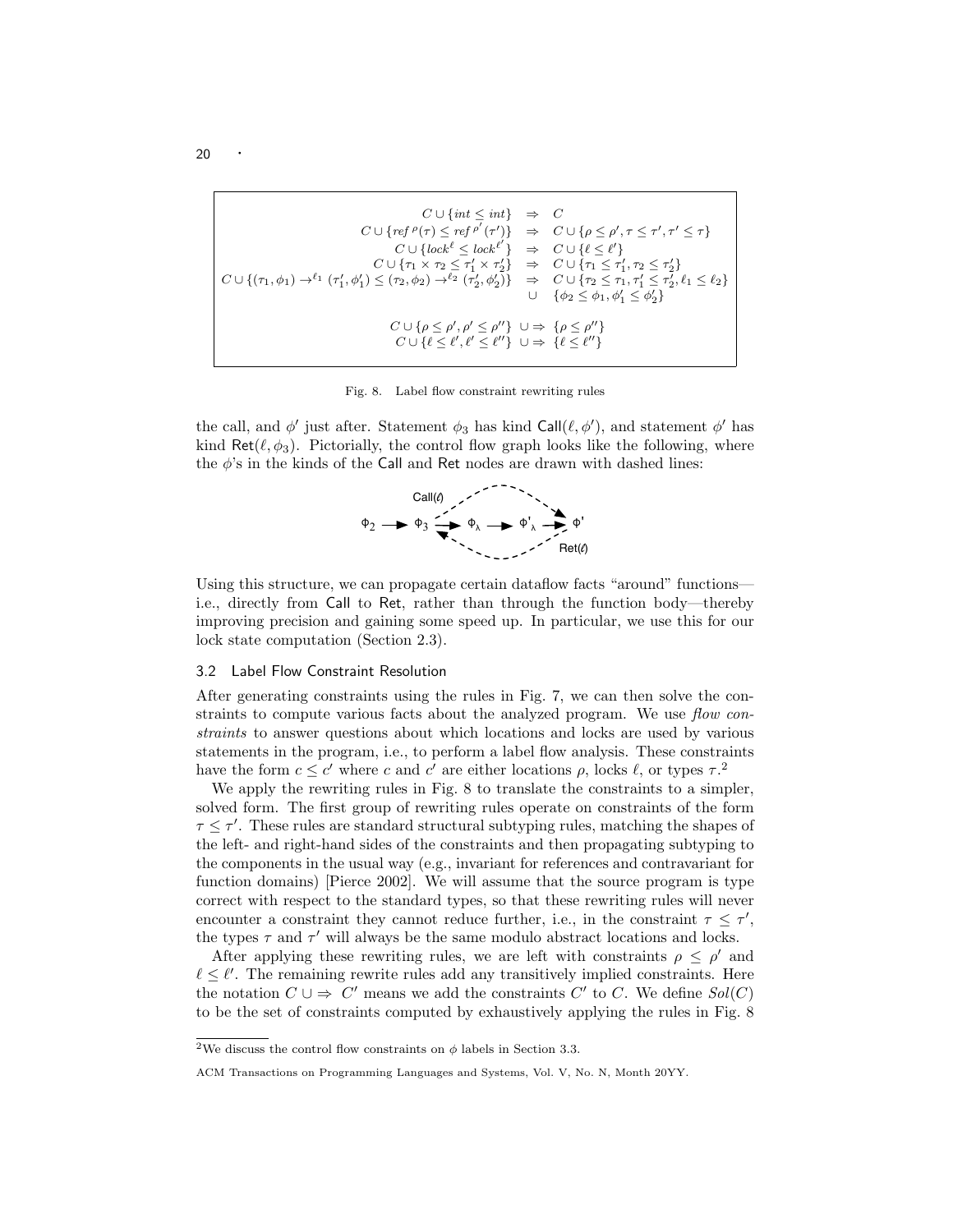to C. We can then define

$$
Flow(C, \rho) = \{ \rho' \mid \rho' \le \rho \in Sol(C) \}
$$

$$
Flow(C, \ell) = \{ \ell' \mid \ell' \le \ell \in Sol(C) \}
$$

In other words,  $Flow(C, \rho)$  is the set of abstract locations that flow to  $\rho$  in the constraints C, and similarly for  $Flow(C, \ell)$ . We can use this information to answer questions about locations and locks in the program. For example, given a dereference site ! e, if type inference assigns e the type  $ref \rho(int)$  and ref e' the type ref <sup>ρ'</sup>(int), then if it is possible for e to evaluate to ref e', then  $\rho' \in Flow(C, \rho)$ . In other words, the set  $Flow(C, \rho)$  conservatively models the set of locations that may flow to the reference annotated with  $\rho$ .

Consider the example of Section 2. In function thread1() (lines 23–28) the argument a corresponds to a variable with type ref  $\int^{\rho_{\&a}} (ref^{\rho_a}(int))$  in this language, ignoring for now the special void\* type. (We follow the convention that the location name is subscripted by the program variable that names the location.) Similarly, the local variable y in thread1() corresponds to a variable with type ref  $\rho_{xy}$  (ref  $\rho_y$  (int)). (Because in C variables can be l-values, we consider all variables to be references to the corresponding type, adding an extra level of reference that is implicit in the C program.) In C, variable names are implicitly dereferenced when they occur in a read context. For example, the assignment to  $\gamma$  in thread1() (line 24) can be written as  $y = a$ , where the occurrence of y at the left hand side of the assignment denotes the location y whereas the occurrence of a at the right hand side denotes its contents. In our formal language, that assignment corresponds to  $y := a$ . Typing this assignment with ASSIGN and DEREF creates the flow constraint ref  $P^a(int) \leq ref P^y(int)$ . Then, the second and first rewriting rules in Fig. 8 solve the constraint reducing it to  $\rho_a \leq \rho_y$ , and thus  $\rho_a \in Flow(C, \rho_y)$ .

Note that the constraints in this section are monomorphic and do not include the  $(i$  and  $)i$  edges we introduced in Section 2 for context sensitivity. We will discuss how to incorporate context sensitivity into this system in Section 6.

# 3.3 Data Flow Analysis with the Abstract Control Flow Graph

Locksmith uses a generic, mostly standard dataflow analysis engine to compute per-program point information, such as which locks are held, by propagating dataflow facts through the ACFG. To construct a dataflow analysis, the programmer specifies the following characteristics of the target analysis [Aho and Ullman 1977]:

- —The direction of the analysis (forwards or backwards)
- —The type of the dataflow facts to propagate
- —Initial dataflow facts at the program entry, and at each statement label
- —A merge function to join dataflow facts
- —Transfer functions for each kind of statement label

In the remainder of this section, we discuss two dataflow analyses used by Locksmith—lock state analysis and correlation inference—and then compare the performance of various strategies for implementing the fixpoint computation.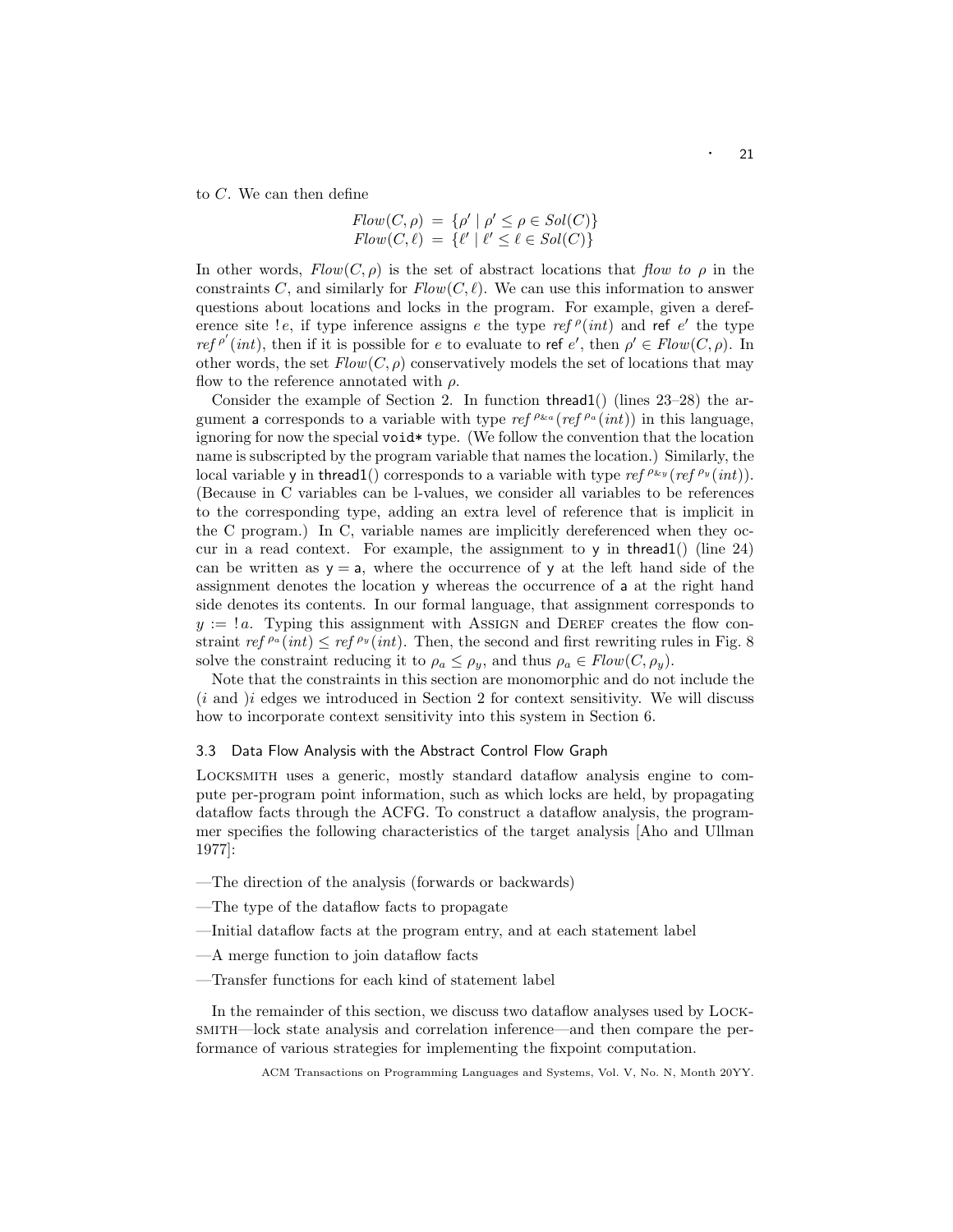| $\phi$ kind                        | $Acq_{out}(\phi)$                                                              | $\phi$ kind | $Acq_{out}(\phi)$                                                                                               |
|------------------------------------|--------------------------------------------------------------------------------|-------------|-----------------------------------------------------------------------------------------------------------------|
|                                    | $\overline{\textsf{Acc}(\rho)}$ $\big \textit{Acq}_{in}(\phi)\big $            |             | $\overline{\text{Rel}(\ell)}$ $\big \text{Acq}_{in}(\phi) \setminus \text{Flow}(C, \ell)\big $                  |
| $Fork \downharpoonright \emptyset$ |                                                                                |             | $\vert \overline{\mathsf{Call}(\ell,\phi')}\,\vert \, \mathit{Acq}_{in}(\phi) \cap \mathit{Flow}(C,\ell) \vert$ |
|                                    | NewL $(\ell)$ $ $ $Acq_{in}(\phi)$                                             |             | $\overline{\mathcal{S}plit(\phi')} = \text{Acq}_{in}(\phi) \setminus \text{Flow}(C, \ell)$                      |
|                                    | $\overline{\mathsf{Acq}(\ell)   \mathit{Acq}_{in}(\phi)} \cup Flow(C, \ell)  $ |             | $\boxed{\mathsf{Ret}(\ell,\phi') \,   \, \mathit{Acq}_{in}(\phi) \cup \mathit{Split}(\phi)}$                    |

Fig. 9. Transfer functions for lock state inference



Fig. 10. Splitting the lock state at a function call

3.3.1 Lock State: Forwards dataflow. LOCKSMITH's lock state analysis is a forwards dataflow analysis, where the sets of dataflow facts are the sets of locks held. The set of held locks is initially empty for all statement labels, and the merge function is set intersection. Fig. 9 lists the transfer functions for each kind of statement label.  $Acc(\rho)$  and  $NewL(\ell)$  do not alter the lock state, since neither acquires or releases a lock. The transfer function for Fork always returns the empty set of locks, as every new thread starts with all locks released. (Recall from Fig. 7 that the first statement label in a thread has kind Fork.) The transfer functions for  $Acq(\ell)$  and  $\text{Rel}(\ell)$  add and remove, respectively,  $Flow(C, \ell)$  from the lock state. This latter set includes  $\ell$  and all its aliases. The separate linearity check (mentioned in Section 2.5) ensures this set contains only one run-time lock. In our implementation, we also signal a warning at an attempt to acquire or release a lock that is already acquired or released, respectively.

The transfer function for  $\text{Call}(\ell, \phi')$  partitions the held locks into two non-overlapping sets. The transfer function sets the output set of held locks to be the input set intersected with  $Flow(C, \ell)$ , which contains the lock effect of the function, i.e., the aliases of all locks that may be changed by the called function. It is this intersection that will be propagated into the body of the function. The transfer function saves the remaining held locks in the set  $Split(\phi')$ . Then the transfer function for  $\text{Ret}(\ell, \phi')$  adds the saved locks back to the held set. Due to the way the inference rules generate fresh variables, it is always the case that  $\phi'$  is unique, generated fresh for each call site.

For example, consider the program in Fig. 10. This program calls function g twice, once with k held, and once without holding k. It also accesses x with k held, just after the first call to g. The function g itself accesses y. The right side of the figure shows the ACFG for this example, annotated with the lock state  $Acq_{out}(\phi)$ at the end of each edge from statement  $\phi$ . Statement numbers are given below the statement kinds. Initially, no locks are held  $(\emptyset$  on the edge to  $Acq(k)$  [2]), and after line 2 the lock state is  $\{k\}$  (shown on the edge from Acq(k) [2]). Then at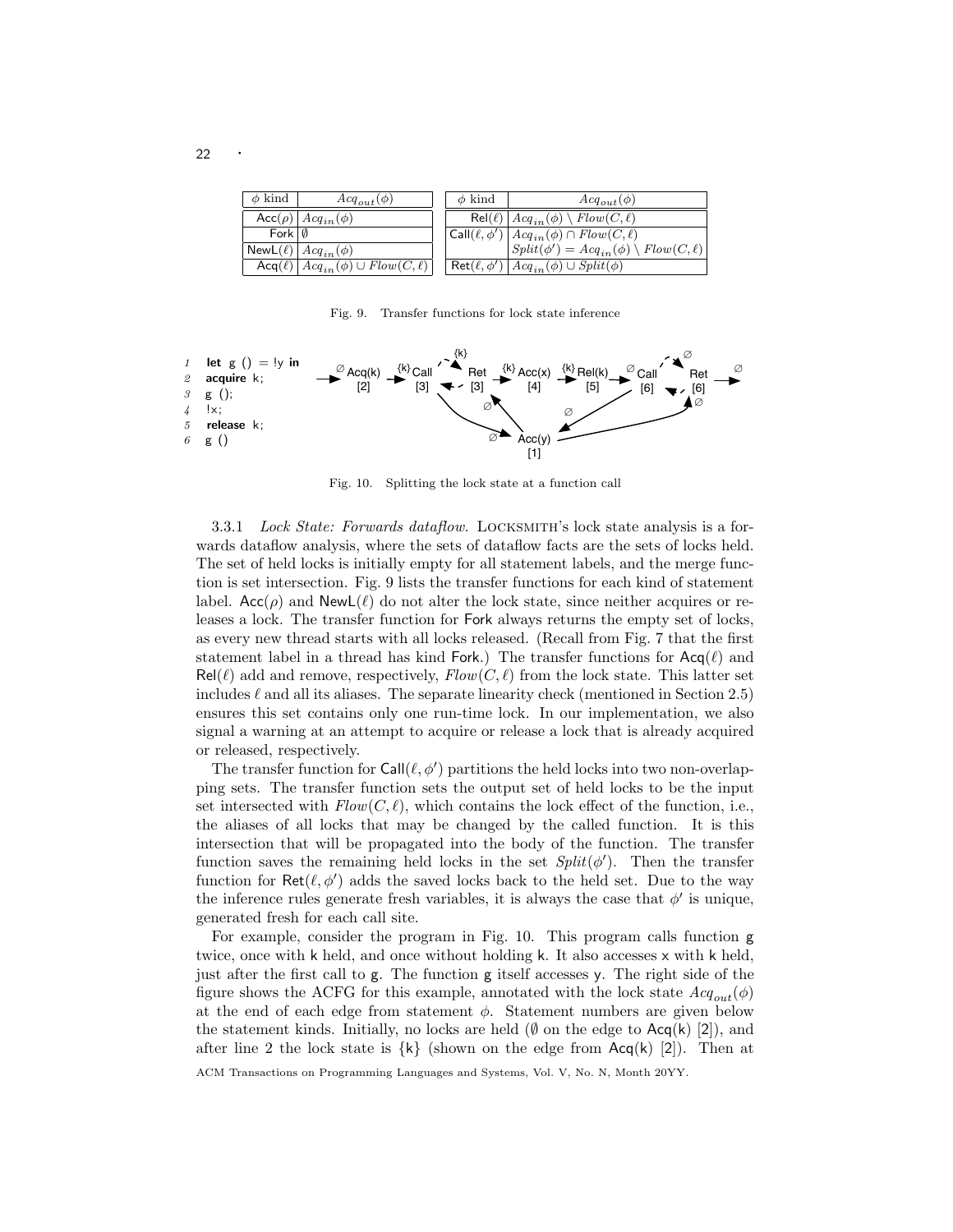| $\phi$ kind               | $Corr_{out}(\phi)$                                                                                             | $\phi$ kind                             | $Corr_{out}(\phi)$                                                                   |
|---------------------------|----------------------------------------------------------------------------------------------------------------|-----------------------------------------|--------------------------------------------------------------------------------------|
|                           | $\left  \text{Acc}(\rho) \right  \text{Corr}_{in}(\phi) \cup \{ \rho \triangleright \text{Acq}_{out}(\phi) \}$ |                                         | $\textsf{Acq}(\ell) \mid Corr_{in}(\phi)$                                            |
| $(\rho \, \text{shared})$ |                                                                                                                |                                         | $\mathsf{Rel}(\ell) \mid Corr_{in}(\phi)$                                            |
|                           | Fork $Corr_{in}(\phi)$                                                                                         |                                         | $\text{Call}(\ell,\phi')   (Corr_{in}(\phi) + Split(\phi')) \cup Corr_{in}(\phi')  $ |
|                           | $\mathsf{NewL}(\ell) \mid Corr_{in}(\phi)$                                                                     | $\mathsf{Ret}(\ell, \phi')   \emptyset$ |                                                                                      |

Fig. 11. Transfer functions for correlation inference

the call to g, we split the lock state into two parts. Since g does not acquire or release any locks, we propagate  $\{k\} \cap \emptyset = \emptyset$  from the Call [3] to Acc(y) [1]. During correlation inference, we will recover the fact that y was accessed with k held. We propagate the other part of the lock state,  $\{k\} \setminus \emptyset$ , from Call [3] to Ret [3]. Next, after Ret [3], the lock state is  $\{k\} \cup \emptyset$ , i.e., the locks that flowed "around" g plus the locks that flowed "through"  $g$ . Thus at  $Acc(x)$  [4], we see that k is held. Continuing through the program, at the next call to g, the empty set of locks is held, and that is propagated into g as before. This time after the Ret no locks are held, and the program continues.

Critically, with this analysis we can discover that  $x$  is guarded by k. Imagine if we had not split the lock state. Then we would have no dashed lines in the graph in Fig. 10, and we would directly connect the Call and Ret nodes to  $Acc(y)$ . But then we would have two edges flowing to  $Acc(y)$ , one with state  $\{k\}$ , and one with state ∅. We would then intersect these sets and decide that no locks were held at the entry to g. That summarization is fine for g, but when we propagate this information, we would decide no locks were held after the Ret statement labels in the ACFG, and thus we would think x was accessed with no lock held.

In essence, by splitting the lock state, we make functions parametric in locks they do not change; similar approaches have been used in other type systems [Smith et al. 2000; Foster et al. 2002]. (We do propagate information about changed locks into the function, since otherwise we would not be able to track the state of those locks correctly.) We have found this kind of lightweight polymorphism critical to Locksmith's precision. It is particularly important for commonly called functions such as printf, which would otherwise almost always cause the lock state to be empty upon their return.

3.3.2 Correlation Inference: Backwards dataflow. LOCKSMITH also uses the dataflow analysis engine to implement correlation inference. Recall from Section 2.4 that a correlation constraint has the form  $\rho \triangleright \{ \ell_1, \ldots, \ell_n \}$ , where the  $\ell_i$  are the locks that are held during an access to  $\rho$ . To generate such constraints the analysis uses a backwards propagation, where the per- $\phi$  state is a set Corr of correlations. Initially the set of correlations is empty for all statement labels, and the merge function is set union.

Fig. 11 shows the transfer rules for correlation inference. Note that since this is a backwards analysis,  $Corr_{in}(\phi)$  corresponds to the state after statement  $\phi$ , and  $Corr_{out}(\phi)$  corresponds to the state before  $\phi$ .

The transfer function for  $Acc(\rho)$  adds  $\rho \triangleright Acq_{out}(\phi)$  to the set of correlations, where  $\rho$  is determined to be shared according to the sharing analysis (Section 4), and  $Acq_{out}(\phi)$  was computed by the lock state inference. The transfer functions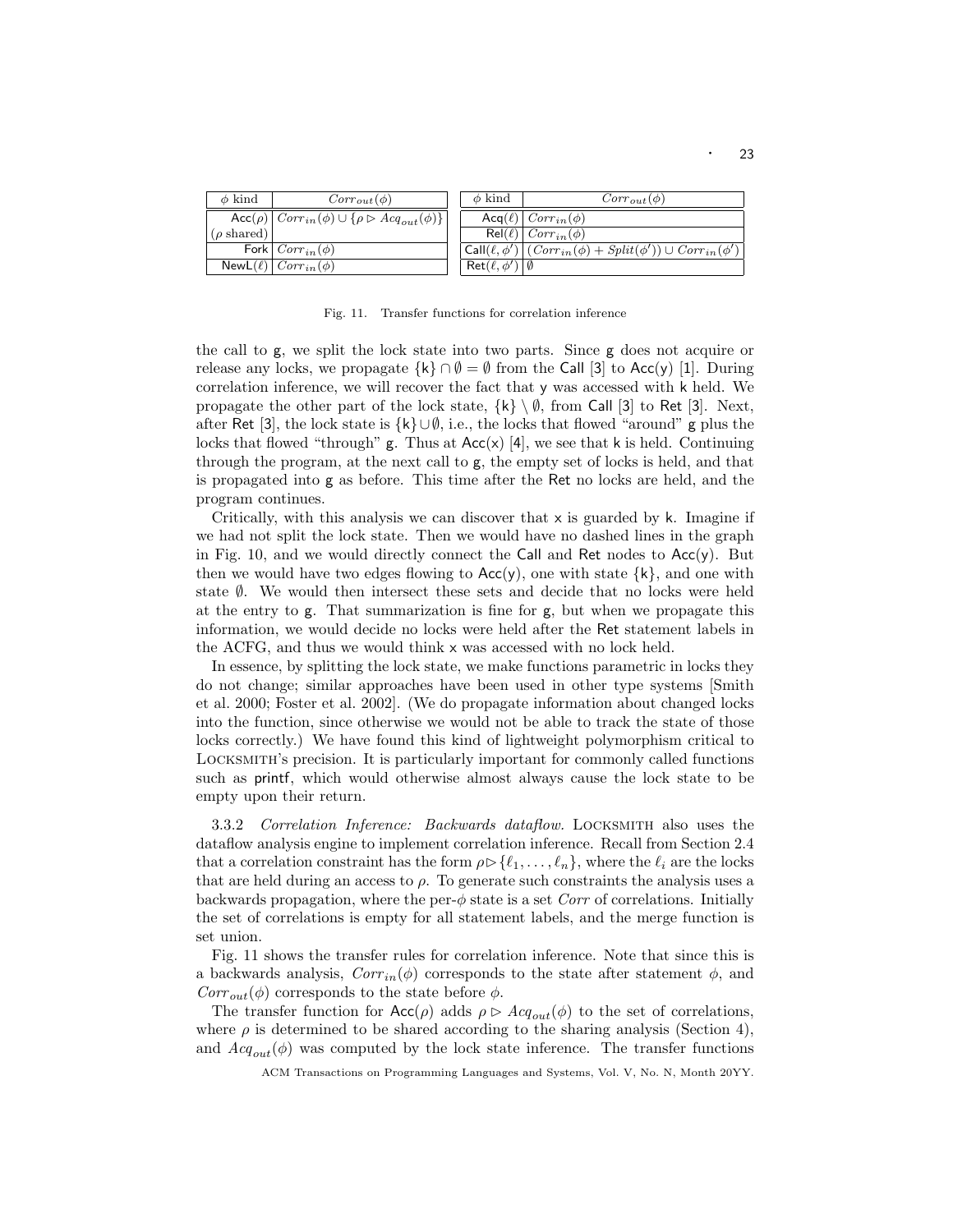for Fork, NewL( $\ell$ ), Acq( $\ell$ ), and Rel( $\ell$ ) simply propagate the set of correlations. The last two transfer functions are the most interesting. Recall that during the lock state computation, any held locks that are not changed by a function are not propagated through the function body. However, any lock that is held for the duration of a function call clearly is correlated with all accesses that occur in the body of the function. Because of this, the transfer function for  $\text{Call}(\ell, \phi')$  adds the set  $Split(\phi')$  of held locks that are "hidden" from the function body, to the lock set of every correlation for the function. We define  $Corr_{in}(\phi) + Split(\phi')$  to be the set of correlations  $\{\rho \triangleright (\{\ell_1, \ldots, \ell_n\} \cup Split(\phi'))\}$  where  $\rho \triangleright \{\ell_1, \ldots, \ell_n\} \in Corr_{in}(\phi)$ .

We can apply this transfer function to all correlations caused by accesses during the execution of the invoked function. However, if the called function creates a new thread, the correlations originating from that thread are clearly not protected by the held locks in  $Split(\phi')$ , even though they are propagated backwards through the function body during the analysis. We handle that case by marking all correlations that have been propagated through a Fork point as closed, so that their lock set is not augmented through *Split* nodes.

We also include in the output of  $Call(\ell, \phi')$  all correlations that occur after the function returns,  $Corr<sub>in</sub>(\phi')$ . Then, the transfer function for  $\textsf{Ret}(\ell, \phi')$  always returns the empty set, as all correlations occurring after the function call are already propagated to the point before it. This speeds up correlation inference, because we need not propagate correlation information into called functions. Also, recall that due to the use of the special call and return kinds in the lock state analysis, we "hide" a set of held locks for every function call. Clearly, as the locks in the split set are held during the function call, they protect all dereferences that occur in this given evaluation of the function body. We therefore need to add that "hidden" set of held locks to the set of correlations that occur in the function. Propagating correlations this way facilitates that, as only the correlations that occur in the function body are propagated through the  $Call(\ell, \phi')$  node.

To see these transfer functions in action, consider again the program in Fig. 10. Initially the correlation sets are empty, but the transfer functions for accesses Acc(x) [4] and Acc(y) [1] introduce two initial correlations in this program:  $x \triangleright \{k\}$ (generated at  $Acc(x)$  [4]) and  $y \triangleright \emptyset$  (generated at  $Acc(y)$  [1]). The correlation constraint  $x \triangleright \{k\}$  is first propagated backward to Ret [3], then to Call [3], then  $Acq(k)$  [2], and then to the beginning of the program. Notice that following the rule for Ret in Fig. 11, we do not propagate this constraint backwards into node [11] in the called function.

There are two backward paths for the second correlation, on y. When we propagate it to Call [3], we add the "hidden" lock k to the correlation, yielding  $y \triangleright \{k\}$  at Call [3]. When we propagate it to Call [6], there are no hidden locks, and so we get correlation  $y \triangleright \emptyset$ . We propagate both of these constraints unchanged to the start of the program. Thus we have that y is correlated with both  $\{k\}$  and  $\emptyset$ , and therefore y is not consistently guarded by a lock.

In our implementation, we also associate a call stack with each correlation constraint. When we propagate information through a Call node, we add the name of the called function to the call stack. In this way, once correlations reach the entry of the whole program, we can report not only what locations are correlated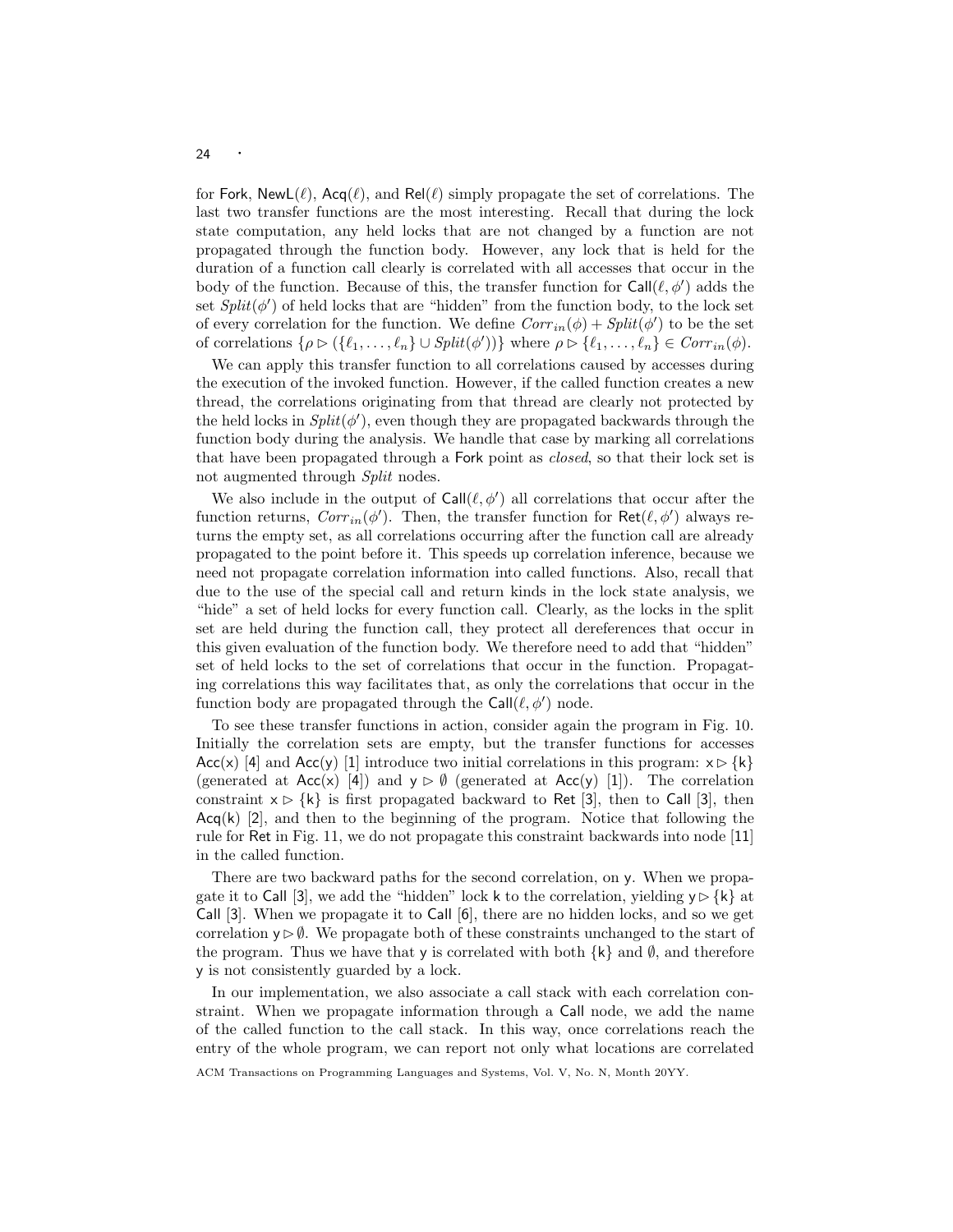| Benchmark | Queue   | Stack   | Double Stack | Postorder Set | No worklist |
|-----------|---------|---------|--------------|---------------|-------------|
| aget      | 0.84    | 0.82    | 0.83         | 0.80          | 0.85(5)     |
| ctrace    | 0.61    | 0.58    | 0.60         | 0.57          | 0.59(4)     |
| engine    | 0.88    | 0.88    | 0.87         | 0.89          | 0.88(5)     |
| $k$ not   | 0.77    | 0.74    | 0.76         | 0.74          | 0.78(8)     |
| pfscan    | 0.43    | 0.43    | 0.41         | 0.43          | 0.46(5)     |
| smtprc    | 5.92    | 6.77    | 5.63         | 4.31          | 5.37(7)     |
| 3c501     | 9.03    | 9.46    | 9.21         | 9.39          | 9.18(6)     |
| eql       | timeout | timeout | timeout      | timeout       | 21.38(4)    |
| hp100     | timeout | timeout | timeout      | 2524.49       | 143.23(15)  |
| plip      | 30.73   | 30.21   | 28.53        | 25.11         | 19.14(5)    |
| sis900    | 85.07   | 82.89   | 84.97        | 79.37         | 71.03(6)    |
| slip      | timeout | timeout | timeout      | timeout       | 16.99(5)    |
| sundance  | 104.22  | 108.92  | 108.59       | 103.73        | 106.79(11)  |
| synclink  | timeout | timeout | timeout      | timeout       | 1521.07(11) |
| wavelan   | 19.69   | 20.08   | 19.66        | 19.76         | 19.70(6)    |

Fig. 12. Time (in seconds) to perform correlation inference using several fixpoint strategies. The rightmost column also includes the number of visits.

with which locks, but also on what paths the dereferences occurred. For example, for the code in Fig. 10, if y were shared, we would report a data race, indicating that the accesses were due to the call on line 3 and the call on line 6. We have found that this "path" information makes Locksmith error reports much easier to understand.

3.3.3 Fixpoint Computation Strategies. We implemented several strategies for finding a fixpoint of the sets computed by our dataflow analyses. First, we experimented with worklist-based schemes. In these approaches, each time the input set (i.e. the output of predecessors or successors, for a forwards or backwards analysis, respectively) computed for some node  $\phi$  changed, we would add  $\phi$  to the worklist for reconsideration. We tried four particular worklist implementations, discussed in detail by Cooper et al. [2004]: Queue, Stack, Double Stack, and Postorder Set. Initially, our implementations avoided adding duplicate nodes to the worklist, but we found that the cost to detect and eliminate duplicates is comparable to the gain from not processing the additional nodes. Thus, none of the implementations reported here attempt to eliminate duplicate nodes.

Second, we implemented the following simple strategy for backwards (forwards) analysis without a worklist:

- (1) Starting from the exit (entry) nodes, perform a postorder (reverse postorder) visit of the whole graph, applying the transfer function at each node to propagate the state to its predecessors (successors).
- (2) If anything changed during the last visit, then revisit the whole graph.

Using postorder for backwards analysis and reverse postorder for forwards analysis is extremely important [Aho and Ullman 1977]. For example, postorder traversal visits successors of  $\phi$  before a node  $\phi$ . Thus in a backwards analysis, a postorder traversal will (in the absence of cycles) require only a single pass through the ACFG to reach a fixpoint.

Fig. 12 shows the times to perform correlation inference using the various strate-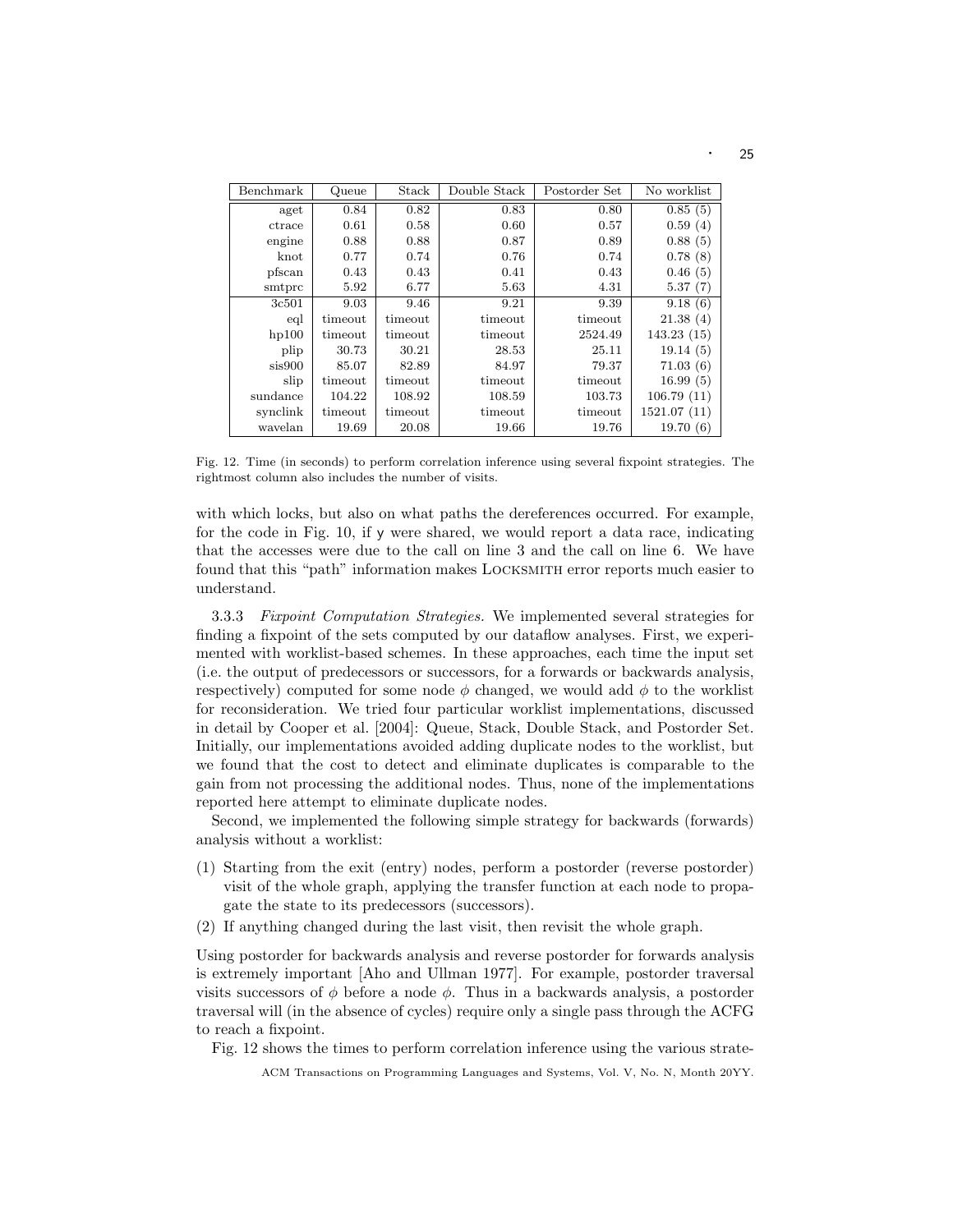gies. A timeout indicates a run that did not terminate within one hour. We found that for our benchmarks, the Queue, Stack, and Double Stack strategies take roughly the same time, and the Postorder Set strategy is slightly faster. Surprisingly, we discovered that getting rid of the worklist altogether is the optimal strategy, performing significantly better on the larger benchmarks (the Linux kernel drivers). For example, on slip, all four worklist algorithms time out after one hour, whereas the no worklist strategy terminates in 17 seconds.

One would expect that the worklist strategies would visit far fewer nodes than the no-worklist strategy, and indeed this is the case for our benchmarks. However, Locksmith uses hashconsing of state data structures to memoize transfer functions on control flow nodes, and thus avoids re-computing the output state for every control flow node visited, if the input has not changed. As a result, the cost of maintaining the worklist far exceeds the cost of redundant visits to nodes. The last column also shows the number of visits of the whole graph, in parentheses.

We do not present the respective measurements for the lock state analysis. We found that because each benchmark includes a relatively small set of locks, the sets of held locks at each program point are small. This makes the lock state analysis quite fast, as little information needs to be propagated. Indeed, for all the benchmark programs the running time for lock state analysis is negligible compared to the total running time, and all five strategies work equally well.

#### 4. SHARING ANALYSIS

As we discussed in Section 3.3.2, during correlation inference we can safely ignore accesses to thread-local data, since such data need not be protected by locks. In this section we show how we compute the set of thread-shared locations. We found that our analysis allows Locksmith to ignore a significant—usually dominant—fraction of the accesses in the program as thread-local.

A simple, but coarse sharing analysis might work by determining the memory locations read or written by each thread in the program; any location that is ever accessed by more than one thread is potentially shared. Our core analysis (Section 4.1) improves on this simple approach by ordering memory accesses according to whether they happen before or after forking a child thread. In particular, even if two threads access the same location, the location cannot be accessed simultaneously, and will not be considered shared by the core analysis, if all accesses in one thread occur before all accesses in the other.

We refine this basic approach in two main ways. First, we use a simple scoping refinement to avoid confusing non-conflicting accesses to local variables with the same names but allocated on the stacks of distinct threads. Without this refinement, if a parent forks two threads that execute the same function, accesses by each thread to its own local variables would be considered conflicting, since two unordered threads would be accessing the "same" location. Second, the core analysis only determines whether there are any unordered accesses of some location, but fails to distinguish those accesses that are unordered from those that are not. To gain back some of this lost precision, we use a simple uniqueness analysis to track a location from the time it is allocated to the point it becomes assigned to a global variable or passed to a function, both which are events that could lead to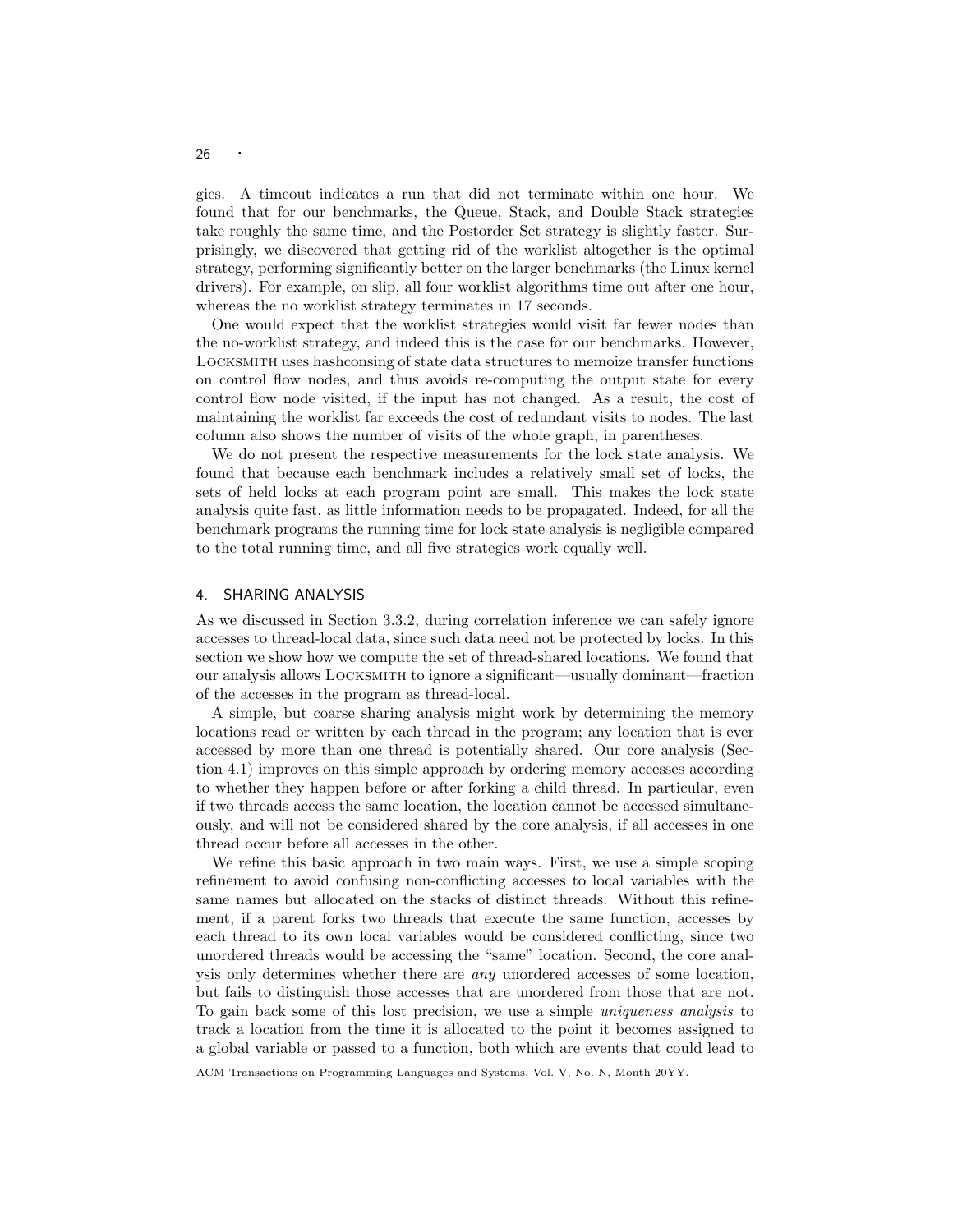| EFF-DEREF<br>$\Phi_1$ ; $\Gamma \vdash e : ref \, \rho(\tau)$                                                                      | XFLOW-CTXT<br>$\Phi_1 = [\varepsilon_1; (\varepsilon_2 \cup \omega_2)] \qquad \Phi_2 = [\varepsilon_2; \omega_2]$                                  |
|------------------------------------------------------------------------------------------------------------------------------------|----------------------------------------------------------------------------------------------------------------------------------------------------|
| $\Phi_2^{\varepsilon} = Flow(C, \rho) \qquad \Phi_1 \triangleright \Phi_2 \hookrightarrow \Phi$<br>$\Phi: \Gamma \vdash !e : \tau$ | $\Phi = [(\varepsilon_1 \cup \varepsilon_2); \omega_2]$<br>$\Phi_1 \triangleright \Phi_2 \hookrightarrow \Phi$                                     |
| EFF-FORK<br>$\Phi_e: \Gamma \vdash e : \tau$                                                                                       | $\Phi_{\varepsilon}^{\varepsilon} \subset \Phi^{\varepsilon} \qquad \Phi_{\varepsilon}^{\varepsilon} \cap \Phi^{\omega} \subset \mathit{SharLocs}$ |
| $\Phi$ : $\Gamma$ $\vdash$ fork $e : \tau$                                                                                         |                                                                                                                                                    |

Fig. 13. Contextual effect rules for finding shared locations (selected)

the location being thread-shared—all accesses that occur before those points must be thread-local. Both of these refinements add useful precision at low cost (Section 4.2). We also tried tracking whether an access to an eventually shared location occurs before or after the fork that precipates its being shared, but we found that doing so did not add much benefit beyond the first two refinements (Section 4.3).

#### 4.1 Contextual effects for finding shared locations

Locksmith uses an effect system to infer which locations are thread-shared. Given some expression e, the effect  $\varepsilon$  of e is the set of all locations  $\rho$  that e could dereference during its evaluation [Talpin and Jouvelot 1994]. In recent work, we proposed a generalization of effects that we call contextual effects [Neamtiu et al. 2008]. The contextual effect of e consists not only of the effect of e's computation, but also the effect  $\alpha$  of the computation that has already occurred—called the *prior effect* and the effect  $\omega$  of the computation yet to take place—called the *future effect*. At every occurrence of fork e in the program, we compute the effect  $\varepsilon$  of e, the child thread, and the future effect  $\omega$  of the parent thread. We consider as thread-shared those locations in the intersection of these two sets. The implementation by default differentiates between read and write effects, and does not consider memory that is only read in parallel to be shared.

Fig. 13 contains selected typing rules from our contextual effect system as applied to this sharing analysis. Full details can be found in our prior paper [Neamtiu et al. 2008]. In these rules, a contextual effect  $\Phi$  consists of a pair  $[\varepsilon; \omega]$ , where the first element is the standard effect, and the second element is the future effect.<sup>3</sup> In our implementation, we generate effect-related constraints along with label flow constraints. For simplicity, we present effect typing rules here as a separate judgment, but it would be straightforward to merge these rules with those in Fig. 8.

EFF-DEREF types a dereference ! e. In this case, the contextual effect  $\Phi$  of the entire expression is computed by combining the effect  $\Phi_1$  of the subexpression e, defined in the first premise, with the effect  $\Phi_2$  of the dereference itself, defined in the second premise. The second premise of Eff-Deref requires that the standard effect of  $\Phi_2$  includes  $\rho$  and locations that flow to it according to the label flow analysis (written  $Flow(C, \rho)$ , where the constraint set C is due to the label flow analysis discussed in the previous section). Here the syntax  $\Phi^{\varepsilon}$  refers to the  $\varepsilon$  (i.e.,

<sup>3</sup>We elide prior effects in these rules, because they are not needed in our sharing computation.

ACM Transactions on Programming Languages and Systems, Vol. V, No. N, Month 20YY.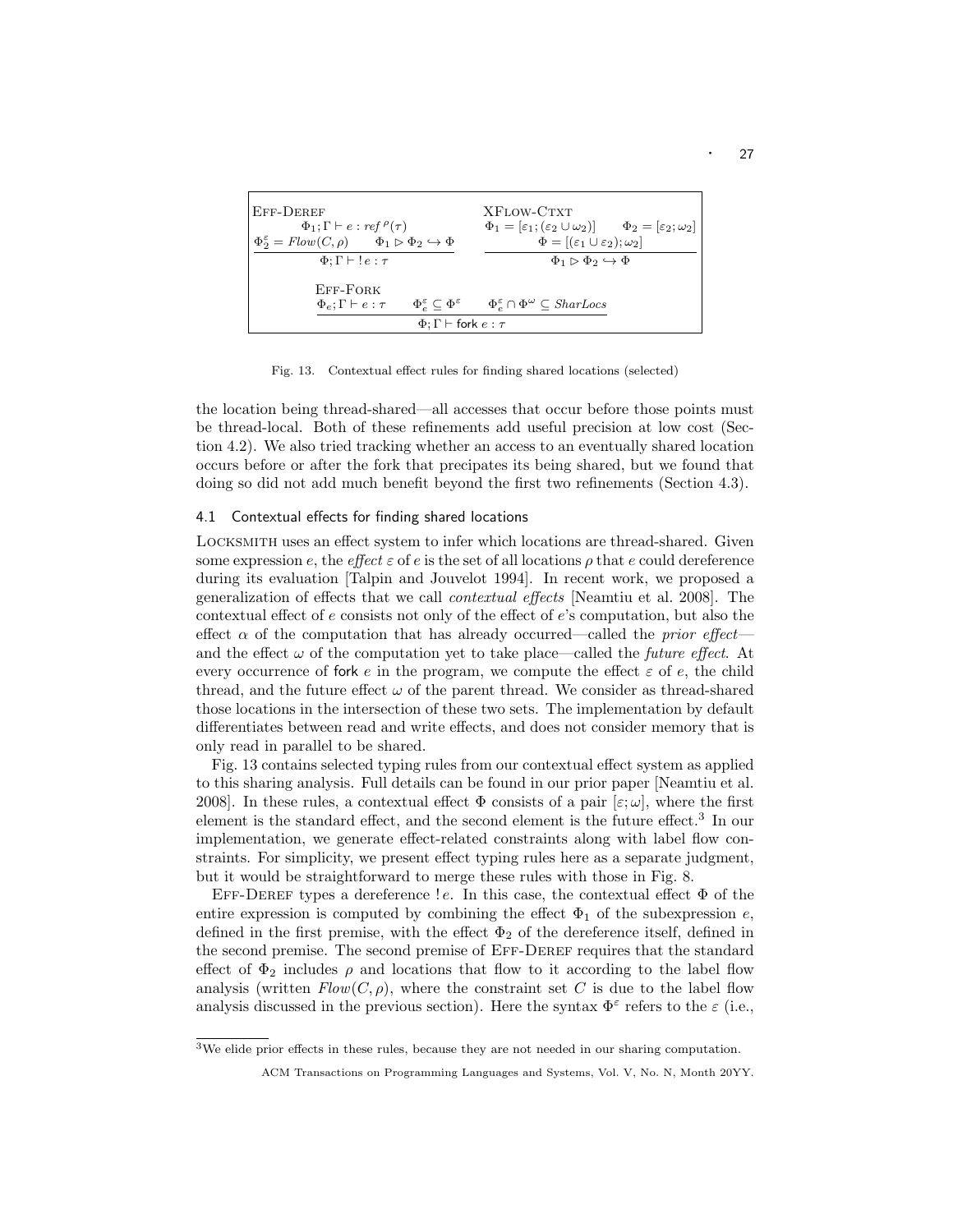| let $x = ref 1$ in | $\Phi_{11}; \Gamma \vdash !x; !y : int$            | $\Phi_{11}^{\varepsilon} \subseteq \Phi_1^{\varepsilon}$ | $\Phi_{22}; \Gamma \vdash !x : int$                      | $\Phi_{22}^{\varepsilon} \subseteq \Phi_2^{\varepsilon}$ |
|--------------------|----------------------------------------------------|----------------------------------------------------------|----------------------------------------------------------|----------------------------------------------------------|
| let $y = ref 2$ in | $\Phi_{11}; \Gamma \vdash fork (!x; !y) : int$     | $\Phi_{22}; \Gamma \vdash !x : int$                      | $\Phi_{22}^{\varepsilon} \subseteq \Phi_2^{\varepsilon}$ |                                                          |
| let $y = ref 2$ in | $\Phi_{11}; \Gamma \vdash fork (!x; !y) : int$     | $\Phi_{22}; \Gamma \vdash fork (!x) : int$               |                                                          |                                                          |
| 1                  | 2                                                  | $\Phi_{21}; \Gamma \vdash fork (!x; !y) : int$           | $\Phi_{22}; \Gamma \vdash fork (!x) : int$               |                                                          |
| 2                  | $\Phi_{22} \subseteq SharLocs$                     | $\Phi_{23}; \Gamma \vdash 1x : int$                      | $\Phi_{22} \subseteq SharLocs$                           |                                                          |
| 3                  | $\downarrow$ ; $\downarrow$ ;\n                    | $\Phi_{11} \supseteq \Phi_2 \leftrightarrow \Phi$        |                                                          |                                                          |
| 4                  | $\Phi_{11} \equiv \{\rho_x, \rho_y\}; \emptyset\}$ | $\Phi_{22} = [\{\rho_x\}; \emptyset]$                    |                                                          |                                                          |
| 5                  | $\Phi_{12} = [\{\rho_x, \rho_y\}; \emptyset]$      | $\Phi_{22} = [\{\rho_x\}; \emptyset]$                    |                                                          |                                                          |
| 6                  | $\Phi_{11} = [\{\rho_x, \rho_y\}; \emptyset]$      | $\Phi_{22} = [\{\rho_x\}; \emptyset]$                    |                                                          |                                                          |

Fig. 14. Example program to illustrate sharing analysis

the first) component of  $\Phi$ . Given  $\Phi_1$  and  $\Phi_2$ , the combined effect is computed in the last premise by the judgment  $\Phi_1 \triangleright \Phi_2 \hookrightarrow \Phi$ , defined by rule XFLOW-CTXT.

Looking at XFLOW-CTXT, the first premise requires that because effect  $\Phi_1$  occurs before  $\Phi_2$ , the future effect of  $\Phi_1$  should include  $\Phi_2$ 's standard effect  $\varepsilon_2$  and its future effect  $\omega_2$ . Intuitively, rule XFLOW-CTXT computes the effect  $\Phi$  of the sequential composition of  $\Phi_1$  and  $\Phi_2$ . Thus, returning to EFF-DEREF, the future effect of  $\Phi_1$  naturally must contain  $Flow(C, \rho)$ , according to XFLOW-CTXT, since the evaluation of  $e$  occurs before the dereference. The third premise of XFLOW-CTXT states that the combined effect  $\Phi$  should contain the standard effects of both  $\Phi_1$  and  $\Phi_2$ . Again, returning to EFF-DEREF, we can see that the  $\varepsilon$  component of  $\Phi$  will thus contain the effect of  $e$  (i.e.,  $\Phi_1^{\varepsilon}$ ) and the effect of the dereference itself  $(\Phi_2^{\varepsilon})$ .

Finally, Eff-Fork type checks thread creation. The second premise of Fork indicates that the standard effect  $\Phi_e^{\varepsilon}$  of the thread itself should be contained in the effect of the parent. Notice the future effect  $\Phi_e^{\omega}$  of the thread is unconstrained (effectively making it ∅). In particular, as expected, it contains no information about the effect of the parent, since the two will execute in parallel. Finally, the third premise adds to the set SharLocs the locations that the parent and child thread (and threads they fork) could access in parallel: the intersection of the standard effect of the child thread  $\Phi_e^{\varepsilon}$  and the future effect  $\Phi^{\omega}$  of the parent.

We can see this analysis in action in Fig. 14. The left side of the figure shows a simple code example, and the right side shows the typing derivation for the last part of the example, involving the two thread forks.<sup>4</sup> Within this derivation, the boxed portion shows the subderivation for the expression fork  $(2x; 1y)$ . Here we can see that the standard effect of this expression is  $\Phi_1^{\varepsilon} = {\rho_x, \rho_y}$ , i.e., locations corresponding to x and y. The future effect  $\Phi_1^{\omega}$  consists of the location  $\rho_x$ —this is because the effect of the subsequent thread spawn is  $\{\rho_x\}$ , and by EFFDEREF, this effect is also attributed to the parent thread. Consequently, the intersection of these two effects is  $\{\rho_x\}$ , indicating that x is potentially accessed simultaneously by two threads. The second thread spawn yields no additional shared locations (since  $\Phi_2^{\omega} = \emptyset$ ).

There are two interesting things to notice about this example. First,  $y$  is accessed

<sup>&</sup>lt;sup>4</sup>Note that the syntax  $e_1; e_2$  can be treated as shorthand for  $(\lambda x:t.e_2)$   $e_1$  for some x that does not occur free in  $e_2$ , and t being the source type of  $e_1$ .

ACM Transactions on Programming Languages and Systems, Vol. V, No. N, Month 20YY.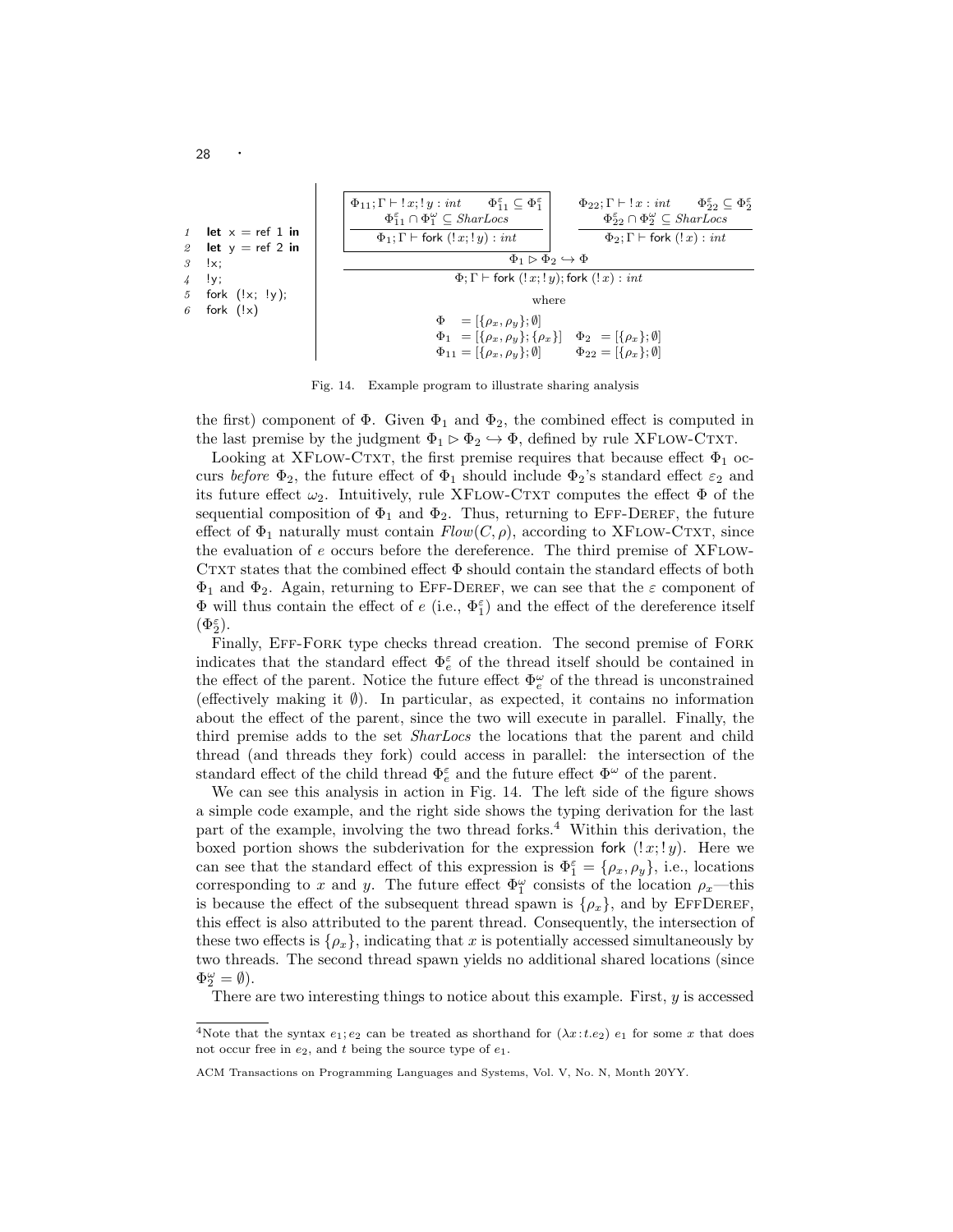|           | Allocation Sites<br>Pointers |                    |        |                |        |                |
|-----------|------------------------------|--------------------|--------|----------------|--------|----------------|
| Benchmark | Total                        | Shared<br>In scope |        | $_{\rm Total}$ | Shared | In scope       |
| aget      | 1,411                        | 258                | 235    | 352            | 64     | 62             |
| ctrace    | 1,089                        | 129                | 116    | 311            | 12     | 12             |
| engine    | 1,441                        | 60                 | 17     | 410            | 11     | $\overline{7}$ |
| knot      | 1,238                        | 338                | 238    | 321            | 30     | 15             |
| pfscan    | 987                          | 53                 | 48     | 240            | 8      | 7              |
| smtprc    | 4,275                        | 196                | 67     | 1,079          | 74     | 46             |
| 3c501     | 10,020                       | 954                | 913    | 408            | 20     | 20             |
| eql       | 4,572                        | 2,377              | 2,168  | 273            | 43     | 35             |
| hp100     | 19,401                       | 5,268              | 5,210  | 497            | 15     | 15             |
| plip      | 13,249                       | 2,867              | 2,823  | 466            | 49     | 49             |
| sis900    | 38,624                       | 2,648              | 2,594  | 779            | 11     | 9              |
| slip      | 13,748                       | 1,338              | 1,281  | 382            | 20     | 19             |
| sundance  | 34,142                       | 3,313              | 3,267  | 753            | 9      | 9              |
| synclink  | 51,147                       | 11,621             | 11,472 | 1,298          | 155    | 139            |
| wavelan   | 18,799                       | 2,535              | 2,125  | 695            | 128    | 10             |
| Total     | 214,143                      | 33,955             | 32,574 | 8,264          | 649    | 454            |

Fig. 15. Precision of sharing analysis and scoping

in the parent thread, at line 4, and then subsequently in the first child thread. Nevertheless, our analysis does not consider  $y$  as shared, and indeed,  $y$  can never be simultaneously accessed by both threads. Second, the example illustrates that it is crucial to include the effect of a child thread in the effect of its parent. Otherwise, we would not have discovered that the two child threads both might simultaneously access x.

Fig. 15 measures the precision of the sharing analysis. For each benchmark, the second column shows the total number of pointers and the third column shows the number of shared pointers, computed by intersecting the effects at thread creation points. We ignore the fourth column for now and return to it in Section 4.2. We also report the results of the sharing analysis in terms of allocation sites, where an allocation site is either a call to  $\text{malloc}()$  or the location of a variable definition (fifth and sixth columns, ignore the last column). The results underline the effectiveness of using contextual effects to compute shared memory locations; only 16% of all pointers and only 8% of all allocation sites are in the SharLocs set computed by FORK. This precision is critical to reducing false positives in LOCKSMITH: threadlocal data is almost always accessed without a lock held, and thus if LOCKSMITH incorrectly determines a location is thread-shared, it will likely report a data race for that location.

#### 4.2 Scoping and Uniqueness

We used two additional optimizations to improve the results of the sharing analysis even further. Consider the program in Fig. 16. Here the reference g (line 1) is visible within the function f, which allocates two references  $x$  and  $y$  (lines 3–4), then writes to them (lines  $5-6$ ), and then assigns x to g (line 7). The program calls function f twice (lines 9–10) in two parallel threads. In this example, the sharing analysis from Sections 4.1 and 4.3 will determine that x and y are thread-shared at the writes on lines 5–6, because they are in the effects of both threads. However, in both cases this is overly conservative.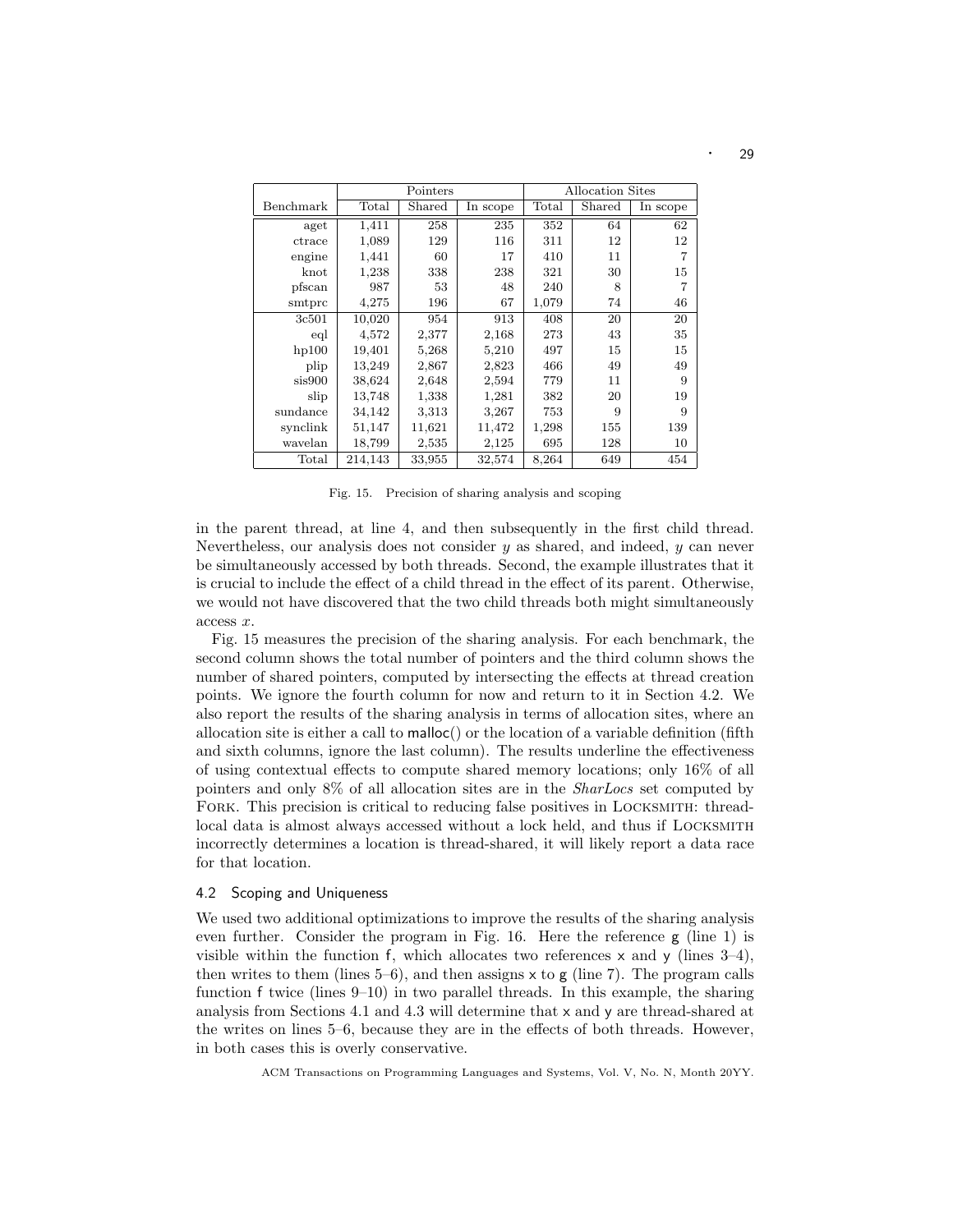```
1 let g = ref (ref 0) in
2 let f() =3 let x = (ref 42) in
4 let y = (ref 0) in
5 y := 1;
6 x := 43;
7 g := x
8 in
9 fork f();
10 \quad f()
```
Fig. 16. Limitations of core sharing analysis

Scoping Optimization. Notice that the location y refers to is allocated in the scope of f and never escapes. Hence, the uses of y by the two different threads must refer to distinct memory locations. More generally, when computing thread-shared locations, we can hide effects on locations that must be thread-local due to scoping. Formally, we change the type rule for fork as follows:

Eff-Fork-Down

$$
\Phi_{e} : \Gamma \vdash e : \tau
$$
\n
$$
\Phi_{e} \subseteq \Phi^{\varepsilon} \qquad \vec{\rho} = \bigcup_{\rho \in \mathcal{A}(\Gamma)} \text{Flow}(C, \rho) \qquad \Phi_{e}^{\varepsilon} \cap \Phi^{\omega} \cap \vec{\rho} \subseteq \text{SharLoss}
$$
\n
$$
\Phi_{\varepsilon} : \Gamma \vdash \text{fork } e : \tau
$$

Here we compute the set  $\vec{\rho}$  of labels that are reachable in the label flow graph from locations in Γ, meaning they are visible to both the parent and child thread. Then we only add locations to *SharLocs* if they are also in  $\vec{\rho}$ .

Fig. 15 shows the benefit of this optimization. The fourth column shows the number of shared pointers and the last column shows the number of shared allocation sites when using the revised rule Eff-Fork-Down. The average percentage of shared pointers and allocation sites improves to 15% and 6%, respectively.

Uniqueness Analysis. Returning to the example program in Fig.16, note that the scoping optimization does not apply to x, since it escapes via a write to the global variable  $g$ . However, while  $x$  does escape the scope of  $f$  eventually, there is no way that it can be accessed by any other thread during the write at line 6, since the aliasing on line 7 has not yet occurred. So, we can safely ignore the access to x at line 6, not requiring it to be protected by a lock.

This situation can occur in C programs when a struct is malloc'd and initialized thread-locally before becoming shared. To model this situation precisely, we developed a uniqueness analysis to determine when a memory access is guaranteed to be thread-local because the accessed location has not yet become aliased. We then ignore these accesses during the correlation analysis.

Our uniqueness analysis is implemented as a simple, intraprocedural dataflow analysis. Whenever a location is created (through a local variable definition or a call to malloc), we mark it as unique. When a unique location  $\rho$  is assigned to any non-unique location, or a variable with location  $\rho$  has its address taken,  $\rho$ becomes non-unique. Using this analysis, we discover that x is unique on line 6 in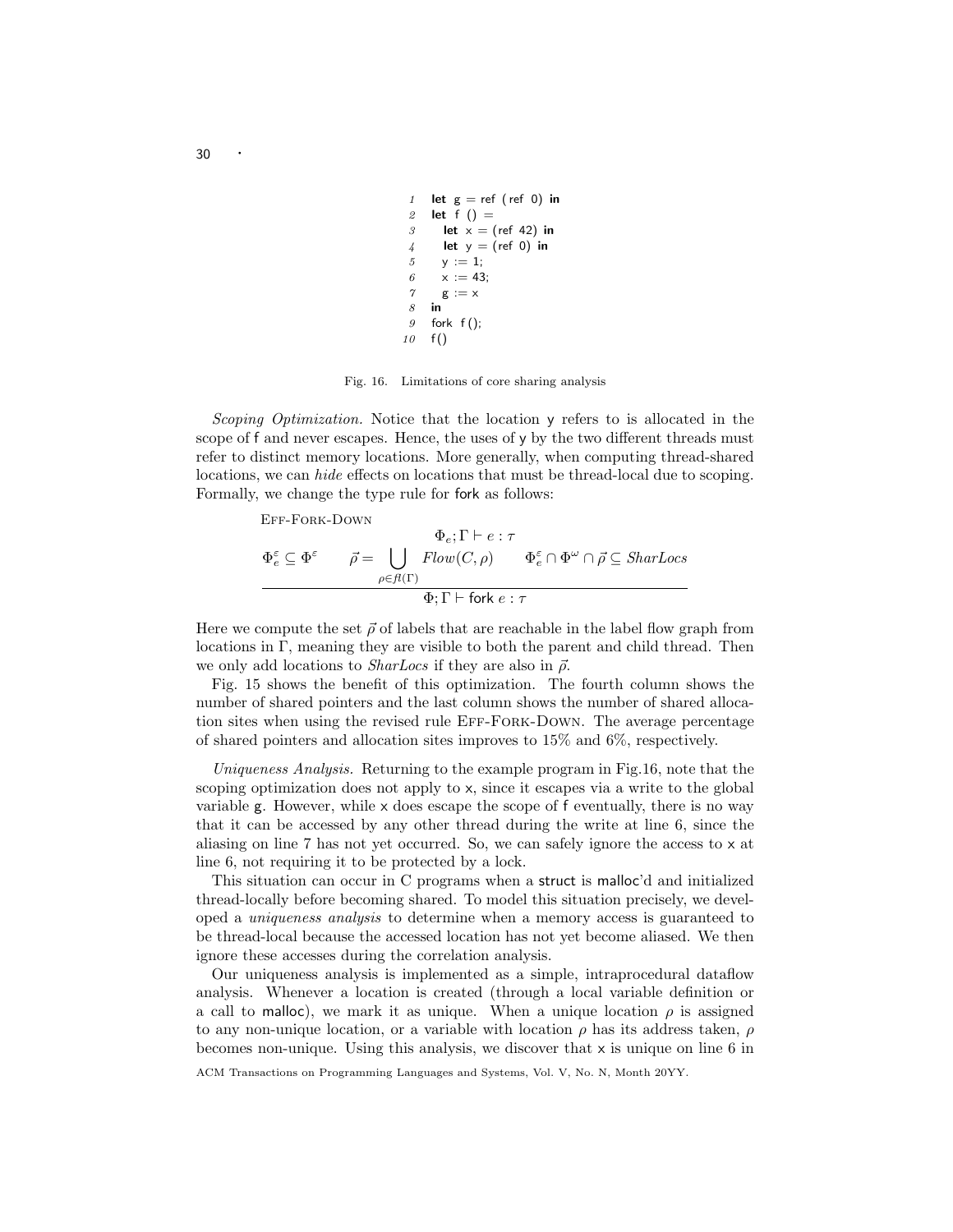|           |         | With scoping   | Without scoping |          |  |  |
|-----------|---------|----------------|-----------------|----------|--|--|
|           |         | and uniqueness | and uniqueness  |          |  |  |
| Benchmark | Time(s) | Warnings       | Time(s)         | Warnings |  |  |
| aget      | 0.85    | 62             | 0.88            | 64       |  |  |
| ctrace    | 0.59    | 10             | 0.58            | 10       |  |  |
| engine    | 0.88    | 7              | 0.69            | 11       |  |  |
| knot      | 0.78    | 12             | 0.83            |          |  |  |
| pfscan    | 0.46    | 6              | 0.43            | 7        |  |  |
| smtprc    | 5.37    | 46             | 5.46            | 74       |  |  |
| 3c501     | 9.18    | 15             | 8.93            | 15       |  |  |
| eql       | 21.38   | 35             | 20.01           | 35       |  |  |
| hp100     | 143.23  | 14             | 140.97          | 14       |  |  |
| plip      | 19.14   | 42             | 18.75           | 44       |  |  |
| sis900    | 71.03   | 6              | 70.77           | 6        |  |  |
| slip      | 16.99   | 3              | 16.65           | 3        |  |  |
| sundance  | 106.79  | 5              | 103.21          | 5        |  |  |
| synclink  | 1521.07 | 139            | 1454.91         | 155      |  |  |
| wavelan   | 19.70   | 10             | 20.60           | 128      |  |  |

Fig. 17. Scoping and uniqueness

our example, and hence is thread-local.

Fig. 17 shows the aggregate effect of these two optimizations for Locksmith. We compare the running time and number of warnings when using both techniques, shown in the second and third columns, against the running time and number of warnings without them, in the fourth and fifth columns. Our results show that the effect on running times is negligible, but in several of the benchmarks the two optimizations determine that many accesses are thread-local, significantly reducing the number of warnings. In all benchmarks but ctrace, the gain in precision is due purely to the scoping optimization rather than the uniqueness analysis.

#### 4.3 Flow-sensitive sharedness

Consider the example in Fig. 14 again. Suppose we add acquire  $l$  and release  $l$  before and after, respectively, each access  $x \in \mathbb{R}$  in the two child threads (lines 5 and 6), for some lock  $l$ . Also suppose that  $x$  is aliased by a global variable immediately after its allocation. This changed program will be correct, but our analysis will falsely complain that the dereference of  $x$  at line 3 is a potential race because it is not protected by a lock. Moreover, the scoping optimization and uniqueness analysis described in Section 4.2 do not apply, as x is aliased by a global variable. However, at this dereference site,  $x$  is not actually shared, and thus requires no guarding lock. This is because it will not become shared until both of the child threads are spawned, at lines 5 and 6.

In this case, as in the uniqueness analysis in Section 4.2, we can safely ignore a memory access when the accessed location is thread-local during the access, even if it later becomes shared.

To address this problem, we can use a simple dataflow analysis along the ACFG to determine at which sites in the program a location can be dereferenced after it becomes shared. Any sites that occur before it becomes shared can be dropped from correlation inference. The transfer functions for the analysis are straightforward, as shown in Fig. 18. In essence, we seed the analysis at the fork points with those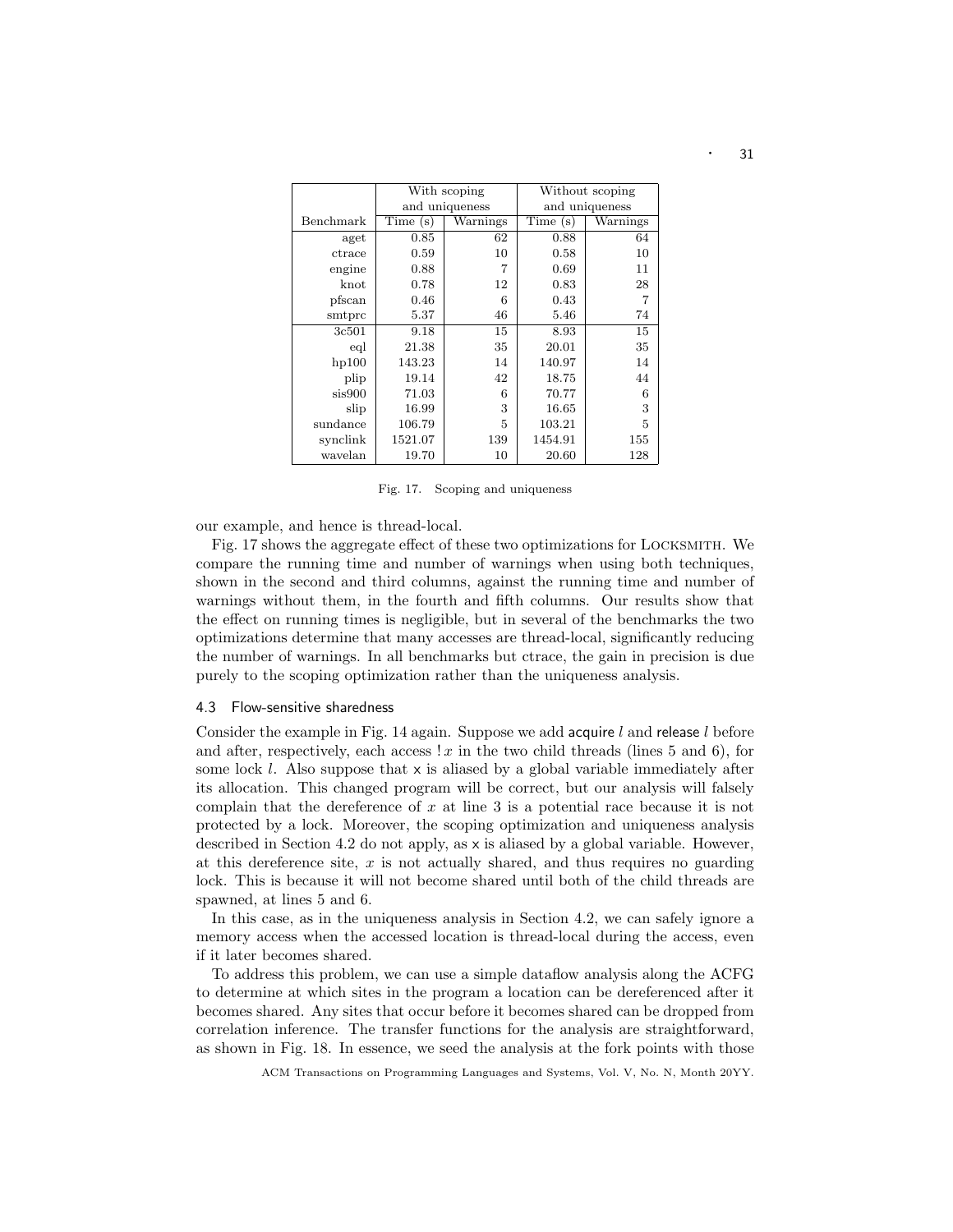| $\phi$ kind | $Sh_{out}(\phi)$                                          |  |  |  |  |  |  |
|-------------|-----------------------------------------------------------|--|--|--|--|--|--|
| Fork        | the portion of <i>SharLocs</i> computed at this fork site |  |  |  |  |  |  |
| all others  | $Sh_{in}(\phi)$                                           |  |  |  |  |  |  |

| Benchmark |          | No dataflow | Context-insensitive<br>Context-sensitive |          |          |                |
|-----------|----------|-------------|------------------------------------------|----------|----------|----------------|
|           | Time(s)  | Warnings    | Time(s)                                  | Warnings | Time(s)  | Warnings       |
| aget      | 0.80     | 62          | 0.85                                     | 62       | 1.73     | 62             |
| ctrace    | 0.58     | 10          | 0.59                                     | 10       | 0.81     | 10             |
| engine    | 0.89     | 7           | 0.88                                     | 7        | 1.27     |                |
| $k$ not   | 0.64     | 12          | 0.78                                     | 12       | 1.70     | 12             |
| pfscan    | 0.45     | 6           | 0.46                                     | 6        | 0.57     | $\overline{2}$ |
| smtprc    | 5.11     | 46          | 5.37                                     | 46       | 16.71    | 46             |
| 3c501     | 9.29     | 15          | 9.18                                     | 15       | 11.46    | 15             |
| eql       | 21.39    | 35          | 21.38                                    | 35       | 24.35    | 35             |
| hp100     | 143.45   | 14          | 143.23                                   | 14       | 172.97   | 14             |
| plip      | 19.18    | 42          | 19.14                                    | 42       | 37.80    | 42             |
| sis900    | 71.96    | 6           | 71.03                                    | 6        | 82.35    | 6              |
| slip      | 17.05    | 3           | 16.99                                    | 3        | 18.92    | 3              |
| sundance  | 106.89   | 5           | 106.79                                   | 5        | 117.01   | 5              |
| synclink  | 1,513.94 | 139         | 1,521.07                                 | 139      | 1,823.91 | 139            |
| wavelan   | 19.69    | 10          | 19.70                                    | 10       | 26.84    | 10             |
| Total     | 1,931.31 | 412         | 1,937.44                                 | 412      | 2,338.40 | 408            |

Fig. 18. Sharedness inference

Fig. 19. The effect on Locksmith's results of different dataflow strategies for finding shared location dereference sites

locations made possibly shared due to that fork. Specifically, we combine the type rules in Fig. 13 with Fig. 7 to get a judgement of the form  $C$ ;  $\phi$ ;  $\Phi$ ;  $\Gamma \vdash$  fork  $e : \tau : \phi$ for typing for  $e$  expressions. Then, at every such point in the program, we set  $\Phi_e^{\varepsilon} \cap \Phi^{\omega} \subseteq Sh_{in}(\phi)$  to seed the analysis.

Unfortunately, while this optimization adds precision in general, it is not very helpful for our benchmarks, as shown in Fig. 19. Columns 2 and 3 in the figure show the results of Locksmith when using the contextual effects analysis (including scoping and uniqueness) to compute shared locations, without using the dataflow analysis, while columns 4 and 5 include the dataflow analysis. We see that the running times are nearly the same, but unfortunately, so are the warning counts. One reason for this is that a location that is eventually shared may be written to by the parent *after* the child is forked, and then shared with the child by writing to a global variable. The dataflow analysis conservatively considers all accesses after the fork to be potentially shared. When we make the dataflow analysis context-sensitive (Section 6.4), we see an improvement in one case—pfscan has  $4$ fewer warnings. However the context-sensitive results are clearly more expensive to compute. Thus, because employing dataflow is essentially free and could increase precision, we enable it by default, while context-sensitive dataflow for discovering sharing can be enabled via a command-line flag. (Thus the results from columns 4 and 5 in Fig. 19 match the results in Fig. 4.)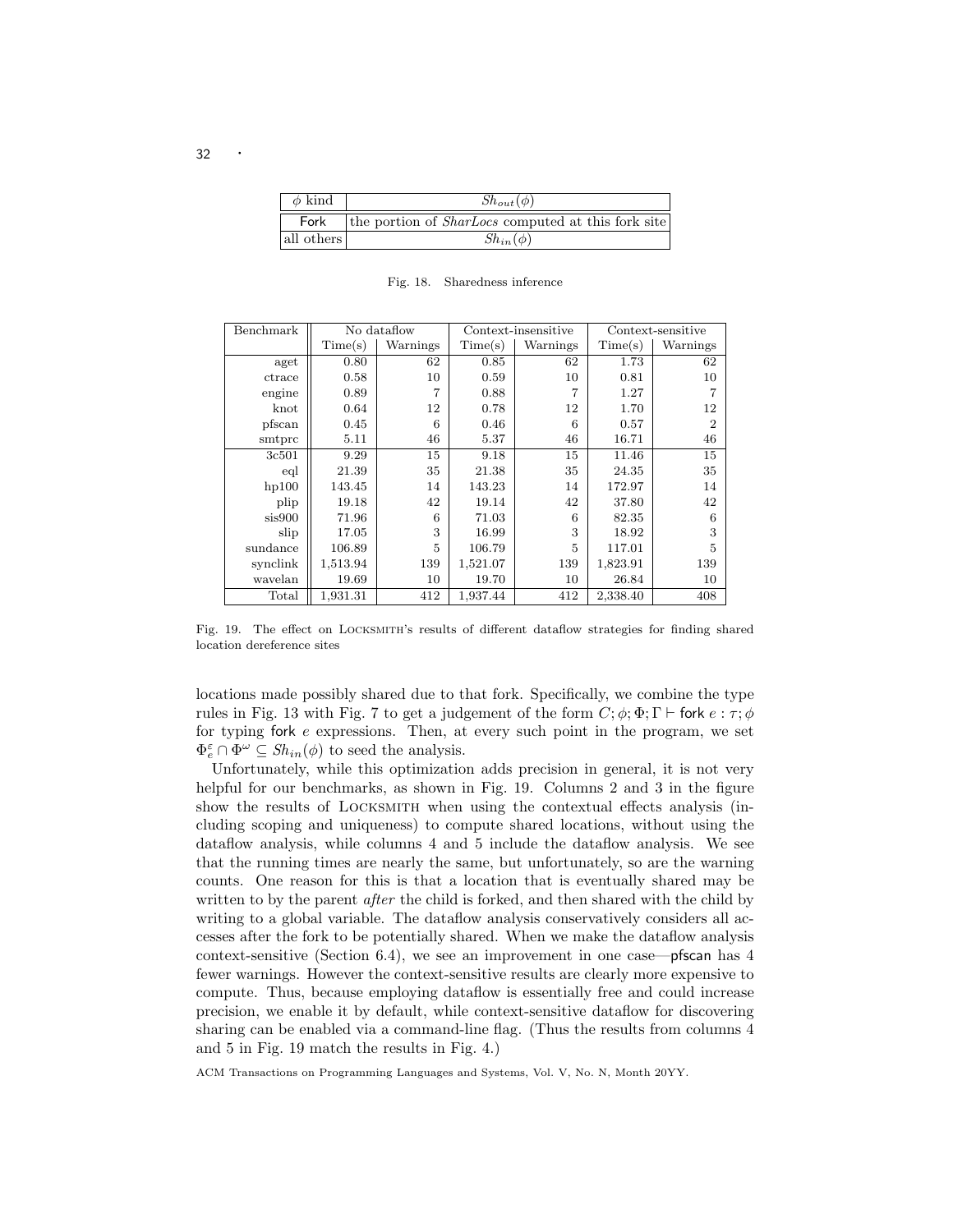|          |         |                | Field-sensitive |     |     |         |                | Field-insensitive |     |        |
|----------|---------|----------------|-----------------|-----|-----|---------|----------------|-------------------|-----|--------|
|          | CGen    | $_{\rm Total}$ |                 |     |     | CGen    | $_{\rm Total}$ |                   |     |        |
| Program  | Tm(s)   | Tm(s)          | Labels          | Shr | Wrn | Tm(s)   | Tm(s)          | Labels            | Shr | Wrn    |
| aget     | 0.55    | 0.85           | 5,634           | 62  | 62  | 0.50    | 0.67           | 5.490             | 62  | 62(11) |
| ctrace   | 0.40    | 0.59           | 4,351           | 12  | 10  | 0.38    | 0.53           | 4,285             | 15  | 13(5)  |
| engine   | 0.76    | 0.88           | 5,051           | 7   |     | 0.79    | 0.91           | 4,989             | 59  | 59(7)  |
| knot     | 0.55    | 0.78           | 4,752           | 15  | 12  | 0.52    | 0.83           | 4,566             | 24  | 21(12) |
| pfscan   | 0.36    | 0.46           | 4,143           |     | 6   | 0.36    | 0.46           | 4,139             | 15  | 14(5)  |
| smtprc   | 3.09    | 5.37           | 14,815          | 46  | 46  | 3.08    | 5.14           | 14,917            | 97  | 97(43) |
| 3c501    | 7.92    | 9.18           | 25,905          | 20  | 15  | 7.60    | 18.56          | 22.976            | 42  | 42(6)  |
| eql      | 2.72    | 21.38          | 8,954           | 35  | 35  | 2.39    | 17.99          | 7.484             | 42  | 42(18) |
| hp100    | 35.92   | 143.23         | 31,609          | 15  | 14  | 34.18   | 976.12         | 22.214            | 41  | 41(10) |
| plip     | 16.41   | 19.14          | 24,124          | 49  | 42  | 17.82   | 103.21         | 18,969            | 60  | 60(6)  |
| sis900   | 65.66   | 71.03          | 84,797          | 9   | 6   | 60.45   | 132.18         | 71,630            | 42  | 42(6)  |
| slip     | 15.11   | 16.99          | 25,371          | 19  | 3   | 15.44   | 33.24          | 18,333            | 56  | 31(5)  |
| sundance | 96.72   | 106.79         | 73,552          | 9   | 5   | 81.44   | 6835.26        | 61,540            | 44  | 44(8)  |
| synclink | 1433.56 | 1521.07        | 68,643          | 139 | 139 | 1232.05 | timeout        | n/a               | 171 | n/a    |
| wavelan  | 17.89   | 19.70          | 30,052          | 10  | 10  | 16.90   | 40.19          | 21,071            | 43  | 44(6)  |

Fig. 20. Field sensitivity

# 5. EFFICIENTLY AND PRECISELY MODELING STRUCT AND VOID\* TYPES

In this section we discuss some additional techniques that we used to increase the speed and precision of LOCKSMITH as applied to C programs. In particular, we explain how we analyze struct and void\* types effectively. We initially explored some of these ideas when developing CQual [Foster et al. 2006]. This paper's contribution is to express the ideas more precisely, in particular using a new formalism for our analysis of structures, and to measure their costs and benefits directly, measuring Locksmith's performance and precision when using one or the other of several different strategies.

# 5.1 Field sensitivity

In designing a static analysis for C, one important decision is whether to model C struct types field-insensitively or field-sensitively [Heintze and Tardieu 2001]. In a field-insensitive analysis, all fields of a struct type are conflated, i.e., x.f and x.g are treated as the same location by the analysis for any fields f and g. In a fieldsensitive analysis, different struct fields are distinguished, i.e., x.f and x.g are treated as different locations.<sup>5</sup> These two design points potentially trade off efficiency and precision—field-insensitive analysis may be less precise but more scalable, because it distinguishes fewer locations. In particular, if there are m occurrences of struct types, each of which has n fields, then field-sensitive analysis would annotate  $O(mn)$ types with fresh locations, whereas field-insensitive analysis would only annotate  $O(m)$  types.

We implemented support for both field-insensitive and field-sensitive analysis in Locksmith. Field insensitivity is actually somewhat tricky to use in an analysis like Locksmith, which is layered on top of C types: True field insensitivity would throw away those types, thereby requiring some significant approximations in the analysis (e.g., conflating all labels of all fields of a struct). Thus, since we had a

<sup>&</sup>lt;sup>5</sup>There is a third design point, a *field-based* analysis, in which x.f and x.g are different, but x.f and y.f are the same if x and y are instances of the same struct type. We did not explore this option for Locksmith, however, because it would greatly reduce the effectiveness of context sensitivity, which we found was important to improving precision.

ACM Transactions on Programming Languages and Systems, Vol. V, No. N, Month 20YY.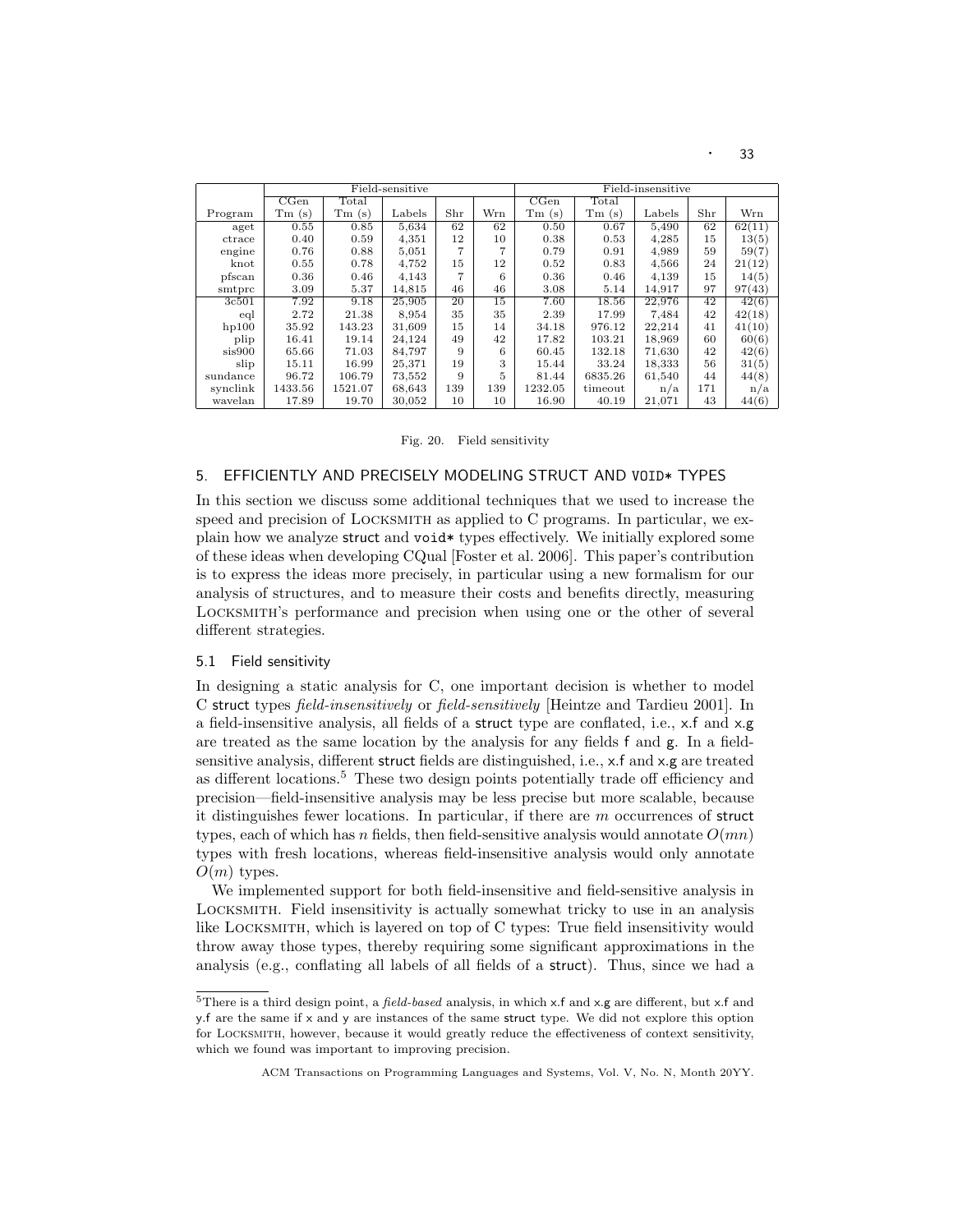full field-sensitive analysis, we opted to implement a simple variation to simulate the following key aspect of field insensitivity: each instance of a struct uses a single location  $\rho$  to represent the top-level location of all fields. Otherwise we use the standard flow-sensitive implementation. For example, suppose we have a struct with three fields int x, int  $\ast y$ , and int  $\ast z$ . Then for an instance of this struct, fields x, y, and z would have types  $ref \rho(int)$  (since x can be written to, it has a ref type), ref  $\rho(r e f \rho'_{y}(int))$ , and ref  $\rho(r e f \rho'_{z}(int))$ , respectively.

Fig. 20 compares the two approaches. For each style of analysis, we list the time for constraint generation (including annotating types with fresh labels, i.e., abstract locations and locks), the total analysis time, the number of generated labels (locations and locks), the number of shared locations, and the number of reported warnings. Note that since Locksmith issues one warning per unprotected shared location, this means warning counts from field-insensitive and field-sensitive analysis are incomparable: A single warning from field-insensitive analysis might actually correspond to multiple races from the field-sensitive analysis. To normalize the warning counts, if there is a warning on a location corresponding to a struct field, we count that as n warnings for comparison purposes, where  $n$  is the number of fields in that struct instance, as computed by our lazy fields algorithm (Section 5.2). The normalized warnings for the field-insensitive analysis are listed in the rightmost column, with the raw number of warnings in parentheses.

These results show that the field-insensitive analysis takes less time to generate constraints and generally creates fewer labels than the field-sensitive analysis.<sup>6</sup> However, even for the very slightly reduced precision with field insensitivity conflating the locations of all struct fields—many more locations are considered shared, which in turn makes Locksmith as a whole both less precise, as evidenced by the warning counts, and considerably slower, since it must infer correlations for more aliases.

## 5.2 Lazy struct fields

Since field-sensitive analysis can potentially be expensive, in order to achieve the performance reported in Fig. 20 we had to implement field sensitivity carefully. At first, we used a naive approach, in which we fully annotated all field types of all struct instances. We quickly ran into scalability problems, however, and were not able to analyze any but the smallest benchmarks.

Examining our benchmarks, we found that many C struct types have a large number of fields (up to 300!). However, many large struct types are declared by a library and only used in a small subset of the code, and this subset often accesses only a fraction of the struct's total fields. Our naive implementation was assigning abstract locations and locks to all of the rarely- or never-used fields, wasting memory and time generating constraints among them.

To regain scalability, our field-sensitive implementation lazily annotates the fields

 $^6\rm{For}$  one program, smtprc, there are fewer field-sensitive labels than field-insensitive labels. This is because the field-insensitive analysis always creates at least one label (for the location of all fields) for every occurrence of a struct, whereas the field-sensitive analysis might avoid creating any labels for a struct instance if it is created and then immediately equated with another struct instance.

ACM Transactions on Programming Languages and Systems, Vol. V, No. N, Month 20YY.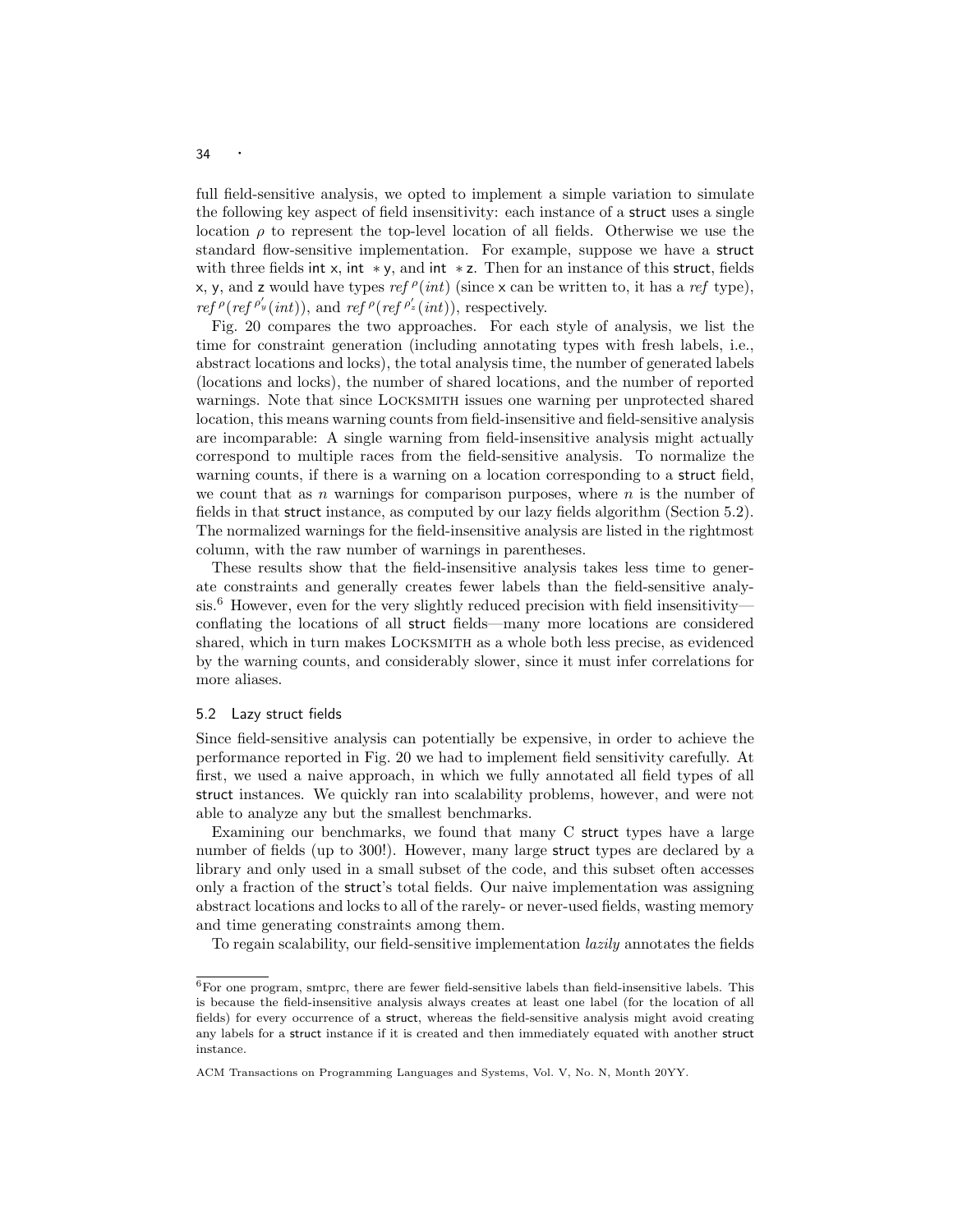| $\tau \ ::= \ \ldots \mid t \times^{\zeta} t$<br>$C ::= \ldots  C[i] = \tau   C = C$                                                                                                                                                                                                                                                                                                                                                                                                                               |
|--------------------------------------------------------------------------------------------------------------------------------------------------------------------------------------------------------------------------------------------------------------------------------------------------------------------------------------------------------------------------------------------------------------------------------------------------------------------------------------------------------------------|
| $\zeta \in pair labels$                                                                                                                                                                                                                                                                                                                                                                                                                                                                                            |
| $\langle \langle t_1 \times t_2 \rangle \rangle = t_1 \times^{\zeta} t_2$ (fresh<br>$\langle \langle other \ t \rangle \rangle = \tau$ as in Fig. 7(a)<br>$\langle \langle \tau \rangle \rangle$ = $\tau'$ where $\tau'$ is $\tau$ with fresh $\rho, \ell, \phi, \zeta$ 's                                                                                                                                                                                                                                         |
| (a) Auxiliary definitions                                                                                                                                                                                                                                                                                                                                                                                                                                                                                          |
| PAIR<br>$C; \phi; \Gamma \vdash e_1 : \tau_1; \phi_1$ $C; \phi_1; \Gamma \vdash e_2 : \tau_2; \phi_2$ $\zeta$ fresh<br>$C \vdash \zeta[1] = \tau_1$ $C \vdash \zeta[2] = \tau_2$ $t_j = std \ type \ of \ e_j, \ j \in 12$<br>$C; \phi; \Gamma \vdash (e_1, e_2): t_1 \times^{\zeta} t_2; \phi_2$<br>Proj<br>$C: \phi: \Gamma \vdash e: t_1 \times^{\zeta} t_2 : \phi'$ $i = 1, 2$<br>$\tau_i = \langle \langle t_i \rangle \rangle$ $C \vdash \zeta[j] = \tau_i$<br>$C; \phi; \Gamma \vdash e. j : \tau_i; \phi'$ |
| (b) Type inference rules                                                                                                                                                                                                                                                                                                                                                                                                                                                                                           |
| $C \cup \{t_1 \times \zeta t_2 \leq t_1 \times \zeta' t_2\} \Rightarrow C \cup \{\zeta = \zeta'\}$<br>$C \cup \{ \zeta = \zeta' \} \Rightarrow C[\zeta/\zeta']$<br>$C \cup \{\zeta[j] = \tau_1, \zeta[j] = \tau_2\} \cup \Rightarrow \{\tau_1 = \tau_2\}$                                                                                                                                                                                                                                                          |
| (c) Constraint resolution rule                                                                                                                                                                                                                                                                                                                                                                                                                                                                                     |

Fig. 21. Type inference rules for modeling pairs lazily

of struct types [Foster et al. 2006]. Initially we leave all occurrence of struct types unannotated. Then whenever we encounter a field access in the program, we add the accessed field to the corresponding struct type. If we create a label flow constraint between two struct types, we equate the labels on their fields.

Fig. 21 extends the inference rules from Fig. 7 to implement this lazy field generation algorithm. Our formalism uses pairs instead of general structs, and so we illustrate our approach by modeling pairs lazily. Fig.  $21(a)$  gives the new type and constraint definitions. Types are the same as before, except pair types now have the form  $t \times \xi$ , where  $\zeta$  is a *pair label*. Notice that this pair type contains unannotated types t. The pair label  $\zeta$  is used to track the labeled components of the type: the constraint  $\zeta[j] = \tau$  indicates that component j of any pair type annotated with  $\zeta$  has annotated type  $\tau$ . The constraint  $\zeta_1 = \zeta_2$  indicates the corresponding components of pairs labeled with  $\zeta_1$  and  $\zeta_2$  have the same types.

We also extend  $\langle \langle \cdot \rangle \rangle$  to introduce fresh pair labels. As shown, when we translate a standard pair type into a labeled pair type, we tag it with a fresh pair label but do not introduce labels for the component types. This annotation function is used in Lam from Fig. 7 to give fresh labels to programmer-supplied types. Thus we see the laziness of this approach: we do not automatically create labels for a pair type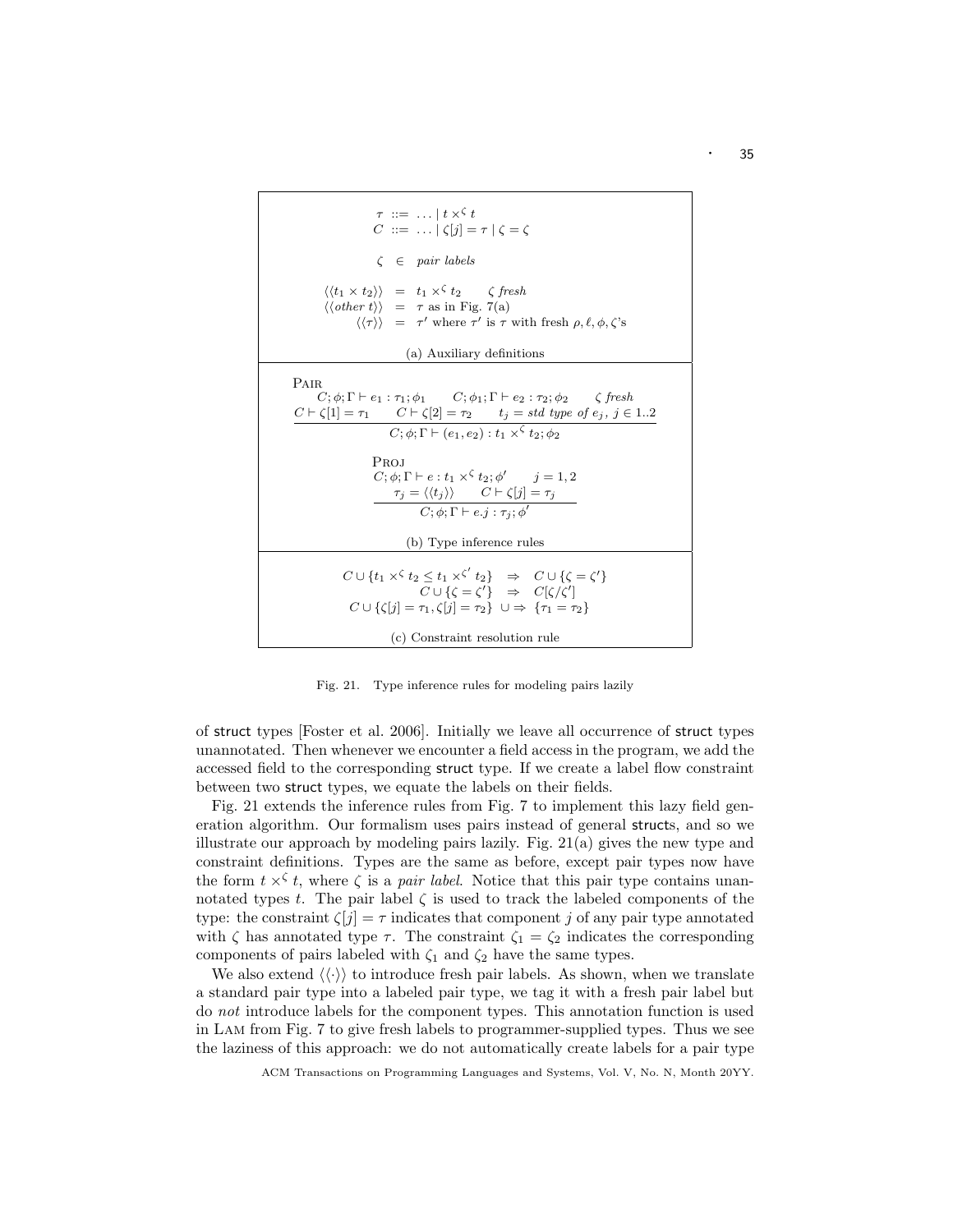when it is mentioned in the program text.

Fig. 21(b) gives our modified type rules. Pair types pair creation, which now associates a fresh pair label  $\zeta$  with the output type and constrains the components of  $\zeta$  to their corresponding labeled types. Notice that there is no laziness in this rule, because we have labeled types for  $e_1$  and  $e_2$ . Here we compute the standard types  $t_1$  and  $t_2$  (of  $e_1$  and  $e_2$ , respectively) by stripping off all labels from  $\tau_1$  and  $\tau_2$ . Using standard types keeps the analysis "lazy." Standard types have no (wasted) location or lock annotations; instead, we track the omitted locations off to the side using  $\zeta$ .

More interestingly, Proj types projection, which lazily annotates only the accessed component of the pair. We create a type  $\tau_i$  with fresh labels and constrain it to be equal to  $\zeta[j]$ . In our implementation, rather that creating constraints  $\zeta[j] = \tau$  and then solving them later, we solve these constraints on-line, as we apply the type inference rules. We maintain a partial mapping  $ST$  from each  $\zeta[j]$  to its type. Initially ST is empty. In Proj, if  $ST(\zeta[j])$  exists, we use it in place of  $\tau_j$ rather than making up a fresh type. Otherwise, we do make a fresh type  $\tau_j$  and set  $ST(\zeta[j]) = \tau_j$ . Our implementation for PAIR is similar.

Fig. 21(c) gives the resolution rules for our new constraint forms. The first rewriting rule is for subtyping among pair types. Here we assume the standard types of the pairs match (i.e., the program passes the standard type checker) and equate the pair labels, which are merged by the next rewriting rule. The last rule equates types for different occurrences of  $\zeta[j]$ .

Notice that we lose some precision here compared to the previous type system. In our lazy approach, subtyping among pair types requires their component types to be equal. The constraint resolution rule from Fig. 8, on the other hand, permits subtyping the component types, which is more precise. However, in practice, C programs mostly manipulate pointers to structs, and subtyping pointer types requires that the pointed-to types are equal (Fig. 8), which negates any benefits of the more precise subtyping rule. Thus we lose little practical precision with this approach.

Moreover, in our implementation, we maintain pair labels  $\zeta$  in a union-find data structure. Given the constraint  $\zeta = \zeta'$ , we unify the two sides of the equation and equate the associated types in  $ST$ . This unification process reduces the need to create types for fields. For example, if  $\zeta[0] = \tau$  and  $\zeta'[1] = \tau'$  are the only mappings in ST, then after we unify the pair labels we will have  $\zeta[0] = \zeta'[0] = \tau$ and  $\zeta[1] = \zeta'[1] = \tau'$ , without creating any additional field types. Thus, we also gain efficiency from this approach.

We already saw in Fig. 20 that field sensitivity, while it typically produces more labels that field-insensitive analysis, does not yield an inordinate number of labels. Fig. 22 gives some measurements that illustrate why this is the case. For each benchmark, we list the total number of struct types in the program, the number of instances of all struct types, the total possible number of instance fields, and the instance fields that are actually used, both in absolute numbers and as a percentage of the total number of fields. We define the total number of instance fields as all the used fields of all instances of struct types. For example, if a program defines two instances of a single struct type with three fields and the program accesses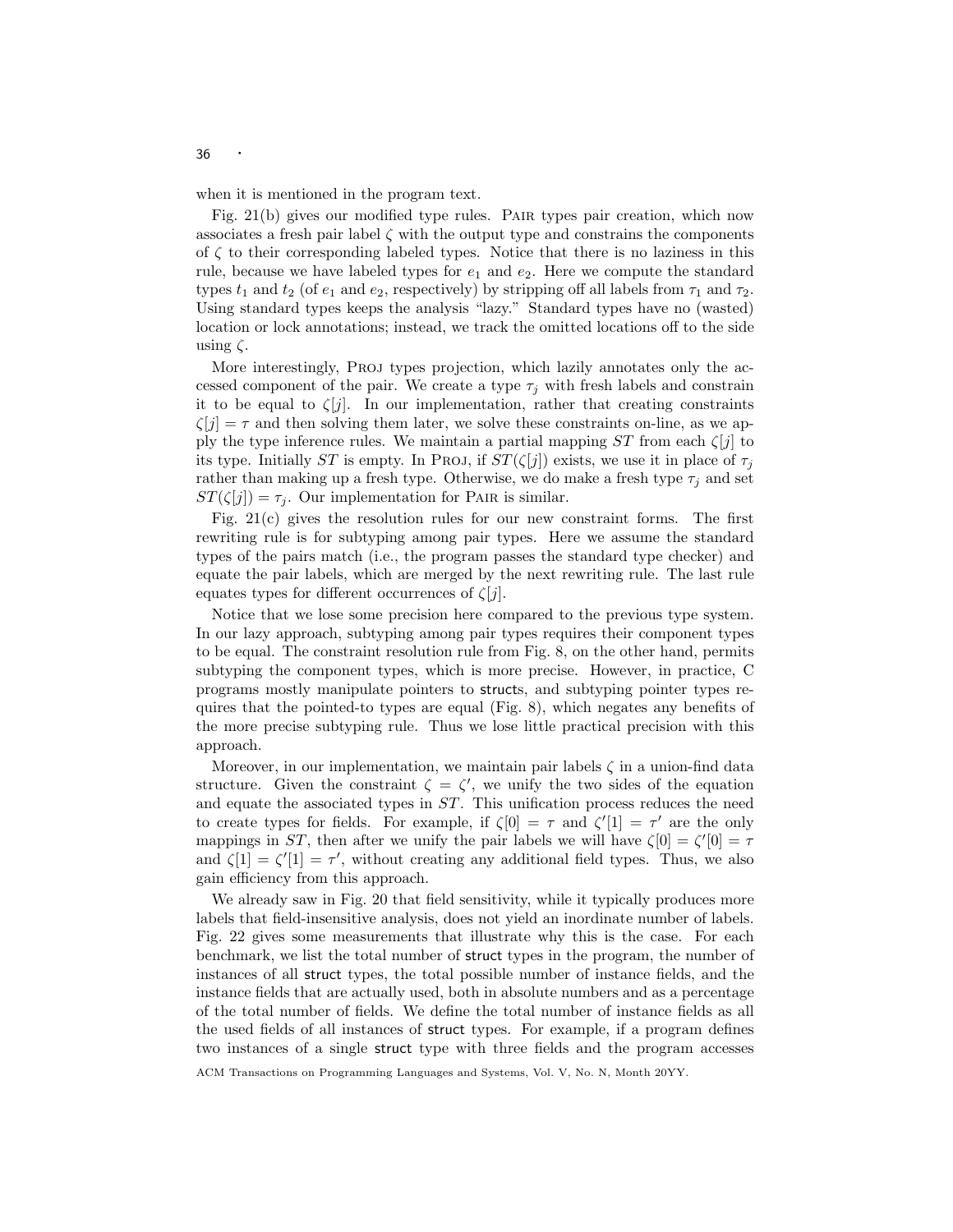|           | struct       | Instances      |              |                   |  |
|-----------|--------------|----------------|--------------|-------------------|--|
| Benchmark | <b>Types</b> | $_{\rm Total}$ | Total fields | Used fields       |  |
| aget      | 11           | 61             | 563          | 179 (32%)         |  |
| ctrace    | 12           | 43             | 427          | 79 (19%)          |  |
| engine    | 14           | 48             | 618          | 85 (14%)          |  |
| knot      | 16           | 68             | 565          | 156 (28%)         |  |
| pfscan    | 13           | 65             | 639          | 78 (12%)          |  |
| smtprc    | 19           | 80             | 1,019        | 106 (10%)         |  |
| 3c501     | 37           | 1,025          | 14,691       | $3,768$ $(26\%)$  |  |
| eql       | 33           | 888            | 9,617        | $2,301(24\%)$     |  |
| hp100     | 36           | 1,786          | 41,537       | 12,072 (29%)      |  |
| plip      | 46           | 1,986          | 24,161       | $7,320(30\%)$     |  |
| sundance  | 58           | 4,141          | 51,400       | $16,504$ $(32\%)$ |  |
| sis900    | 60           | 4,511          | 58,952       | 18,106 (31\%)     |  |
| slip      | 39           | 1,426          | 31,529       | 8,319 (26%)       |  |
| synclink  | 49           | 5,431          | 68,423       | 38,497 (56%)      |  |
| wavelan   | 58           | 2,879          | 31,823       | 11,608 (36\%)     |  |
| Total     | 501          | 24,438         | 335,964      | 119,178 (35%)     |  |

Fig. 22. Lazy field statistics

all fields of one instance and two of the other so that the lazy field analysis only populates those with location labels, we "use" five instance fields out of a total of six. This data shows that on average across all the benchmarks, only 35% of the possible instance fields are actually used. Thus, lazy field analysis is effective because modeling those fields would otherwise consume memory and time with no gain in precision.

### 5.3 Modelling void\*

In addition to deciding how to model structs, another important decision in analyzing C code is determining how to model void\*, which is typically used by C programmers to express polymorphism. For Locksmith, the key choice is how to track the abstract locations and locks of types that "flow" to or from void\* positions. We experimented with three different strategies:

- $\text{Conflate void*}.$  Since any type might be cast to or from void\*, an imprecise but sound approach is to conflate all abstract locations and locks that reach a void\* type. More precisely, let  $\tau = ref^{\rho}(\text{void})$  be an occurrence of void\* in the program, labeled with location  $\rho$ . If we ever derive a constraint  $\tau \leq \tau'$  or  $\tau' \leq \tau$ , we equate all the locations in  $\tau'$  with  $\rho$ . This is quite conservative, since it effectively aliases all locations reachable from a type that flows to or from a void\*. If any locks occur inside  $\tau'$ , LOCKSMITH warns about the loss of precision, and considers these locks non-linear and thus unable to protect memory locations.
- Singleton void\*. In the previous approach, we conflated labels because void\* types may be cast arbitrarily. However, it could be that a particular void  $*$  in the program is used with only one concrete type. We thus tried refining the previous approach as follows. Let  $\tau = ref \rho(\text{void})$  be an occurrence of void\*. We wish to define the partial function  $base_type$  as a map from void\* occurrences to the single concrete type it could be replaced with. Given a constraint  $\tau \leq \tau'$ or  $\tau' \leq \tau$ , there are three cases. If *base\_type(* $\tau$ *)* is as yet undefined, we set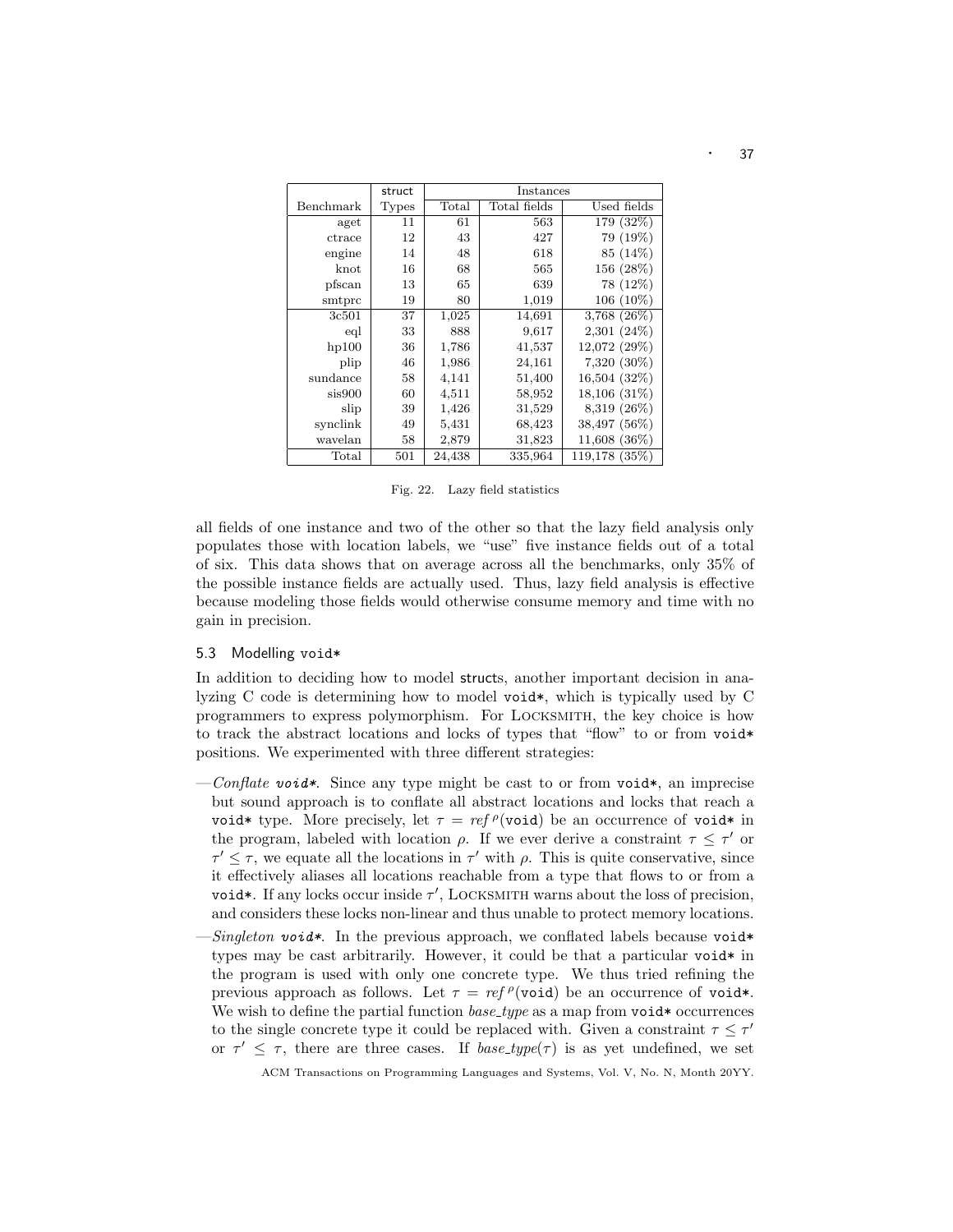|           | Conflate void* |     | Single void* |     | Type-based void* |     |
|-----------|----------------|-----|--------------|-----|------------------|-----|
| Benchmark | Tm(s)          | Wrn | Tm(s)        | Wrn | Tm(s)            | Wrn |
| aget      | 1.89           | 72  | 1.98         | 72  | 0.85             | 62  |
| ctrace    | 0.60           | 10  | 0.61         | 10  | 0.59             | 10  |
| engine    | 0.90           | 7   | 0.89         |     | 0.88             | 7   |
| $k$ not   | 1.46           | 12  | 0.77         | 12  | 0.78             | 12  |
| pfscan    | 0.45           | 6   | 0.46         | 6   | 0.46             | 6   |
| smtprc    | 5.22           | 46  | 5.26         | 46  | 5.37             | 46  |
| 3c501     | 246.24         | 121 | 358.98       | 121 | 9.18             | 15  |
| eql       | 12.40          | 41  | 12.58        | 42  | 21.38            | 35  |
| hp100     | 105.80         | 50  | 782.52       | 50  | 143.23           | 14  |
| plip      | 413.96         | 60  | 4,011.22     | 148 | 19.14            | 42  |
| sis900    | 778.20         | 149 | 6,037.00     | 152 | 71.03            | 6   |
| slip      | 88.79          | 68  | timeout      | n/a | 16.99            | 3   |
| sundance  | 3,188.32       | 148 | 7,661.57     | 148 | 106.79           | 5   |
| synclink  | timeout        | n/a | timeout      | n/a | 1,521.07         | 139 |
| wavelan   | 168.28         | 112 | 169.03       | 111 | 19.70            | 10  |

Fig. 23. Performance of void\* strategies

it to  $\tau'$ . Otherwise, if  $\tau'$  has the same shape (i.e., underlying standard type) as base\_type( $\tau$ ), we generate the constraint base\_type( $\tau$ )  $\leq \tau'$  or  $\tau' \leq$  base\_type( $\tau$ ), as appropriate. Otherwise, we revert to the above conflation strategy, and collapse base\_type( $\tau$ ) and any other types that flow to  $\tau$ . As before, if we collapse types then we treat any locks occurring inside  $\tau$  as non-linear, and assume they do not protect any locations. This approach is sound but is more precise than conflation in the case of void\*s that are used with only one type. Indeed, we found that approximately one third of void\* pointers in our benchmarks are only cast to or from one non-void\* type.

 $-Type-based \textit{void*}.$  Finally, we can improve further on the previous approach if we are willing to sacrifice completely sound modeling of void\*. For each standard type t that flows to  $\tau = ref \rho(\text{void})$ , we create a type  $base\_type(\tau, t)$ . Then given a constraint  $\tau \leq \tau'$  or  $\tau' \leq \tau$ , we generate the constraint  $base\_type(\tau, t) \leq \tau'$  or  $\tau' \leq \text{base\_type}(\tau, t)$ , where t is the underlying standard type from  $\tau'$ . Thus, our base type function is now indexed by the shape of the underlying type, similar to a C untagged union. We will never collapse types (or mark locks as non-linear) using this strategy. Modeling void\*s this way is unsound, since we may miss relationships among different types that are cast to or from void\*—this would be like storing a pointer into an untagged union but then extracting an integer. Our assumption is that this behavior is unlikely or harmless to our analysis, since if it were not the program would likely fail. By default, Locksmith uses this strategy, possibly sacrificing soundness, to reduce the number of false positives. The user can switch to one of the above alternative, conservative strategies using a run-time flag.

For all of these approaches, we need to integrate our modeling of void\* with our lazy modeling of structs. That is, we might discover during constraint resolution that a void\* type points to a struct type, or that a struct type contains a void\* type.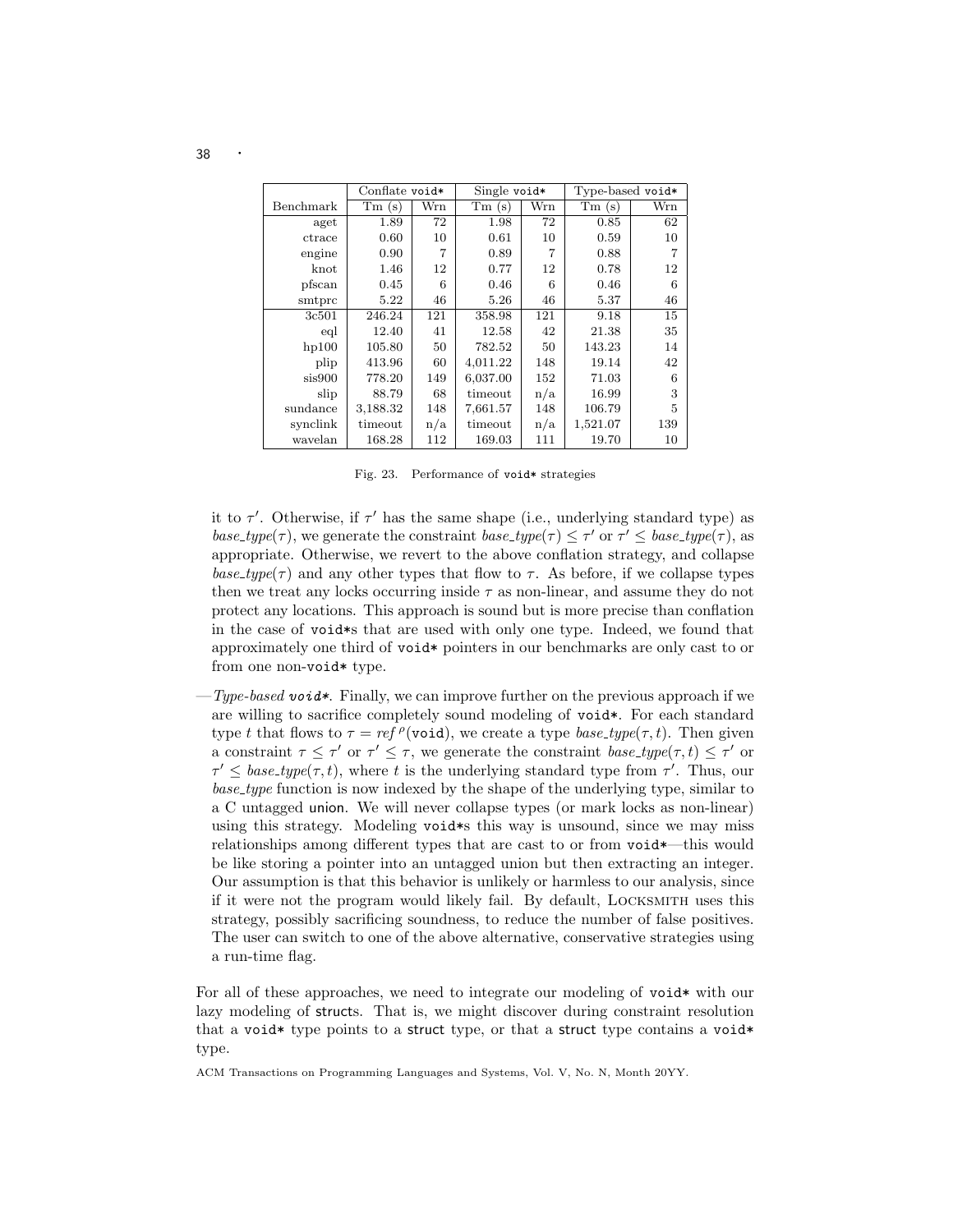```
1 struct cache_entry {
 2 int refs ;
 3 pthread_mutex_t refs_mutex;
 \overline{A}5 };
 6
 7 void cache entry addref (cache entry ∗entry) {
 8 ...
 9 pthread_mutex_lock(&entry\rightarrowrefs_mutex);
10 entry→refs++:
11 pthread_mutex_unlock(&entry→refs_mutex);
12
13 }
```
Fig. 24. Example code with a per-element lock

Fig. 23 compares the running times and number of warnings produced for each void\* strategy. We can see that on most of the benchmarks, the type-based void\* approach yields both many fewer warnings and is much faster than the other approaches. This phenomenon is similar to that of Fig. 20: the more precise analysis causes fewer locations to be conflated, which both speeds up the computation of the  $Flow()$  sets and reduces the number of shared locations. Moreover, the typebased warnings are much easier to follow for the user, as there is much less false aliasing due to conflation. Though the type-based approach could be unsound, a manual analysis of a sample of the additional warnings produced by the alternative analyses found no additional races.

# 6. CONTEXT SENSITIVITY

So far, the analyses we have presented have been context-insensitive. While the resulting analysis is easy to understand and implement, its precision suffers. This section considers how we add context sensitivity to solve these problems.

We consider two kinds of context sensitivity. The first is standard: we would like to analyze different calls to the same function distinctly, rather than conflate them. We use an approach pioneered by Reps et al. [1995], who showed how to reduce the problem of tracking flow context-sensitively through function calls to the problem of context-free language (CFL) reachability. The insight is to view a call to and return from some function  $f$  as a string containing a left and right parenthesis, respectively, subscripted by an index identifying the call site. Thus the problem of tracking flow through function calls is one of matching like-subscripted parentheses. We draw ideas more directly from Rehof and Fähndrich [2001] and Fähndrich et al. [2000], which apply Reps et al.'s idea to label flow analysis and points-to analysis, respectively. To solve context-free language reachability constraints, we use Banshee, which encodes and solves the problem using set constraints.

In addition to function calls, the analyses presented so far conflate all locks in a recursive data structure, causing further imprecision. Fig. 24 illustrates this problem with code extracted from the knot web server. Here cache entry is a linked list with a per-node lock refs mutex that guards accesses to the refs field. Without some added context sensitivity, Locksmith conflates all the locks and locations in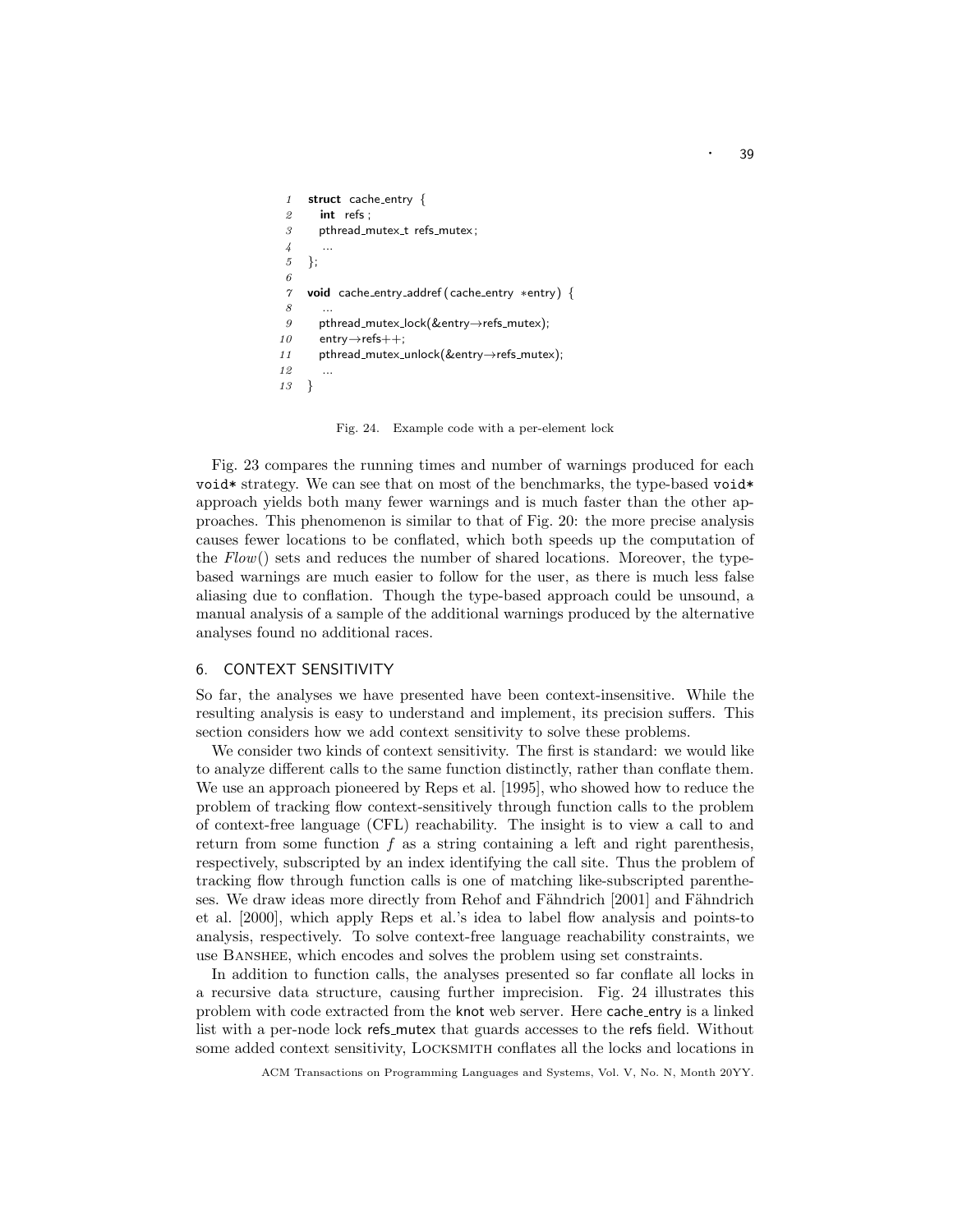

Fig. 25. Precision gain for label flow from context-sensitive analysis with universal polymorphism

the data structure. As a result, it does not know exactly which lock is held at the write to entry→refs, and reports that entry→refs may not always be accessed with the same lock held, falsely indicating a potential data race.

We augment our analysis to solve this problem using a kind of "data structure sensitivity." To do this, we provide support for existential quantification to relate elements within data structures. This support is encoded as a CFL reachability problem in a manner similar to our encoding of context sensitivity for function calls. We add annotations to specify that in type cache entry, the fields refs and refs mutex should be given existentially quantified labels. Then we add pack annotations when cache entry is created and unpack annotations wherever it is used, e.g., within cache\_entry\_addref. LOCKSMITH then can determine that the refs\_mutex lock in a node always guards the refs field in that node.

#### 6.1 Examples

40

We provide two examples to illustrate our approach to supporting context sensitivity via CFL reachability, considering both universal and existential quantification.

Universal context sensitivity. Fig. 25 gives the canonical example illustrating the benefits of context sensitivity for label flow analysis. (We discuss context-sensitive dataflow analysis below.) This program defines an identity function id and applies it twice on distinct locations, on lines 2 and 3. As in Section 2, we have indexed each syntactic use of id with an integer. Fig. 25(b) shows a simplification of the constraint graph produced by applying the context-insensitive type rules in Fig. 7. Here  $\rho i$  is the location containing integer i, locations  $\rho a$  and  $\rho r$  are from the domain and range types of id, respectively, and  $\rho x$  and  $\rho y$  are from the types of x and y. Notice that when we compute the transitive closure of these constraints, we will discover that both  $\rho_1$  and  $\rho_2$  flow to  $\rho x$ , even though only  $\rho_1$  may actually reach the dereference of x at run time.

Fig. 25(c) shows how using context-free language reachability, which we discussed briefly in Section 2, eliminates this imprecision. When we use the type of id, we label the generated constraints with indexed parentheses. In our example, the call on line 2 yields edges  $\rho_1 \rightarrow^{(1)} \rho_a$  and  $\rho_a \rightarrow^{(1)} \rho_x$ , and analogously for the call on line 3. When we resolve the constraints in Fig.  $25(c)$ , we only transitively close paths that contain no mismatched edges. In this case, that means there is a path from  $\rho_1$  to  $\rho x$ , since (1 matches )1, but there is no path from  $\rho_2$  to  $\rho x$ , since (1 does not match  $\frac{2}{2}$ .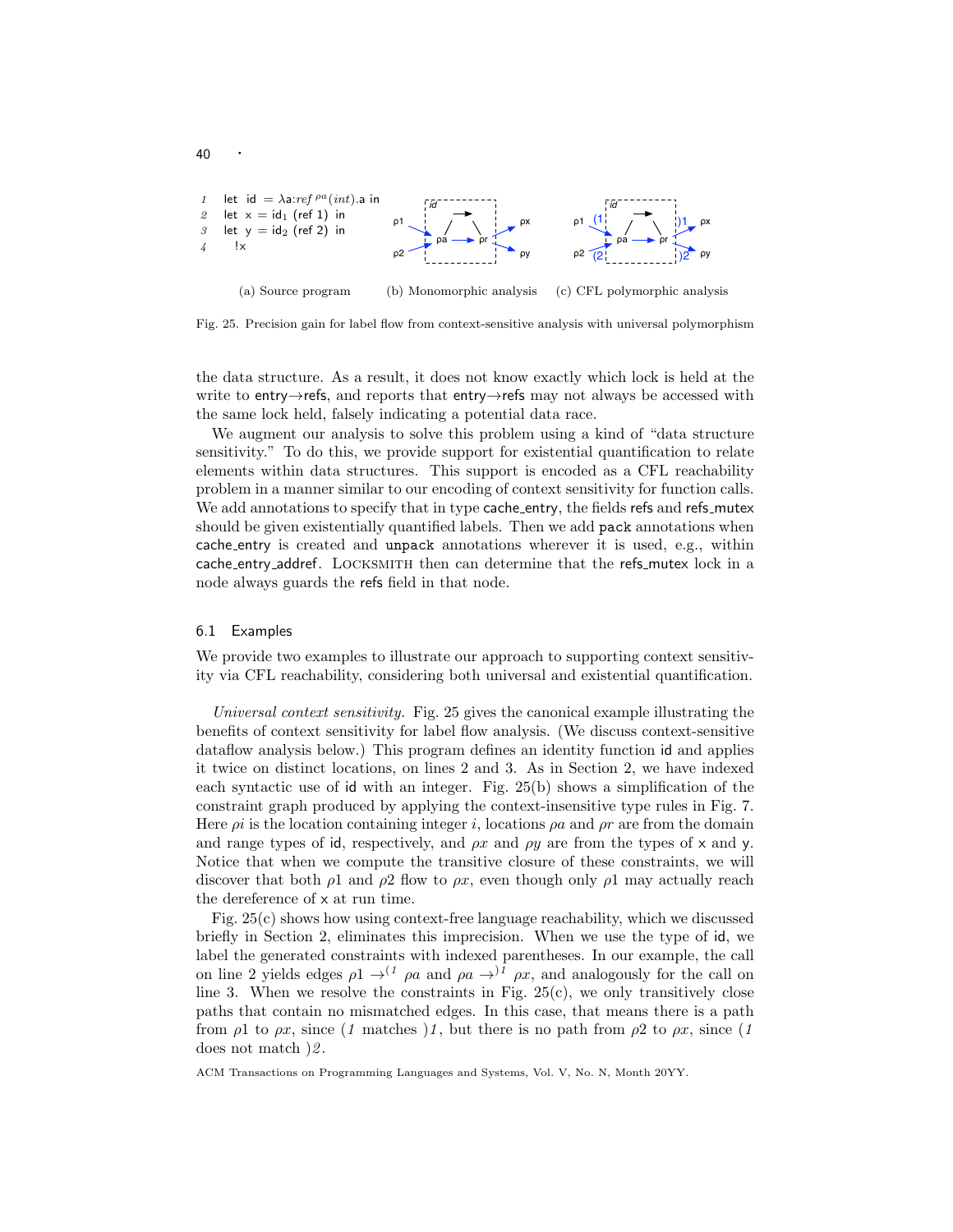

Fig. 26. Precision gain for label flow from context-sensitive analysis with existential polymorphism

Existential context sensitivity. Consider the example shown in Figure 26(a). In this program, function g prints its argument, whereas function  $f$  does not.<sup>7</sup> In lines 3–7 of this program we create existentially quantified pairs using pack operations in which f is paired two distinct locations, initialized with values 1 and 2. As in the example for universal polymorphism above, we have indexed each syntactic occurrence of pack with an integer. Using an if, we conflate these two pairs, binding one of them to  $p$ . In the last line we use  $p$  by applying its first component to its second component.

Fig. 26(b) shows a simplification of the constraint graph produced by applying the context-insensitive type rules in Fig. 7. Again,  $\rho i$  is the location containing integer i, locations  $\rho a$  and  $\rho b$  are from the domain types of f and g respectively, and  $\rho p1$ ,  $\rho p2$  are from the types of the existential package p, and  $\rho print$  is the domain of the print instruction. In this example,  $f$  can only be applied to the reference to 1, and g to the reference to 2. However, in the transitive closure of these constraints  $\rho$ 1 flows to *pprint*, suggesting a flow that cannot happen at run-time.

Fig. 26(c) shows how using context-free language reachability eliminates this imprecision. When we create the type of p, we label the generated constraints with indexed parentheses. (This is as opposed to the case of universal polymorphism above, where the parenthesis edges are introduced at the point of use rather than the point of creation.) In our example, the pack on line 4 yields edges  $\rho_1 \rightarrow^{(1)} \rho p_1$ and  $\rho p^2 \rightarrow$ <sup>1</sup>  $\rho a$ , and similarly for the call on line 6. We resolve the constraints in the same way as in the previous example, which means that there is a path from  $ρ2$  to *pprint*, since (2 matches )2, but there is no path from  $ρ1$  to *pprint*, since (1 does not match  $\sqrt{2}$ .

In the remainder of this section, we show how to incorporate CFL context sensitivity into our system and also apply it to dataflow analysis (analogously to Reps et al [Reps et al. 1995]). In Locksmith we apply the ideas of universal and existential polymorphism from label flow analysis to correlation inference, in the same way. We focus on universal polymorphism here, and refer the reader to our previ-

<sup>7</sup>For the purpose of this example, we augment the language with a print expression that prints the contents of its argument.

ACM Transactions on Programming Languages and Systems, Vol. V, No. N, Month 20YY.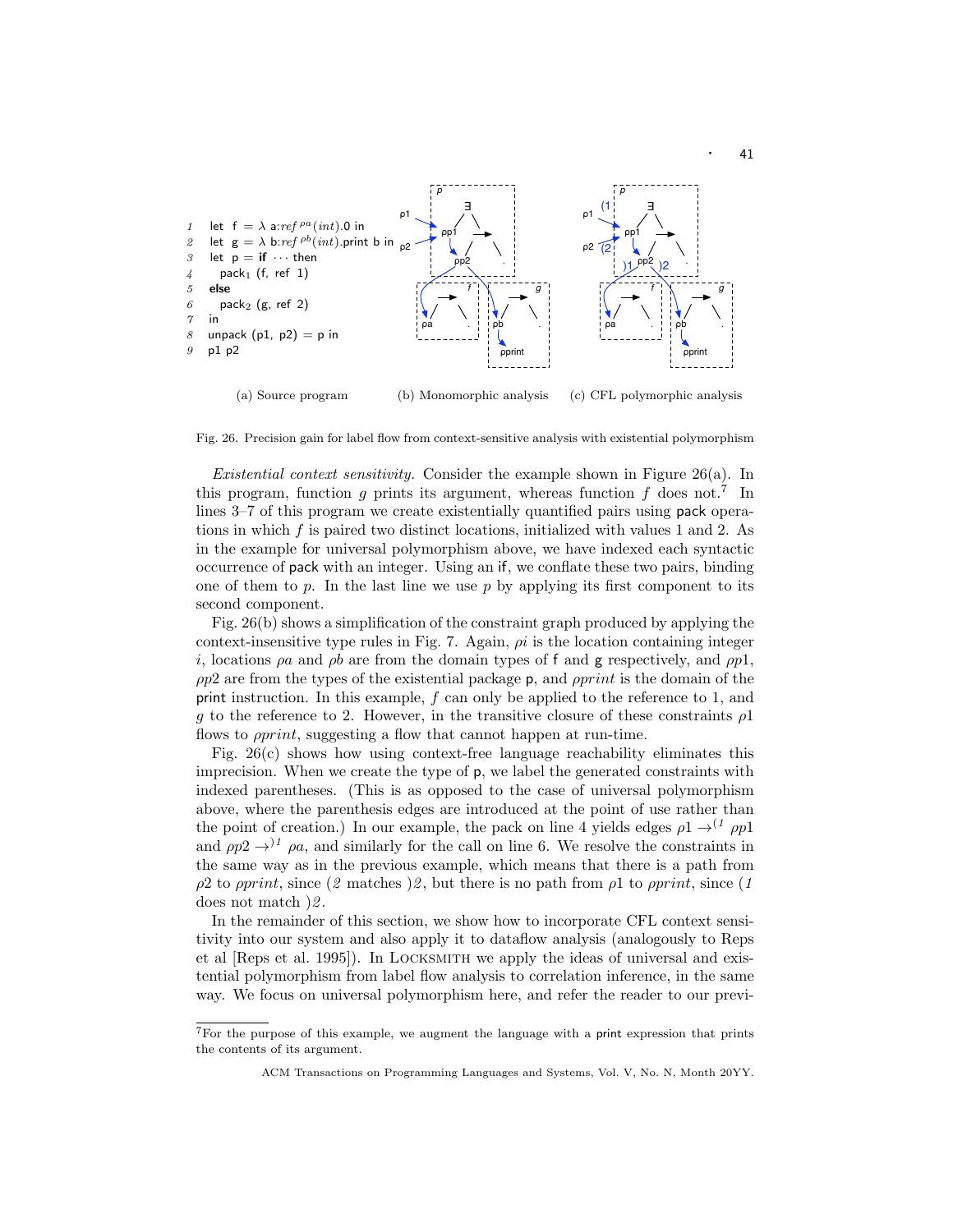

Fig. 27. Extensions to Fig. 7 for context sensitivity

ous work on existential context sensitivity [Pratikakis et al. 2006a]. We end with experimental results illustrating the precision benefits of context sensitivity.

### 6.2 Labeling and Constraint Generation

Fig. 27 extends our core constraint generation rules from Fig. 7, as in Pratikakis et al. [2006a; 2006b]. We begin by introducing three new kinds of expressions, as shown in Fig. 27(a). Expression let  $f = v$  in e binds f to value v during evaluation of  $e$ , assigning  $f$  a polymorphic type. Here we assume that the names of polymorphically-typed variables are syntactically distinct from other (monomorphically) typed variables. In practice for C, we only introduce polymorphism for functions, whose names are easily identified. Next, the expression  $f_i$  corresponds to a use of variable  $f$  annotated with index  $i$ . In practice, we simply assign a distinct index to each syntactic use of a function name. Finally,  $fix f: t.v$  binds f to v recursively inside of  $v$  (which will always be a function in practice). In C, all functions are potentially mutually recursive, and so we treat a C program as if it were a set of nested fix bindings. Notice that we do not need to visit a function's definition before its calls, because we can generate the right polymorphic function type from simply the function declaration. We then generate the constraints for the function body later upon encountering the function definition. So, it is not necessary to visit function definitions in a topological order of the call graph.

Let- and fix-bound variables f are assigned polymorphic type schemes  $\sigma$  of the form  $(\forall \tau, \vec{\eta})$ . Here  $\tau$  is the generalized type, and  $\vec{\eta}$  is the set of labels (i.e.,  $\rho$ 's,  $\ell$ 's and  $\phi$ 's) that are not quantified in the type scheme [Henglein 1993]. During typing of the new language forms, we generate instantiation constraints of the form  $\eta \preceq_p^i \eta'$ , where p is a polarity, either + or -, and i is an index. Informally, such a constraint means that there is some substitution  $S_i$  that instantiates  $\eta$  to  $\eta'$ . The polarity indicates the direction of "flow". More particularly, a constraint  $\eta \preceq^i_{+} \eta'$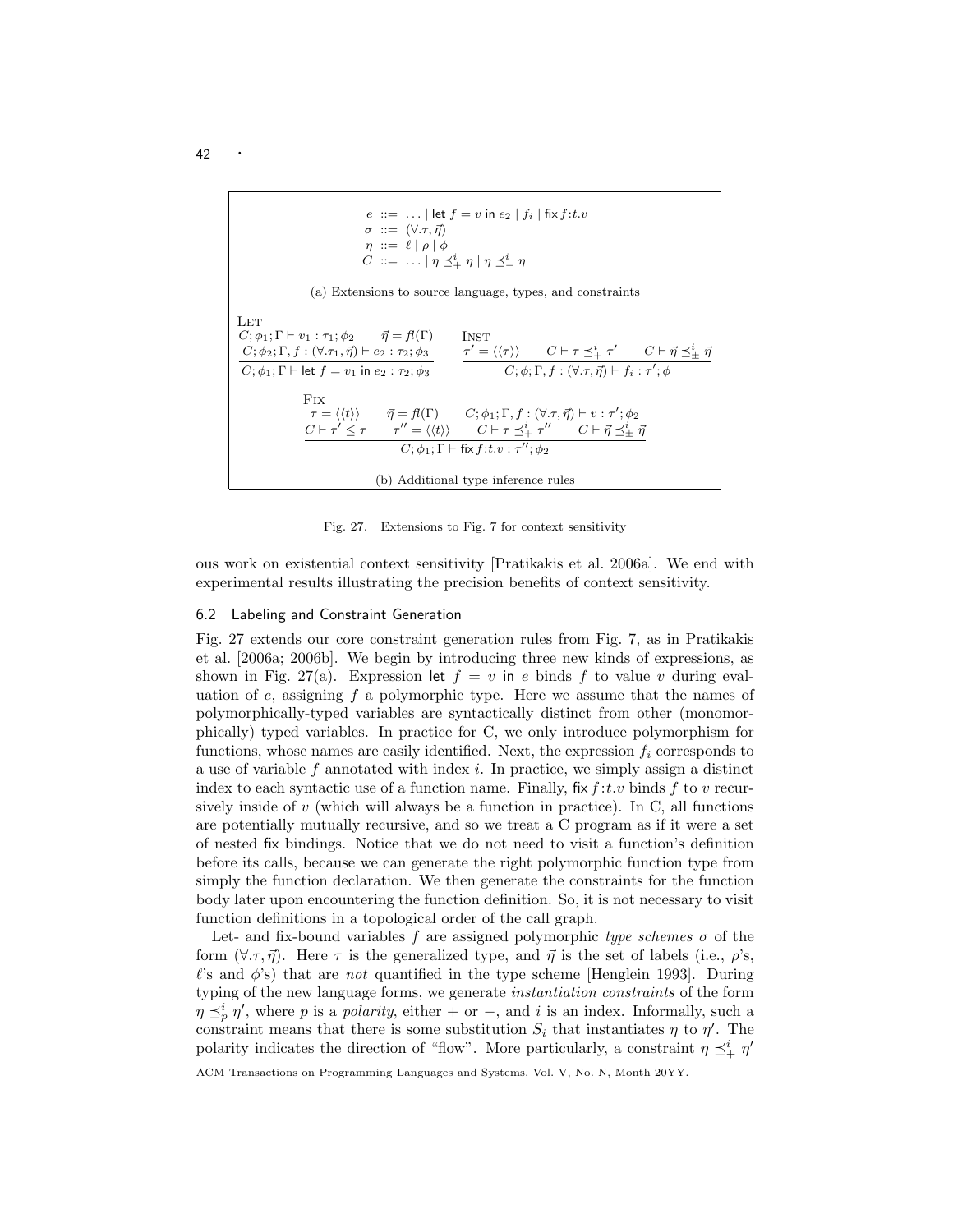$$
C \cup \{ \inf \preceq_p^i \inf \} \Rightarrow C
$$
  
\n
$$
C \cup \{ \text{ref } \rho(\tau) \preceq_p^i \text{ref } \rho'(\tau') \} \Rightarrow C \cup \{ \rho \preceq_p^i \rho', \tau \preceq_{\pm}^i \tau' \}
$$
  
\n
$$
C \cup \{ \text{lock}^{\ell} \preceq_p^i \text{lock}^{\ell'} \} \Rightarrow C \cup \{ \ell \preceq_p^i \ell' \}
$$
  
\n
$$
C \cup \{ t_1 \times \{ t_2 \preceq_p^i t_1 \times \{ \ell_2 \} \} \Rightarrow C \cup \{ \zeta \preceq_p^i \ell' \}
$$
  
\n
$$
C \cup \{ (\tau_1, \phi_1) \rightarrow (\tau_1', \phi_1') \preceq_p^i (\tau_2, \phi_2) \rightarrow (\tau_2', \phi_2') \} \Rightarrow
$$
  
\n
$$
C \cup \{ \tau_1 \preceq_p^i \tau_2, \phi_1 \preceq_p^i \phi_2, \tau_1' \preceq_p^i \tau_2', \phi_1' \preceq_p^i \phi_2' \}
$$
  
\n
$$
C \cup \{ \zeta \preceq_{\pm}^i \zeta' \} \cup \{ \zeta[j] = \tau \} \cup \Rightarrow \{ \tau \preceq_{\pm}^i \zeta'[j] \}
$$
  
\n
$$
C \cup \{ \zeta' \preceq_p^i \{ \zeta \} \cup \{ \zeta[j] = \tau \} \cup \Rightarrow \{ \zeta'[j] \preceq_p^i \tau \}
$$
  
\n
$$
C \cup \{ \rho_1 \preceq_p^i \rho_0, \rho_1 \leq \rho_2, \rho_2 \preceq_{\pm}^i \rho_3 \} \cup \Rightarrow \{ \rho_0 \leq \rho_3 \}
$$
  
\n
$$
C \cup \{ \ell_1 \preceq_p^i \ell_0, \ell_1 \leq \ell_2, \ell_2 \preceq_{\pm}^i \ell_3 \} \cup \Rightarrow \{ \ell_0 \leq \ell_3 \}
$$

Fig. 28. Extensions to Figs. 8 and 21 for context sensitivity

corresponds to an *output* from a function, and we draw it with an edge  $\eta \rightarrow^{i} \eta'$ . Similarly, a constraint  $\eta \preceq^i_{-} \eta'$  corresponds to an *input* to a function, and we draw it with an edge  $\eta' \rightarrow^{(i} \eta'$ . Notice that for a negative polarity constraint, the direction of the graph edge is opposite the direction of the  $\preceq$ .

Fig. 27(b) shows the new type inference rules.<sup>8</sup> LET first types  $v_1$ , and then types  $e_2$  with f bound to the type scheme  $(\forall .\tau_1,\vec{\eta})$ , where  $\tau_1$  is the type of  $v_1$ , and  $\vec{\eta}$  is the set of free labels of  $\Gamma$  (as usual for Hindley-Milner-style polymorphism, these are the labels we cannot quantify [Pierce 2002]). In INST, we instantiate a type scheme  $(\forall \tau, \vec{\eta})$  at index *i*. We generate a type  $\tau'$  by reannotating  $\tau$  with fresh labels. We then generate an instantiation constraint  $\tau \preceq^i_+ \tau'$  to indicate that  $\tau$  is used at index *i* at type  $\tau'$ , and we generate constraints  $\vec{\eta} \preceq_{\pm}^{i} \vec{\eta}$  to indicate that the substitution  $S_i$  represented by the constraint  $\tau \preceq^i_+ \tau'$  must not rename any variables in  $\vec{\eta}$ , i.e., they must be instantiated to themselves. (Here the  $\pm$  is shorthand for generating two constraints, one with polarity  $+$  and one with polarity  $-$ .) Lastly, FIX combines LET and INST, binding f to a type scheme during the typing of  $v$ , and then instantiating  $f$  to a fresh type as the result.

# 6.3 Context-Sensitive Label Flow Constraint Resolution

To compute the flow of labels in our new constraint system, we extend our constraint rewriting rules as shown in Fig. 28. The first set of rewrite rules corresponds to the standard subtyping rules. We reduce  $\preceq^i_p$  constraints to components of a type in a manner that is invariant for references and pairs (due to lazy fields, and thus analogously to equating pair labels in Fig.  $21$ ), and co- and contra-variant for function return and argument types, respectively. Here we write  $\bar{p}$  for the opposite of polarity p.

The next two rules propagate instantiation constraints to components of a lazy pair. The first rule requires that if  $\zeta$  is instantiated to  $\zeta'$ , then the j component of  $\zeta$ is instantiated to the j component of  $\zeta'$ . The next rule handles the other direction of instantiation. Note that in both rules, the generated constraint on the right-hand

<sup>&</sup>lt;sup>8</sup>We have implicitly relaxed the definition of  $\Gamma$  to also include type schemes  $\sigma$ .

ACM Transactions on Programming Languages and Systems, Vol. V, No. N, Month 20YY.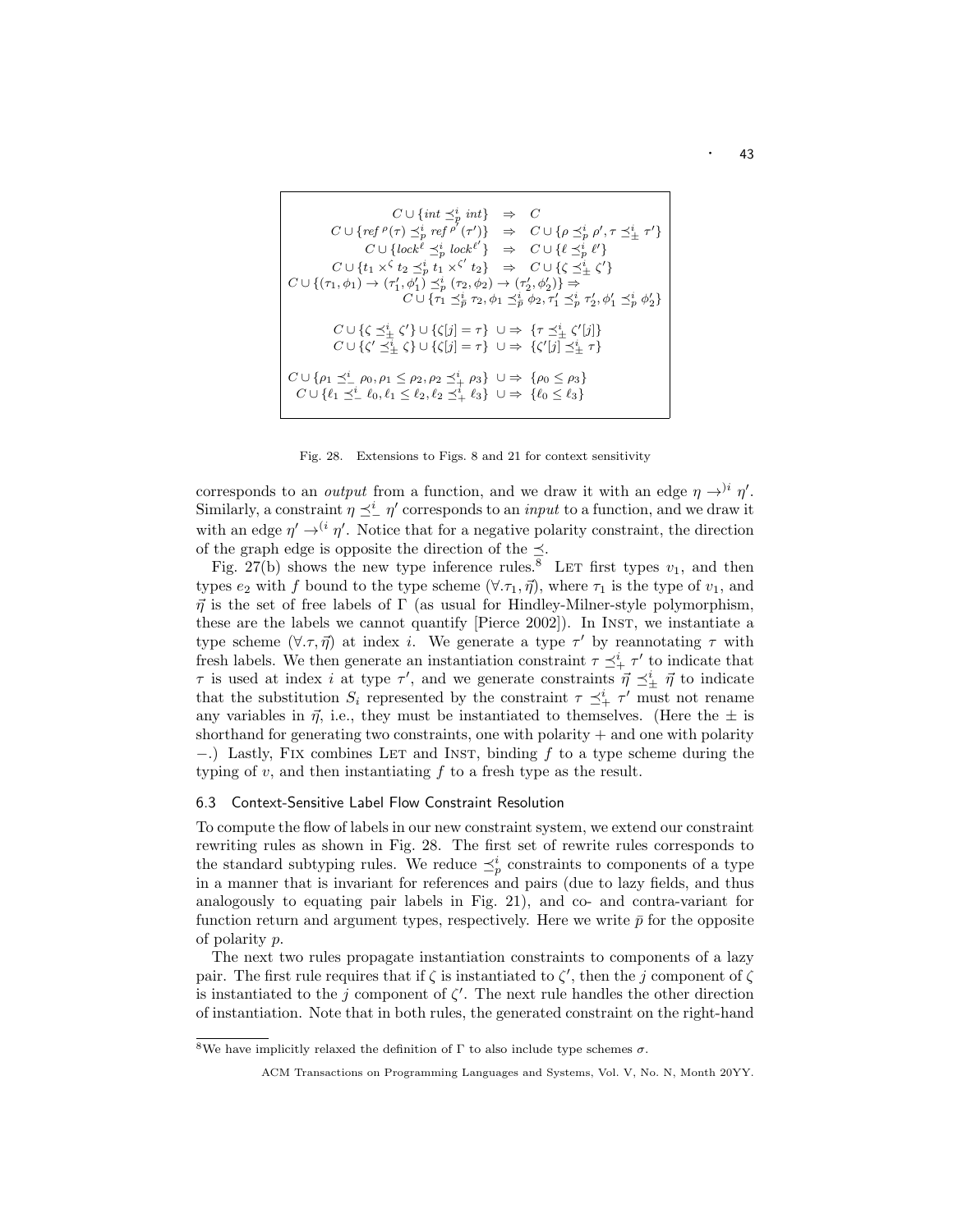side refers to  $\zeta'[j]$  although that might be empty. In that case we assume that it is set to  $\langle \langle \tau \rangle \rangle$  (not shown), i.e., a type of the appropriate shape, annotated with fresh labels.

The last two rewrite rules propagate constraints along paths with matched parentheses. Pictorially, given a sequence of constraints  $\rho_0 \rightarrow^{(i} \rho_1 \rightarrow \rho_2 \rightarrow^{i} \rho_3$ , the first rewrite rule generates a new constraint  $\rho_0 \rightarrow \rho_3$ , derived from matching the parentheses on the path; this is called *matched flow* by Rehof and Fähndrich [2001]. The last rewriting rule follows the same pattern for abstract locks.

Given these rewriting rules, our definition of  $Flow()$  remains the same:

$$
Flow(C, \rho) = \{ \rho' \mid \rho' \le \rho \in Sol(C) \}
$$
  
Flow(C, \ell) = \{ \ell' \mid \ell' \le \ell \in Sol(C) \}

For example, letting C be the constraints in Fig. 25, we have  $Flow(C, \rho x) = \{\rho 1\}$ and  $Flow(C, \rho y) = {\rho 2}.$ 

# 6.4 Context-sensitive Data Flow Analysis

We show now how we extend the dataflow analysis and ACFG with context sensitivity, encoding it also with parametric polymorphism.

As discussed above, each instantiation of a type scheme  $\sigma = (\forall \tau, \vec{\eta})$  at index i generates the constraint  $\tau \preceq^i_+ \tau'$ , where  $\tau' = \langle \langle \tau \rangle \rangle$ . We say that  $\tau$  is the abstract type and  $\tau'$  is the *instance* type at the instantiation i. Moreover, the instantiation i defines a substitution  $S_i$  of labels, such that  $S_i(\tau) = \tau'$  and also for all labels  $\eta \in \vec{\eta}$ , we have  $S_i(\eta) = \eta$ . We represent the reverse substitution with  $S_i^{-1}$ , mapping the labels of  $\tau'$  to  $\tau$ . For example, the instantiation ref  $^{\rho}(int) \preceq^i_+$  ref  $^{\rho'}(int)$  defines the substitutions  $S_i(\rho) = \rho'$  and  $S_i^{-1}(\rho') = \rho$ . Note that the substitutions  $S_i$  and  $S_i^{-1}$  only translate between the abstract and the instance type, regardless of the instantiation polarity. So, even if the above instantiation had negative polarity,  $ref^{\rho}(int) \preceq^i_{-} ref^{\rho'}(int)$ , the substitutions remain  $S_i(\rho) = \rho'$  and  $S_i^{-1}(\rho') = \rho$ .

Consider an instantiation of a function type according to Fig. 28,  $(\tau_1, \phi_1) \rightarrow$  $(\tau'_1, \phi'_1) \preceq^i_{+} (\tau_2, \phi_2) \rightarrow (\tau'_2, \phi'_2)$ . This generates the constraints  $\phi_1 \preceq^i_{-} \phi_2$  and  $\phi'_1 \preceq^i_+ \phi'_2$  among the statement labels representing the function start and end of the abstract and instance types. We extend the definition of dataflow analysis on the ACFG to account for the two kinds of instantiation edges, so that when we propagate facts across instantiation edges, they are brought to the correct context. Namely, we apply the substitution  $S_i$  to all facts propagated from  $\phi'_1$  to  $\phi'_2$ , to translate all labels defined in the context of  $\phi'_1$  to the corresponding labels in the context of  $\phi'_2$ . Conversely, we apply the substitution  $S_i^{-1}$  to all facts propagated from  $\phi_2$  to  $\phi_1$  (recall that the negative instantiation polarity reverses the direction of the graph edge), to translate all facts in terms of the abstract type of the instantiation. Note that  $S_i$  is a partial map, so it is possible that not all facts defined at the left side of the instantiation can be expressed in terms of its right side, or vice versa. In general, we only propagate the facts that can be expressed at the target statement label of an instantiation edge.

Although these rules might resemble the Call and Ret kinds and edges in the control flow graph, in fact they are orthogonal. Specifically, an instantiation edge between statement labels corresponds to an occurrence of a function name in the program, whereas statement labels with kind Call and Ret correspond to a function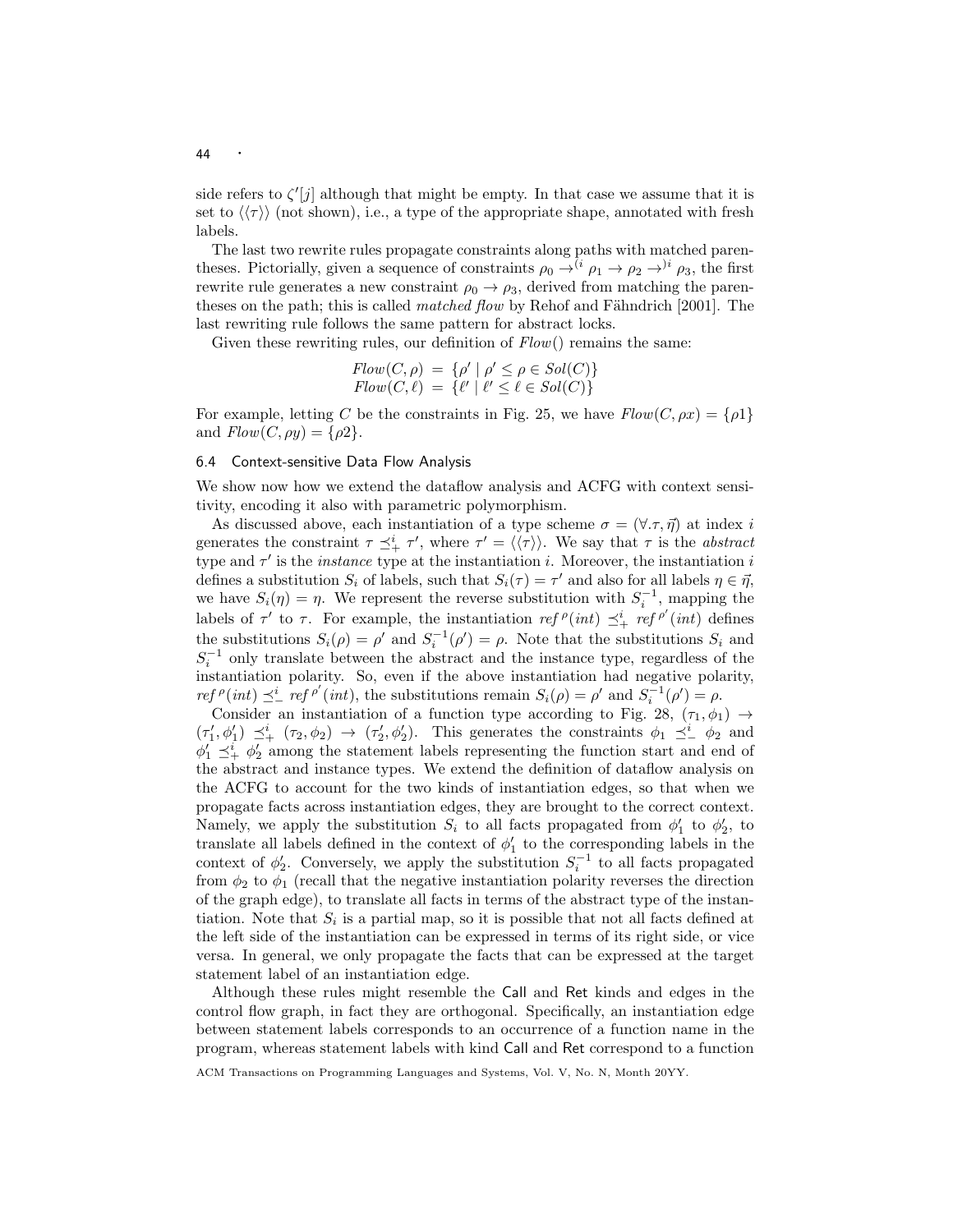

Fig. 29. Context-sensitive analysis for lock state

invocation. In many cases these happen to coincide, but one does not imply the other in general. For instance, when a program uses a function pointer to alias many functions and invokes it once, then many instantiations correspond to one invocation, whereas when the program assigns one function to a function pointer, but invokes it many times, then one instantiation has many invocations.

Lock State. In the Lock State Analysis we propagate the set of held locks across instantiation edges as discussed above, by applying the appropriate renaming, according to the polarity of the constraint. Namely, for an instantiation  $\phi \preceq^i_+ \phi'$  that corresponds to  $\phi \rightarrow$ <sup>)*i*</sup>  $\phi'$ , we translate the set of held locks at  $\phi$  by applying the substitution  $S_i$ , we close the translated set under aliasing, and we propagate the resulting set of held locks (and all their aliases) to statement  $\phi$ :

$$
Flow(C,S_i(Acq_{out}(\phi)))\subseteq Acq_{in}(\phi')
$$

Similarly, for an instantiation  $\phi \preceq^i_{-} \phi'$  that corresponds to  $\phi' \rightarrow^{(i} \phi$ , we translate the set of held locks at  $\phi'$  by applying the substitution  $S_i^{-1}$  before propagating it to  $\phi$ :

$$
Flow(C,S_i^{-1}(Acq_{out}(\phi')))\subseteq Acq_{in}(\phi)
$$

For example, the program in Fig. 29(a) defines a wrapper function for acquiring a lock that takes an argument a of type  $lock<sup>la</sup>$  and acquires it. The program creates two locks and acquires them before dereferencing a variable x (not defined here, for brevity). Clearly, since the function mylock acquires its argument, the mechanism for "hiding" irrelevant locks using Call and Ret nodes has no effect here. Indeed, we need to differentiate between the two contexts of the calls to mylock (marked with indices 1 and 2) to infer that both locks l1 and l2 are held at the dereference point. We do this using the context-sensitive ACFG shown in Fig. 29(b), simplified by omitting nodes of no interest for this example. During the dataflow analysis, we infer (as in the monomorphic case) that at the end of the function  $(\phi_{out})$  the abstract lock  $\ell$  is held  $(\ell \in \text{Acq}_{out}(\phi_{out}))$ . We also have  $\phi_{out} \preceq^1_+ \phi_4$  and  $\phi_{out} \preceq^2_+$  $\phi_5$ . Moreover, from the instantiations 1 and 2 of mylock's type  $(lock^{la}, \phi_{in}) \rightarrow$  $(int, \phi_{out})$ , we have  $S_1(\ell a) = \ell 1$  and  $S_2(\ell a) = \ell 2$ . To propagate the set of held locks along the instantiation edges  $\phi_{out} \preceq^i_+ \phi_4$ , we apply the corresponding substitution to the set of held locks, propagating  $S_1(Acq_{out}(\phi_{out}) = S_1({\lbrace \ell a \rbrace}) = {\lbrace \ell 1 \rbrace}$  to  $\phi_4$ . Similarly, we propagate  $S_2(Acq_{out}(\phi_{out}) = S_2({\lbrace \ell a \rbrace}) = {\lbrace \ell 2 \rbrace}$  to  $\phi_5$ .

ACM Transactions on Programming Languages and Systems, Vol. V, No. N, Month 20YY.

· <sup>45</sup>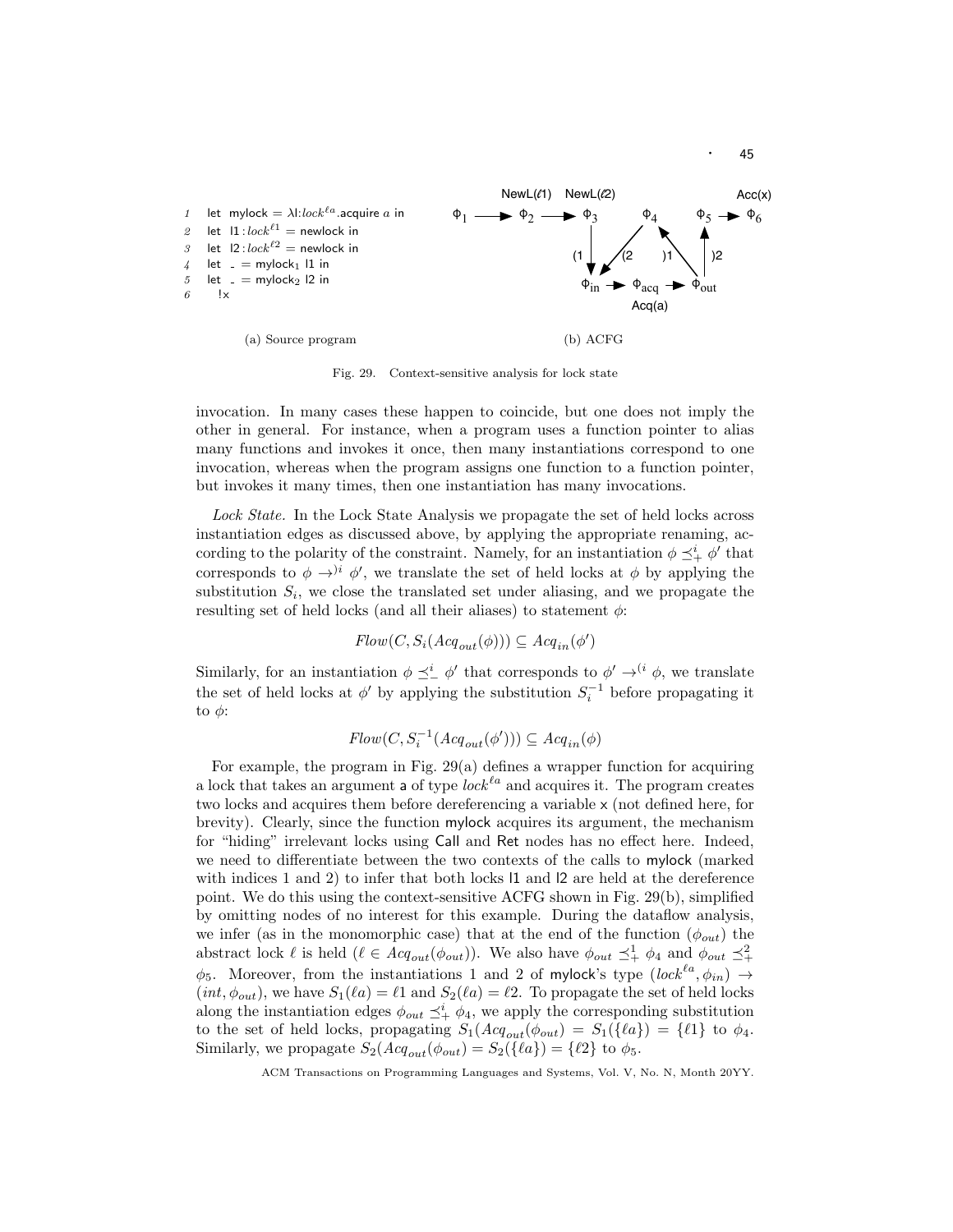| $EFF-LAM$<br>$\Phi_f$ ; $\Gamma$ , $x$ : $\tau' \vdash e : \tau$<br>$\Phi$ : $\Gamma \vdash \lambda x$ : $e$ . : $\tau' \rightarrow^{\Phi_{f}} \tau$                   |  |  |  |  |  |
|------------------------------------------------------------------------------------------------------------------------------------------------------------------------|--|--|--|--|--|
| (a) Type rule for function definition                                                                                                                                  |  |  |  |  |  |
| $C\cup\{\tau_1\to^{\Phi_1}\tau_1'\preceq_p^i\tau_2\to^{\Phi_2}\tau_2'\}\Rightarrow C\cup\{\tau_1\preceq_p^i\tau_2,\tau_1'\preceq_p^i\tau_2',\Phi_1\preceq_p^i\Phi_2\}$ |  |  |  |  |  |
| $C \cup \{ \Phi_1 \preceq^i_n \Phi_2 \} \Rightarrow C \cup \{ \Phi^\alpha \preceq^i_n \Phi^\alpha, \Phi^\omega \preceq^i_{\overline{\rho}} \Phi^\omega \}$             |  |  |  |  |  |
| (b) Constraint resolution rules                                                                                                                                        |  |  |  |  |  |

Fig. 30. Context-Sensitive Contextual Effects

Correlation Inference. We extend the correlation inference with context sensitivity in a similar way, adapted for a backwards analysis. Specifically, at instantiation  $\phi \preceq^i_+ \phi'$ , due to the backwards direction of the propagation, we propagate from  $\phi'$ to  $\phi$ . Since  $\phi'$  lies in the "instance" context, we use  $S_i^{-1}$  to translate the state at  $\phi'$  to the state at φ. Namely, for every correlation  $\rho \triangleright \vec{\ell}$  at  $\phi'$ , we add a correlation  $S_i^{-1}(\rho) \rhd Flow(C, S_i^{-1}(\vec{\ell}))$  to  $\phi$ .

Likewise, for negative instantiation edges  $\phi \preceq^i_{-} \phi'$ , we propagate from  $\phi$  to  $\phi'$ . As in this case  $\phi$  lies in the left side of the instantiation, we use  $S_i$  to translate the state at  $\phi$  to the state at  $\phi'$ . Now, for every correlation  $\rho \triangleright \vec{\ell}$  at  $\phi$ , we add a correlation  $S_i(\rho) \triangleright Flow(C, S_i(\vec{\ell}))$  to  $\phi$ .

## 6.5 Context-sensitive Sharing Analysis

We extended the sharing analysis with context sensitivity, both for computing the shared locations at fork points using context-sensitive contextual effects, and also for the flow-sensitive propagation of sharing information that marks the interesting dereferences in the program.

Contextual Effects. The contextual effect system presented in Section 4.1 can be extended with context sensitivity in the same way as the label flow analysis. As presented in detail in previous work [Neamtiu et al. 2008], function types are annotated with the effect  $\Phi_f$  of the function. We repeat the type rule for function definition in Fig. 30(a). Note that a function type is annotated with the effect  $\Phi_f$ of the function body. Moreover, since function definition itself has no effect, it can be typed under any effect  $\Phi$ . As in Section 4.1, we present contextual effects as a standalone system, although it is straightforward to combine with the rules in Fig. 27. Fig. 30(b) defines the instantiation for annotated function types and contextual effects. The contextual effect of a function is instantiated covariantly, which translates to a covariant instantiation for the standard effect, and a contravariant instantiation for the future effect, because the standard effects of the function are defined inside the function and "returned" to the environment, whereas the future effect is defined outside the function, in the calling contexts, and "enters" the function.

Note that the future effect  $\omega$  at a given program point in a function includes ACM Transactions on Programming Languages and Systems, Vol. V, No. N, Month 20YY.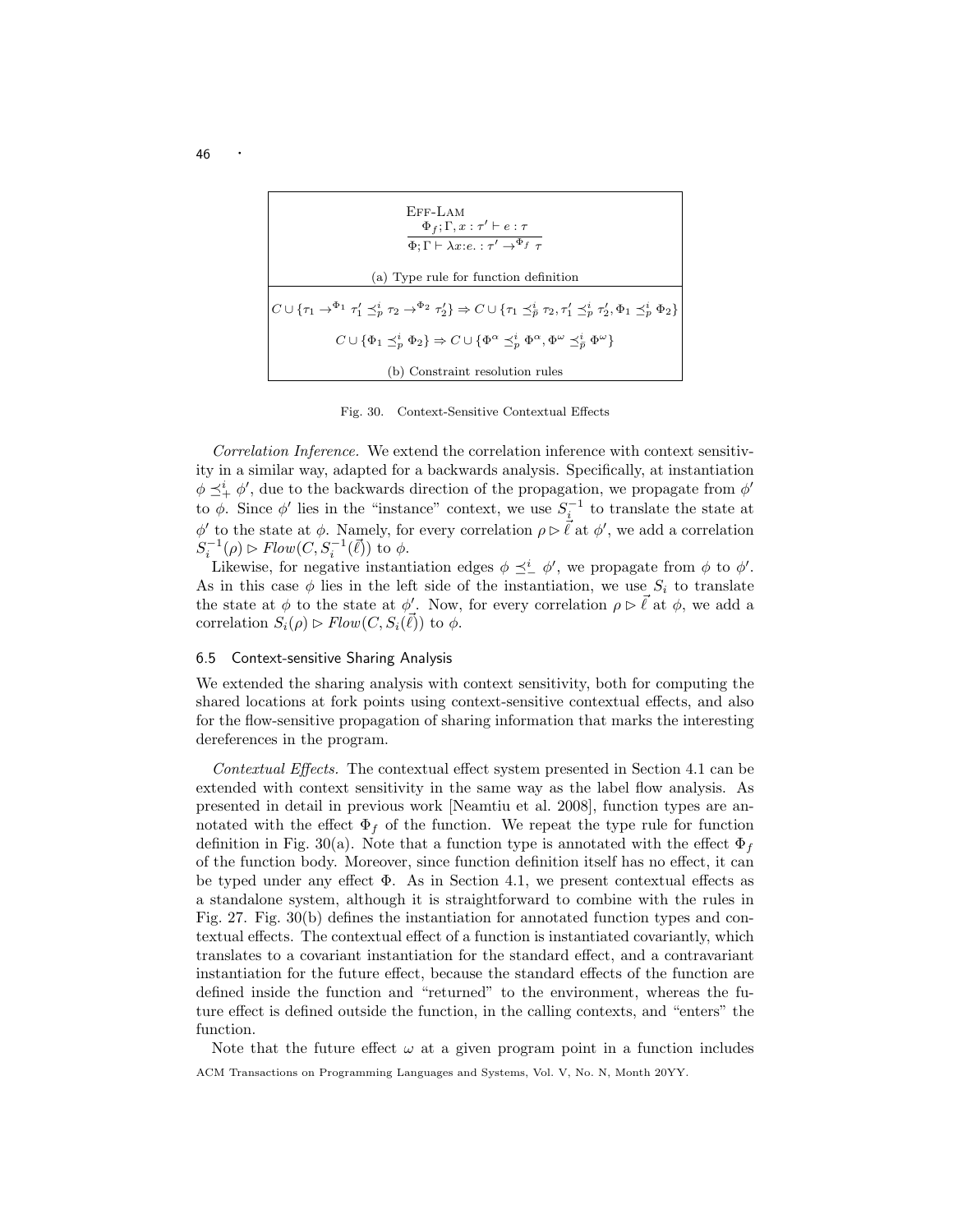the effects of the program after the function returns. In combination with context sensitivity this might cause some locations that are in the effect (i.e. accessed after the current function returns) to not have a corresponding location, or not yet exist, in the current context. In other words, there might not be a matched parenthesis path from a location  $\rho$ , dereferenced in the continuation, to the future effect  $\omega$  in the current location. For example, consider the toy program:

1 let 
$$
f = \lambda \times . \times +1
$$
 in  
\n2 f<sub>1</sub> 1;  
\n3 let  $p = (ref 41)$  in  
\n4 lp

Clearly, the variable  $p$  is not in scope in the body of function  $f$ , and moreover, there is no alias of p that is in scope either. This means that there can be no matched parentheses path from  $p$  to the future effect of expression  $x + 1$  in the body of f. Indeed, the only path from p to the future effect of the expression involves a  $(1 - 1)$  edge due to the instantiation of f. However,  $\mathbf{p}$  is clearly in the future effect of the expression  $x + 1$ , as it is dereferenced later in the program, after the call to f. To address this problem, when solving for future effects at fork points to compute shared locations, we consider paths that do not contain mismatched parentheses (a.k.a. PN-flow [Fähndrich et al. 2000]), instead of paths with only matched parentheses. For the same reason, we also use PN-flow to compute the set of labels in scope and their aliases for the scoping optimization discussed in Section 4.2.

Shared Locations Propagation. The propagation of shared locations according to dataflow discussed in Section 4.3 is straightforward to extend with context sensitivity, in the same way as the above dataflow analyses for lock state and correlation inference. For positive instantiation edges,  $\phi \preceq^i_+ \phi'$ , we propagate from  $\phi$  to  $\phi'$ (forwards analysis), using  $S_i$  to translate the set of shared locations at  $\phi$  to the context of  $\phi'$  and adding the closed set (to account for aliasing) to the state at  $\phi'$ :

$$
Flow(C, S_i(Sh_{out}(\phi))) \subseteq Sh_{out}(\phi')
$$

Similarly, for negative instantiation edges  $\phi \preceq^i_{-} \phi'$ , we propagate from  $\phi'$  to  $\phi$  using  $S_i$  to translate the shared locations to the context of  $\phi$ :

$$
Flow(C, S_i^{-1}(Sh_{out}(\phi'))) \subseteq Sh_{out}(\phi)
$$

# 6.6 Results

Fig. 31 compares the running times and number of warnings for context-sensitive and context-insensitive versions of Locksmith. Note that since the context-sensitive analysis is no less sound than the context-insensitive analysis, any warning it eliminates is a false positive. The context-sensitive results are the same as Fig. 4, reproduced here for convenience. These results show that context sensitivity significantly increases the running time of the analysis, often very significantly, e.g., for most of the Linux drivers. The exceptions are the sis900 and slip benchmarks, for which the imprecision of context-insensitive analysis creates so much aliasing that Locksmith runs out of memory trying to compute the closure of the label flow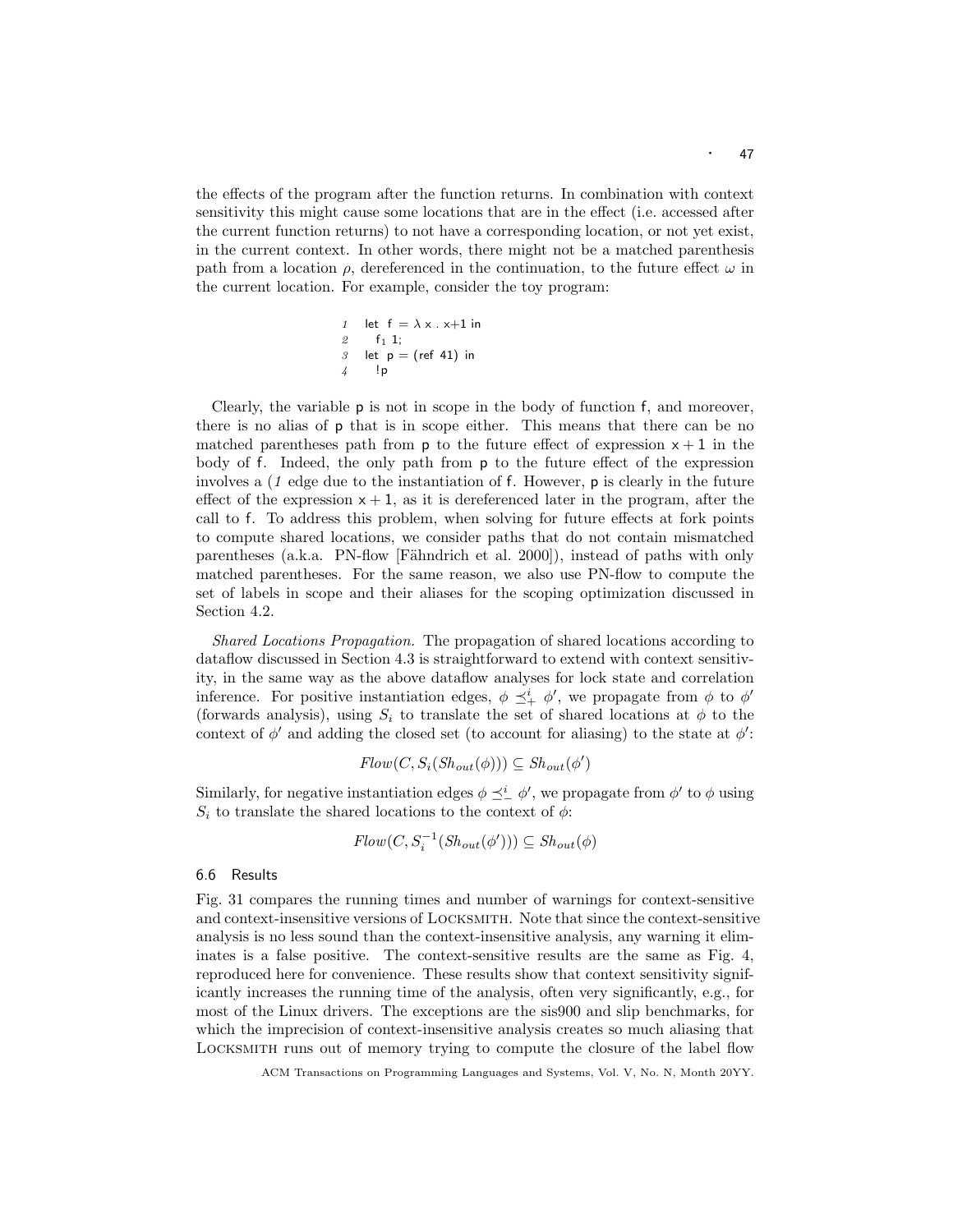|           |         | Context-sensitive | Context-insensitive |          |  |
|-----------|---------|-------------------|---------------------|----------|--|
| Benchmark | Time(s) | Warnings          | Time(s)             | Warnings |  |
| aget      | 0.85    | 62                | 0.64                | 77       |  |
| ctrace    | 0.59    | 10                | 0.42                | 21       |  |
| engine    | 0.88    |                   | 0.60                | 15       |  |
| knot      | 0.78    | 12                | 0.60                | 31       |  |
| pfscan    | 0.46    | 6                 | 0.50                | 26       |  |
| smtprc    | 5.37    | 46                | 4.16                | 128      |  |
| 3c501     | 9.18    | 15                | 0.75                | 20       |  |
| eql       | 21.38   | 35                | 0.86                | 41       |  |
| hp100     | 143.23  | 14                | 2.76                | 25       |  |
| plip      | 19.14   | 42                | 1.39                | 46       |  |
| sis900    | 71.03   | 6                 | Out of Mem.         | n/a      |  |
| slip      | 16.99   | 3                 | Out of Mem.         | n/a      |  |
| sundance  | 106.79  | 5                 | 1.32                | 20       |  |
| synclink  | 1521.07 | 139               | 23.42               | 227      |  |
| wavelan   | 19.70   | 10                | 9.59                | 143      |  |

Fig. 31. Comparison of context sensitivity and insensitivity

graph. Furthermore, we see that context sensitivity notably reduces the number of warnings reported by Locksmith, eliminating many false positives.

# 7. RELATED WORK

Several systems have been developed for detecting data races and other concurrency errors in multi-threaded programs, including dynamic analysis, static analysis, and hybrid systems.

Dynamic systems such as Eraser [Savage et al. 1997] instrument a program to find data races at run time and require no annotations. The efficiency and precision of dynamic systems can be improved with static analysis [Choi et al. 2002; O'Callahan and Choi 2003; Agarwal et al. 2005]. Dynamic systems are fast and easy to use, but cannot prove the absence of races, and require comprehensive test suites.

Researchers have developed type checking systems against races [Flanagan and Abadi 1999] for several languages, including Java [Flanagan and Freund 2000], Java variants [Boyapati and Rinard 2001], and Cyclone [Grossman 2003]. Such systems based on type checking perform very well but require a significant number of programmer annotations, which can be time consuming when checking large code bases [Engler and Ashcraft 2003; Flanagan and Freund 2001]. Static race detection in ESC/Java [Flanagan et al. 2002], which employs a theorem prover, similarly requires many annotations.

Some researchers have developed tools to automatically infer the annotations needed by the Java-based type checking systems just mentioned. Most target Java 1.4, which simplifies the problem by permitting only lexically-acquired locks via synchronized statements, whereas C (and Java 1.5) programs may acquire and release locks at any program point. Houdini [Flanagan and Freund 2001] can infer types for the original race-free Java system [Flanagan and Freund 2000], but lacks context sensitivity. More recently Agarwal and Stoller [Agarwal and Stoller 2004] and Rose et al [Rose et al. 2005] have developed algorithms that infer types based on dynamic traces, but these require sizeable test suites to avoid excessive false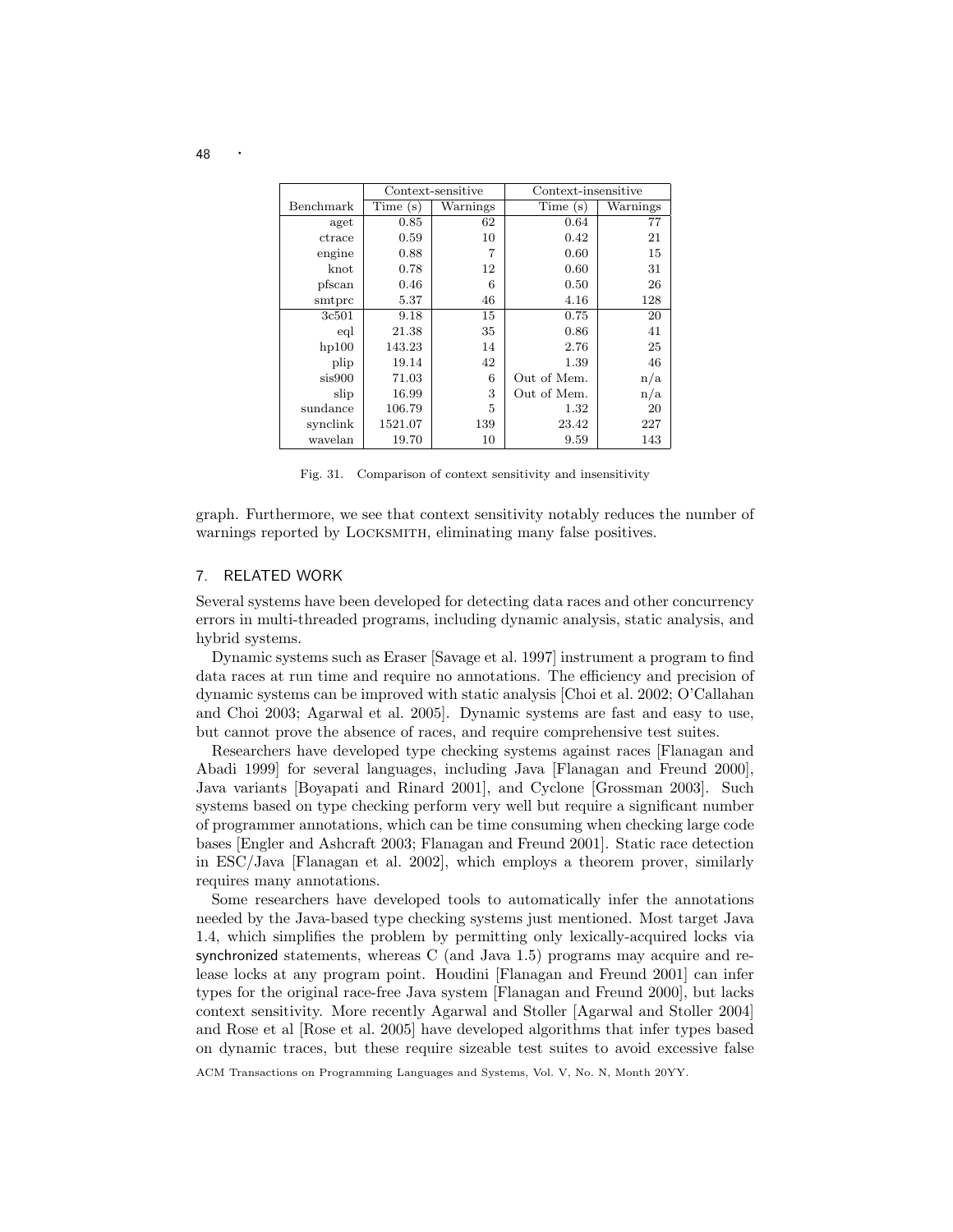alarms. Flanagan and Freund [Flanagan and Freund 2007] have proposed a system for inference which is formulated to support parameterized classes and dependent types. Though the problem is NP-complete, their SAT-based approach can analyze 30K lines of Java code in 46 minutes. Von Praun and Gross's dataflow-based system [von Praun and Gross 2003] also requires no annotations and performs well, checking 2000-line programs in a few seconds.

Naik, Aiken, and Whaley present a race detection system for Java [Naik et al. 2006]. Their system scales well to large Java programs and has found several races. Analyzing Java 1.4 avoids some problems we encountered analyzing C code, such as flow-sensitive locking, low-level pointer operations, and unsafe type casts. They also omit linearity checking, which we include in Locksmith. In later work [Naik and Aiken 2007], Naik and Aiken address the lack of linearity in locks by introducing a conditional must not alias analysis, which can handle fine-grain locking.

Several completely automatic static analyses have been developed for finding races in C code. Polyspace [Hote 2004] is a proprietary tool that uses abstract interpretation to find data races (and other problems). The Blast model checker has been used to find data races in programs written in NesC, a variant of C [Henzinger et al. 2004]. Race checking is not limited to checking for consistent correlation and can be state dependent, but is limited to checking global variables and can be quite expensive. Seidl et al [Seidl et al. 2003] propose a framework for analyzing multithreaded programs that interact through global variables. Using their framework they develop a race detection system for C and apply it to a small set of benchmarks, finding several data races. It is unclear whether their analysis supports context sensitivity and how it models data structures. RacerX [Engler and Ashcraft 2003] does not soundly model some features of C for better scalability and to reduce false alarms, but may miss races as a result. KISS [Qadeer and Wu 2004] builds on model checking techniques, and has been shown to find many races, but ignores certain kinds of thread interleavings.

Voung, Jhala and Lerner present Relay, a race detection system for C [Voung et al. 2007] that uses flow-sensitive propagation of lock set and guarded-by information similar to Locksmith. Relay scales to millions of lines of C code by analyzing and summarizing the behavior of parts of the program in parallel, using symbolic evaluation. Unlike Relay, Locksmith generates and solves the constraints for the whole program together, and is implemented to run on a single processor, limiting its scalability. One benefit of the whole program, type-based analysis in Locksmith is that it can track the flow of function pointers precisely. In contrast, the modular per-file analysis in Relay may not track aliasing of function pointers across files correctly, which can result in unmodeled control flow.

Terauchi proposes LP-Race [Terauchi 2008], a static analysis tool that reduces the problem of race detection to linear programming. The reduction is such that one need not directly compute acquired locks, and LP-race can handle synchronization via semaphores and signals. LP-Race scales to medium-sized programs, some of which cause LOCKSMITH to run out of memory. However, LOCKSMITH runs slightly faster though it uses a more precise aliasing and sharing analysis. We conjecture that, as a result of this more precise analysis, LOCKSMITH's reports are more precise—two abstract locations differentiated by a precise analysis could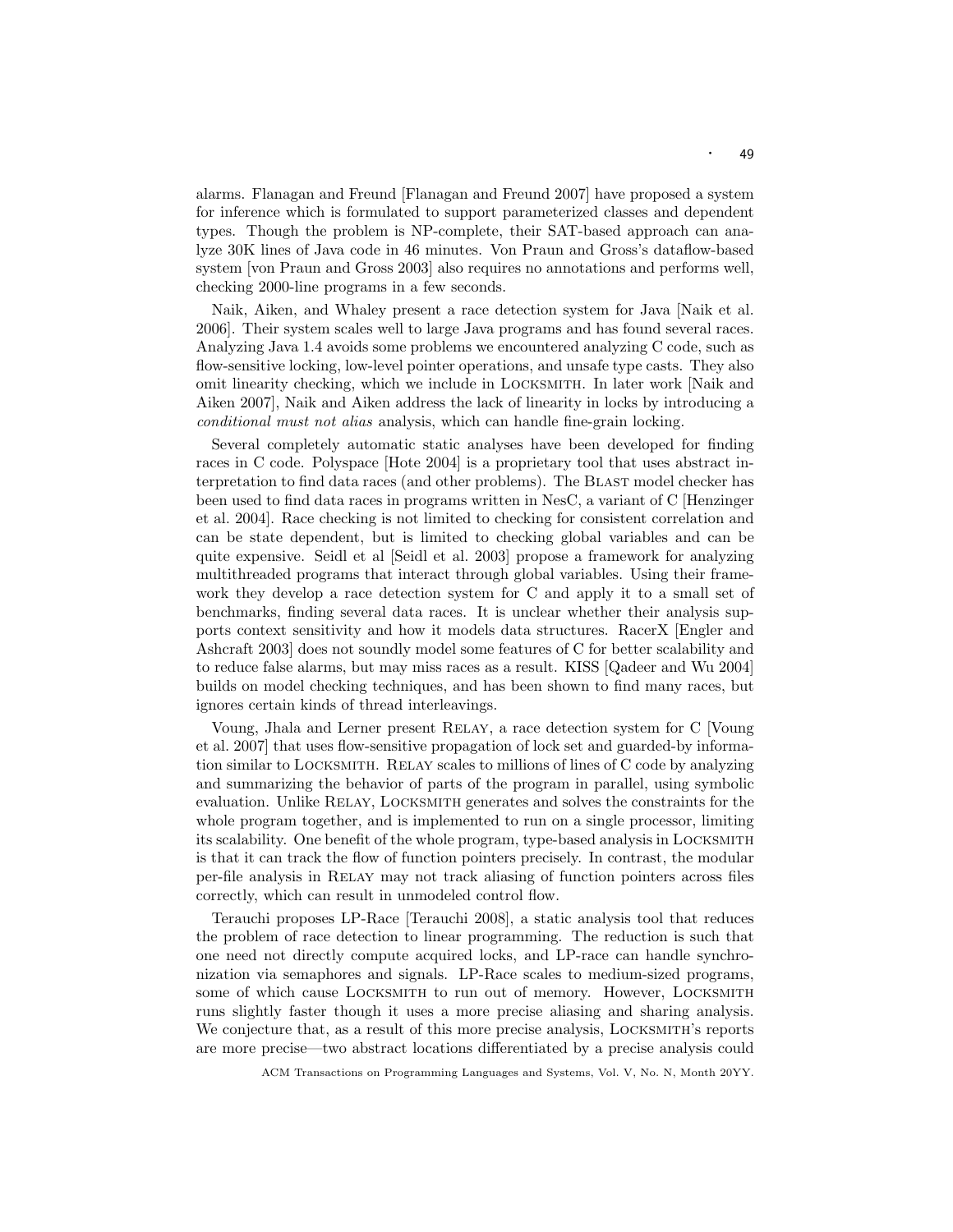be considered to be one location in a less precise analysis. Locksmith's analysis is inclusion-based, and is both field- and context-sensitive. LP-Race uses a unification-based analysis, that is also field-sensitive. In one common benchmark (smtprc) LP-Race was able to eliminate false positives due to handling semaphores and thread joins. However, LP-Race produced additional false positives due to a limitation in handling loops that fork an unbounded number of threads. Due to the way we use future effects in our sharing analysis, Locksmith is able to handle such loops and infer shared locations more precisely.

Work that detects violations of *atomicity*, either dynamically [Flanagan and Freund 2004] or statically [Flanagan and Qadeer 2003; Flanagan et al. 2005] typically requires a program to be free of races.

Our analysis is based on ideas initially explored by Reps et al [Reps et al. 1995] and Rehof and Fähndrich [Rehof and Fähndrich 2001], who showed how to encode context-sensitive analysis as a context-free language reachability problem. Our support for existential types is related to restrict or focus for alias analysis [Aiken et al. 2003; Fahndrich and DeLine 2002]. Our flow-sensitive analysis is a significant extension of our previous work on flow-sensitive type qualifiers [Foster et al. 2002], which used a similar flow-sensitive constraint graph. Both systems can be seen as inference for a variant of the calculus of capabilities [Crary et al. 1999].

Correlation between locks and locations is similar to correlation between regions and pointers, and several researchers have looked at the problem of region inference, including the Tofte and Birkedal system for the ML Kit [Tofte and Birkedal 1998]. Henglein et al [Henglein et al. 2001] use a control-flow-sensitive and context-sensitive type system to check that regions with non-lexical allocation and deallocation are used correctly. Our treatment of lock allocation is similar to Henglein et al's treatment of region allocation, but our formal system supports higher-order functions, and we present a constraint-based inference algorithm.

# 8. CONCLUSION

In this paper we described Locksmith, a static analysis tool for finding data races in C programs. We presented the core algorithms of Locksmith on a simple imperative language and explored the engineering challenges in handling all of C. For each algorithm we performed extensive measurements, comparing with alternative algorithms in terms of precision and performance. We found that context sensitivity greatly reduces the number of false warnings, but also limits Locksmith's overall scalability. Perhaps surprisingly, we found that field sensitivity improves both precision and performance, the latter because more precise modeling of aliasing speeds up subsequent phases of Locksmith. We described our approaches to modeling fields lazily and for handling void ∗ pointers, both of which were important to precision and performance. We also found that our sharing analysis was effective, determining that most locations are thread-local, and that some simple scoping optimizations and a uniqueness analysis improved on our sharing analysis further. Lastly, we found that not using a worklist was the best strategy for our dataflow analyses. We believe these results will prove valuable to designers of other static analyses for C.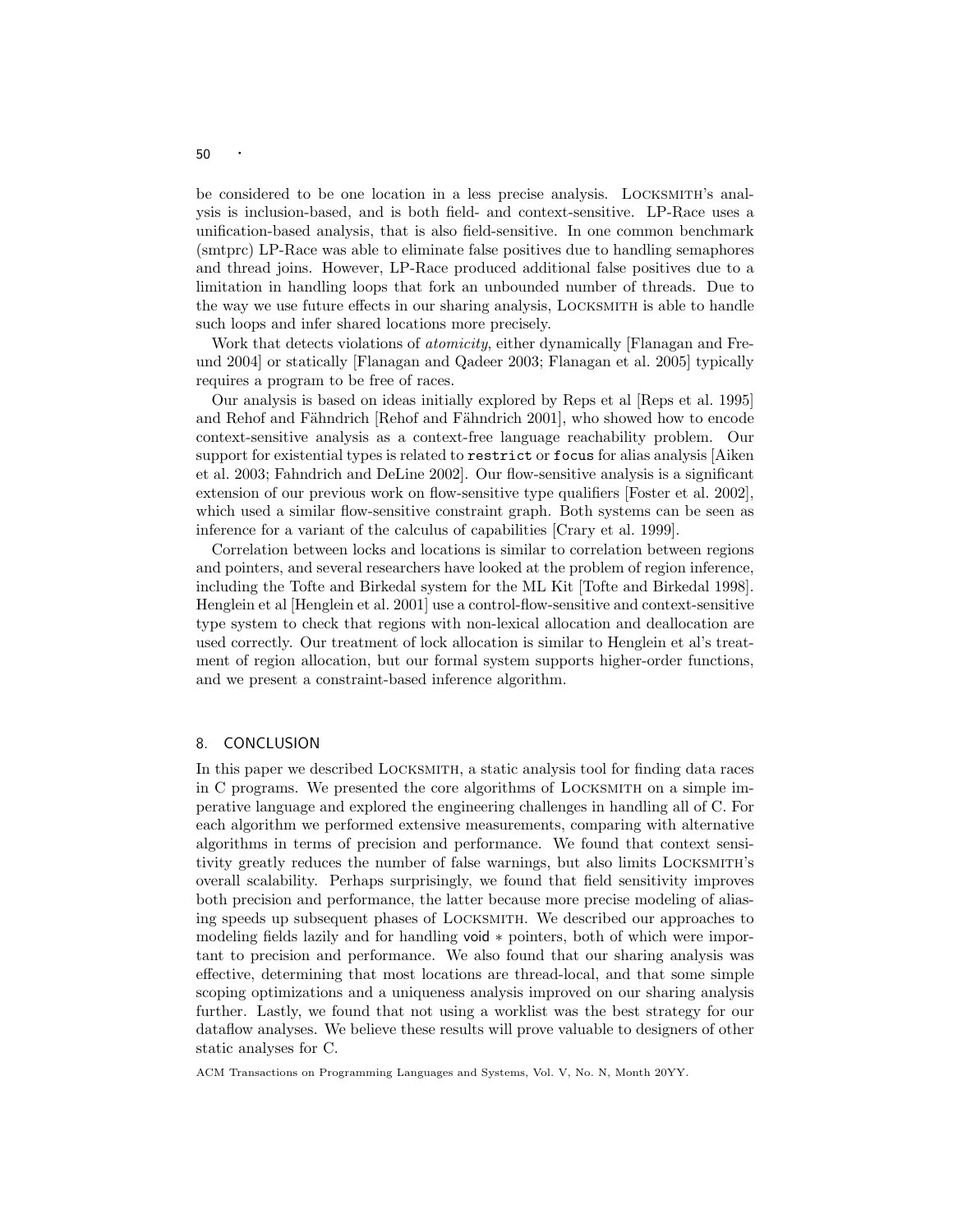#### ACKNOWLEDGMENTS

We would like to thank Alan Cox for answering a question on Linux device drivers. This work was supported by NSF CCF-0541036, CCF-0346989, CCF-0430118, and CCF-0524036.

#### **REFERENCES**

- Agarwal, R., Sasturkar, A., Wang, L., and Stoller, S. D. 2005. Optimized run-time race detection and atomicity checking using partial discovered types. In ASE '05: Proceedings of the 20th IEEE/ACM international Conference on Automated software engineering. ACM Press, New York, NY, USA, 233–242.
- Agarwal, R. and Stoller, S. D. 2004. Type inference for parameterized race-free java. In Proceedings of the Fifth International Conference on Verification, Model Checking and Abstract Interpretation. Lecture Notes in Computer Science, vol. 2937. Springer-Verlag, Venice, Italy, 149–160.
- Aho, A. V. and Ullman, J. D. 1977. Principles of Compiler Design (Addison-Wesley series in computer science and information processing). Addison-Wesley Longman Publishing Co., Inc., Boston, MA, USA.
- Aiken, A., Foster, J. S., Kodumal, J., and Terauchi, T. 2003. Checking and inferring local non-aliasing. In PLDI '03: Proceedings of the ACM SIGPLAN 2003 conference on Programming language design and implementation. ACM Press, New York, NY, USA, 129–140.
- Alexandrescu, A., Boehm, H., Henney, K., Hutchings, B., Lea, D., and Pugh, B. 2005. Memory model for multithreaded c++: Issues.
- Boyapati, C. and Rinard, M. 2001. A parameterized type system for race-free java programs. In OOPSLA '01: Proceedings of the 16th ACM SIGPLAN conference on Object oriented programming, systems, languages, and applications. ACM Press, New York, NY, USA, 56–69.
- Choi, J.-D., Lee, K., Loginov, A., O'Callahan, R., Sarkar, V., and Sridharan, M. 2002. Efficient and precise datarace detection for multithreaded object-oriented programs. In PLDI '02: Proceedings of the ACM SIGPLAN 2002 Conference on Programming language design and implementation. ACM Press, New York, NY, USA, 258–269.
- Cooper, K. D., Harvey, T. J., and Kennedy, K. 2004. Iterative data-flow analysis, revisited. Tech. Rep. TR04-100, Department of Computer Science, Rice University.
- Crary, K., Walker, D., and Morrisett, G. 1999. Typed memory management in a calculus of capabilities. In POPL '99: Proceedings of the 26th ACM SIGPLAN-SIGACT symposium on Principles of programming languages. ACM Press, New York, NY, USA, 262–275.
- Engler, D. and Ashcraft, K. 2003. Racerx: effective, static detection of race conditions and deadlocks. In SOSP '03: Proceedings of the nineteenth ACM symposium on Operating systems principles. ACM Press, New York, NY, USA, 237–252.
- FAHNDRICH, M. AND DELINE, R. 2002. Adoption and focus: practical linear types for imperative programming. In PLDI '02: Proceedings of the ACM SIGPLAN 2002 Conference on Programming language design and implementation. ACM Press, New York, NY, USA, 13–24.
- FÄHNDRICH, M., REHOF, J., AND DAS, M. 2000. Scalable context-sensitive flow analysis using instantiation constraints. In PLDI '00: Proceedings of the ACM SIGPLAN 2000 conference on Programming language design and implementation. ACM, New York, NY, USA, 253–263.
- FLANAGAN, C. AND ABADI, M. 1999. Types for safe locking. In ESOP '99: Proceedings of the 8th European Symposium on Programming Languages and Systems. Springer-Verlag, London, UK, 91–108.
- Flanagan, C. and Freund, S. N. 2000. Type-based race detection for java. In PLDI '00: Proceedings of the ACM SIGPLAN 2000 conference on Programming language design and implementation. ACM Press, New York, NY, USA, 219–232.
- Flanagan, C. and Freund, S. N. 2001. Detecting race conditions in large programs. In PASTE '01: Proceedings of the 2001 ACM SIGPLAN-SIGSOFT workshop on Program analysis for software tools and engineering. ACM Press, New York, NY, USA, 90–96.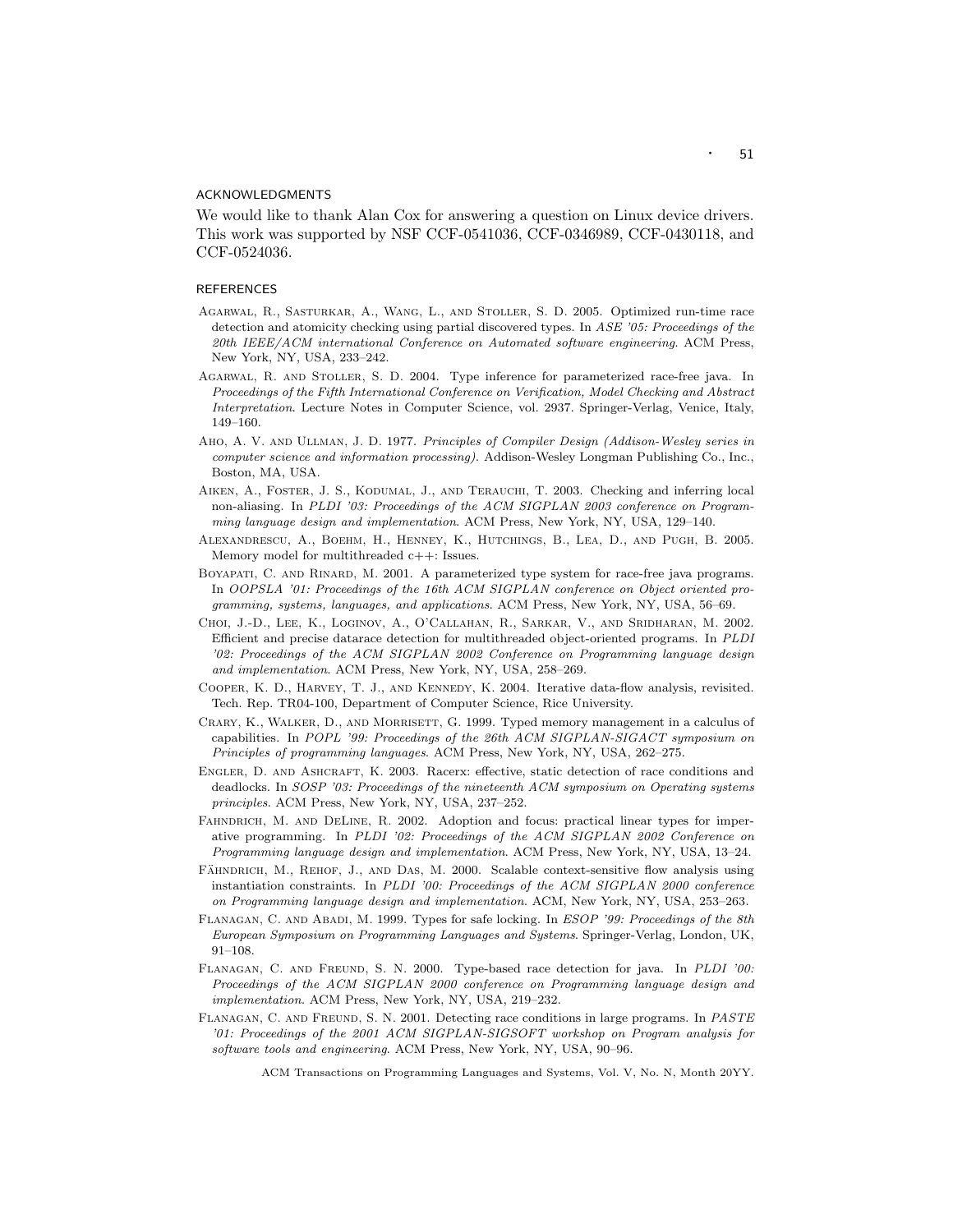- Flanagan, C. and Freund, S. N. 2004. Atomizer: a dynamic atomicity checker for multithreaded programs. In POPL '04: Proceedings of the 31st ACM SIGPLAN-SIGACT symposium on Principles of programming languages. ACM Press, New York, NY, USA, 256–267.
- Flanagan, C. and Freund, S. N. 2007. Type inference against races. Sci. Comput. Program. 64, 1, 140–165.
- Flanagan, C., Freund, S. N., and Lifshin, M. 2005. Type inference for atomicity. In TLDI '05: Proceedings of the 2005 ACM SIGPLAN international workshop on Types in languages design and implementation. ACM Press, New York, NY, USA, 47–58.
- Flanagan, C., Leino, K. R. M., Lillibridge, M., Nelson, G., Saxe, J. B., and Stata, R. 2002. Extended static checking for java. In PLDI '02: Proceedings of the ACM SIGPLAN 2002 Conference on Programming language design and implementation. ACM Press, New York, NY, USA, 234–245.
- Flanagan, C. and Qadeer, S. 2003. A type and effect system for atomicity. In PLDI '03: Proceedings of the ACM SIGPLAN 2003 conference on Programming language design and implementation. ACM Press, New York, NY, USA, 338–349.
- FOSTER, J. S., JOHNSON, R., KODUMAL, J., AND AIKEN, A. 2006. Flow-insensitive type qualifiers. ACM Trans. Program. Lang. Syst. 28, 6, 1035–1087.
- FOSTER, J. S., TERAUCHI, T., AND AIKEN, A. 2002. Flow-sensitive type qualifiers. In PLDI '02: Proceedings of the ACM SIGPLAN 2002 Conference on Programming language design and implementation. ACM Press, New York, NY, USA, 1–12.
- GROSSMAN, D. 2003. Type-safe multithreading in cyclone. In TLDI '03: Proceedings of the 2003 ACM SIGPLAN international workshop on Types in languages design and implementation. ACM Press, New York, NY, USA, 13–25.
- Heintze, N. and Tardieu, O. 2001. Ultra-fast aliasing analysis using cla: a million lines of c code in a second. In PLDI '01: Proceedings of the ACM SIGPLAN 2001 conference on Programming language design and implementation. ACM, New York, NY, USA, 254–263.
- HENGLEIN, F. 1993. Type inference with polymorphic recursion. ACM Trans. Program. Lang. Syst. 15, 2, 253–289.
- HENGLEIN, F., MAKHOLM, H., AND NISS, H. 2001. A direct approach to control-flow sensitive region-based memory management. In PPDP '01: Proceedings of the 3rd ACM SIGPLAN international conference on Principles and practice of declarative programming. ACM Press, New York, NY, USA, 175–186.
- Henzinger, T. A., Jhala, R., and Majumdar, R. 2004. Race checking by context inference. SIGPLAN Not. 39, 6, 1–13.
- HOTE, C. 2004. Run-time error detection through semantic analysis.
- intel.com. 2007. Teraflops research chip.
- JOHNSON, R. AND WAGNER, D. 2004. Finding user/kernel pointer bugs with type inference. In SSYM'04: Proceedings of the 13th conference on USENIX Security Symposium. USENIX Association, Berkeley, CA, USA, 9–9.
- Kodumal, J. and Aiken, A. 2004. The set constraint/cfl reachability connection in practice. In PLDI '04: Proceedings of the ACM SIGPLAN 2004 conference on Programming language design and implementation. ACM, New York, NY, USA, 207–218.
- Kodumal, J. and Aiken, A. 2005. Banshee: A scalable constraint-based analysis toolkit. In SAS, C. Hankin and I. Siveroni, Eds. Lecture Notes in Computer Science, vol. 3672. Springer, London, UK, 218–234.
- LAMPORT, L. 1978. Time, clocks, and the ordering of events in a distributed system. Commun. ACM 21, 7, 558–565.
- Leveson, N. G. and Turner, C. S. 1993. An investigation of the therac-25 accidents. Computer 26, 7, 18–41.
- Manson, J., Pugh, W., and Adve, S. V. 2005. The java memory model. In POPL '05: Proceedings of the 32nd ACM SIGPLAN-SIGACT symposium on Principles of programming languages. ACM Press, New York, NY, USA, 378–391.
- Mossin, C. 1996. Flow Analysis of Typed Higher-Order Programs. Ph.D. thesis, DIKU, Department of Computer Science, University of Copenhagen.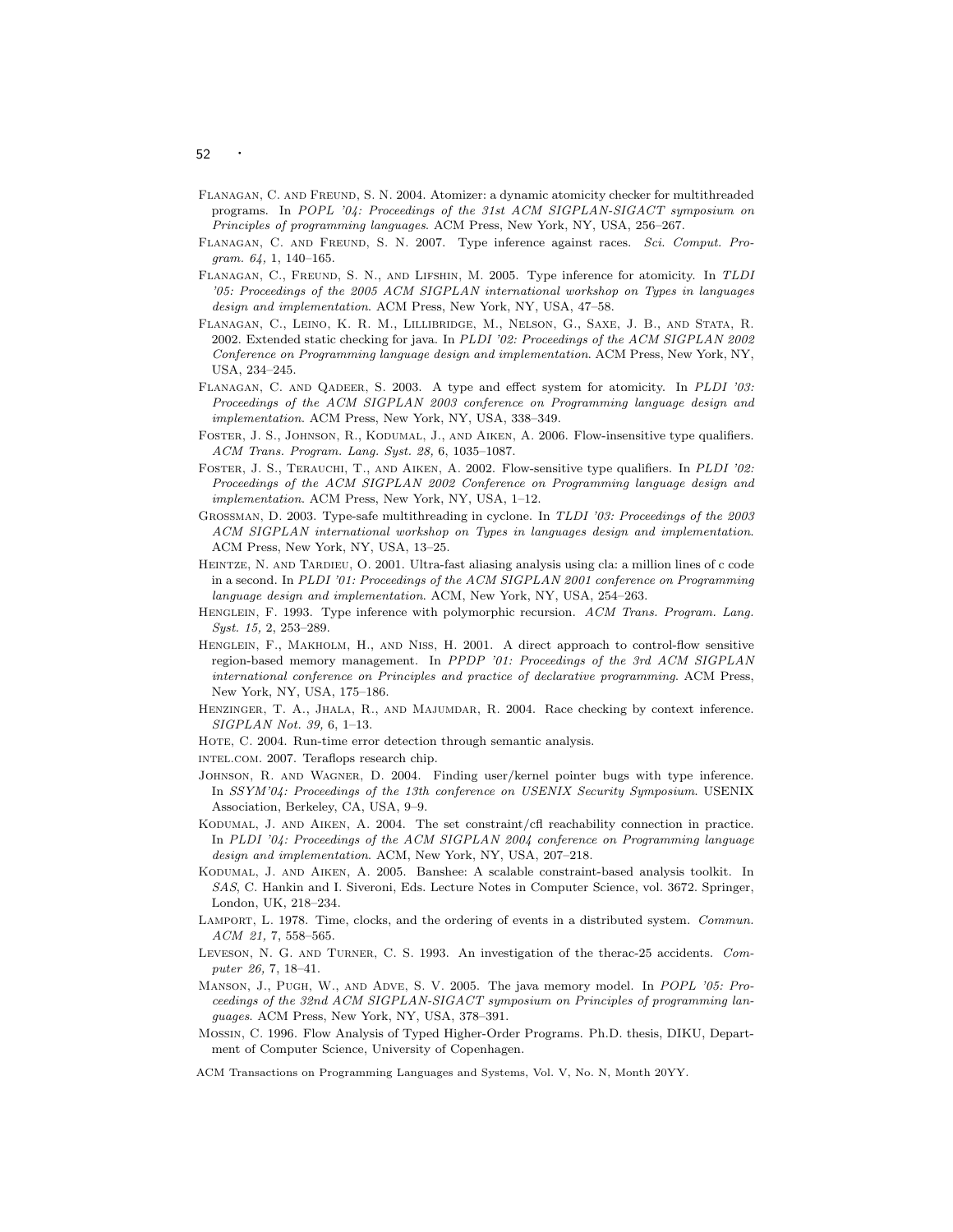- NAIK, M. AND AIKEN, A. 2007. Conditional must not aliasing for static race detection. SIGPLAN Not. 42, 1, 327–338.
- Naik, M., Aiken, A., and Whaley, J. 2006. Effective static race detection for java. In PLDI '06: Proceedings of the 2006 ACM SIGPLAN conference on Programming language design and implementation. ACM Press, New York, NY, USA, 308–319.
- Neamtiu, I., Hicks, M., Foster, J. S., and Pratikakis, P. 2008. Contextual effects for versionconsistent dynamic software updating and safe concurrent programming. In Proceedings of the ACM Conference on Principles of Programming Languages (POPL). ACM, New York, NY, USA, 37–50.
- Necula, G. C., McPeak, S., Rahul, S. P., and Weimer, W. 2002. Cil: Intermediate language and tools for analysis and transformation of c programs. In CC '02: Proceedings of the 11th International Conference on Compiler Construction. Springer-Verlag, London, UK, 213–228.
- news.com. 2007. Designer puts 96 cores on single chip.
- O'Callahan, R. and Choi, J.-D. 2003. Hybrid dynamic data race detection. In PPoPP '03: Proceedings of the ninth ACM SIGPLAN symposium on Principles and practice of parallel programming. ACM Press, New York, NY, USA, 167–178.
- Pierce, B. C. 2002. Types and programming languages. MIT Press, Cambridge, MA, USA.
- Poulsen, K. 2004. Tracking the blackout bug.
- Pratikakis, P., Foster, J. S., and Hicks, M. 2006a. Existential label flow inference via CFL reachability. In Proceedings of the Static Analysis Symposium (SAS). Springer, Seoul, Korea, 88–106.
- Pratikakis, P., Foster, J. S., and Hicks, M. 2006b. Locksmith: context-sensitive correlation analysis for race detection. In PLDI '06: Proceedings of the 2006 ACM SIGPLAN conference on Programming language design and implementation. ACM Press, New York, NY, USA, 320–331.
- Qadeer, S. and Wu, D. 2004. Kiss: keep it simple and sequential. In PLDI '04: Proceedings of the ACM SIGPLAN 2004 conference on Programming language design and implementation. ACM Press, New York, NY, USA, 14–24.
- REHOF, J. AND FAHNDRICH, M. 2001. Type-base flow analysis: from polymorphic subtyping to cfl-reachability. In POPL '01: Proceedings of the 28th ACM SIGPLAN-SIGACT symposium on Principles of programming languages. ACM Press, New York, NY, USA, 54–66.
- Reps, T., Horwitz, S., and Sagiv, M. 1995. Precise interprocedural dataflow analysis via graph reachability. In POPL '95: Proceedings of the 22nd ACM SIGPLAN-SIGACT symposium on Principles of programming languages. ACM Press, New York, NY, USA, 49–61.
- Reynolds, J. C. 2004. Toward a grainless semantics for shared-variable concurrency. In FSTTCS, K. Lodaya and M. Mahajan, Eds. Lecture Notes in Computer Science, vol. 3328. Springer, Chennai, India, 35–48.
- Rose, J., Swamy, N., and Hicks, M. 2005. Dynamic inference of polymorphic lock types. Science of Computer Programming (SCP) 58, 3 (December), 366–383. Special Issue on Concurrency and Synchronization in Java programs. Supercedes 2004 CSJP paper of the same name.
- Savage, S., Burrows, M., Nelson, G., Sobalvarro, P., and Anderson, T. 1997. Eraser: a dynamic data race detector for multithreaded programs. ACM Trans. Comput. Syst. 15, 4, 391–411.
- SEIDL, H., VENE, V., AND MÜLLER-OLM, M. 2003. Global invariants for analyzing multi-threaded applications.
- SIFF, M., CHANDRA, S., BALL, T., KUNCHITHAPADAM, K., AND REPS, T. 1999. Coping with type casts in c. In ESEC/FSE-7: Proceedings of the 7th European software engineering conference held jointly with the 7th ACM SIGSOFT international symposium on Foundations of software engineering. Springer-Verlag, London, UK, 180–198.
- SMITH, F., WALKER, D., AND MORRISETT, J. G. 2000. Alias types. In ESOP '00: Proceedings of the 9th European Symposium on Programming Languages and Systems. Springer-Verlag, London, UK, 366–381.
- Talpin, J.-P. and Jouvelot, P. 1994. The type and effect discipline. Inf. Comput. 111, 2, 245–296.